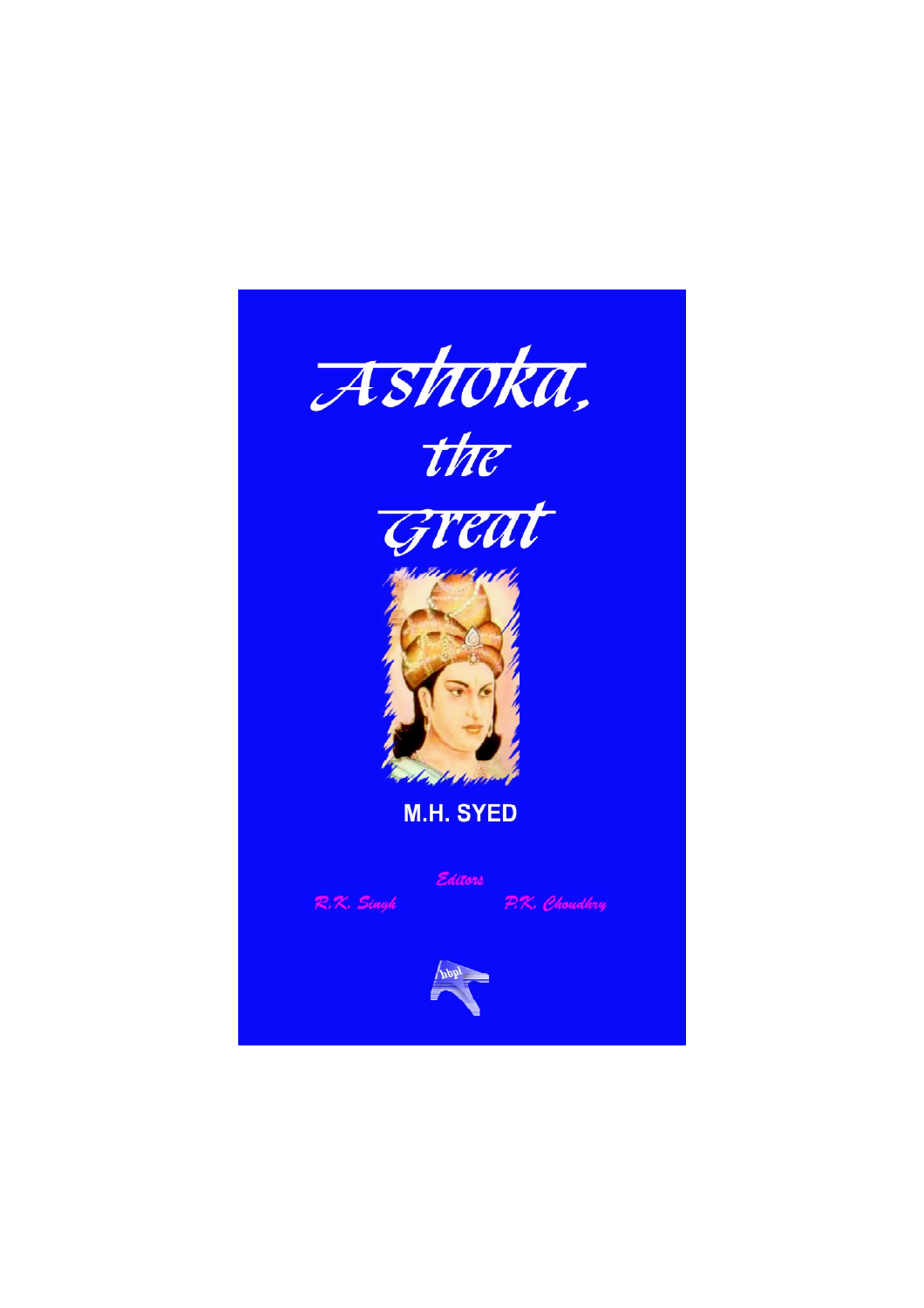

# **Introduction**

Ashoka, one of the greatest rulers of India, stands out in ancient history as the only ruler who had a genuine respect for human life. He was a man of great wisdom and strength of character. He was a great man not only because of what he achieved, but also because of his personal qualities.

Ashoka became an Emperor in 273 BC, about 2250 years ago. He ruled over a vast kingdom which stretched from the Hindu Kush mountains in the west, to the foothills of the Himalayas in the North and Madras in the South. Pataliputra was the capital of Ashoka's Empire.

In the first five years of his reign, Ashoka behaved like the other rulers of the day. He kept a splendid court and ruled like a despot, without bothering about the advice of others or thinking about the effect of his commands on the people. His favourite pastimes were hunting, feasting and war. He killed thousands of beasts during royal hunts and he gave very little thought to the lives of his subjects.

In the ninth year of his reign, Ashoka decided to conquer Kalinga, a kingdom in the region of present-day Orissa. A fierce battle took place and more than 1,00,000 people were killed and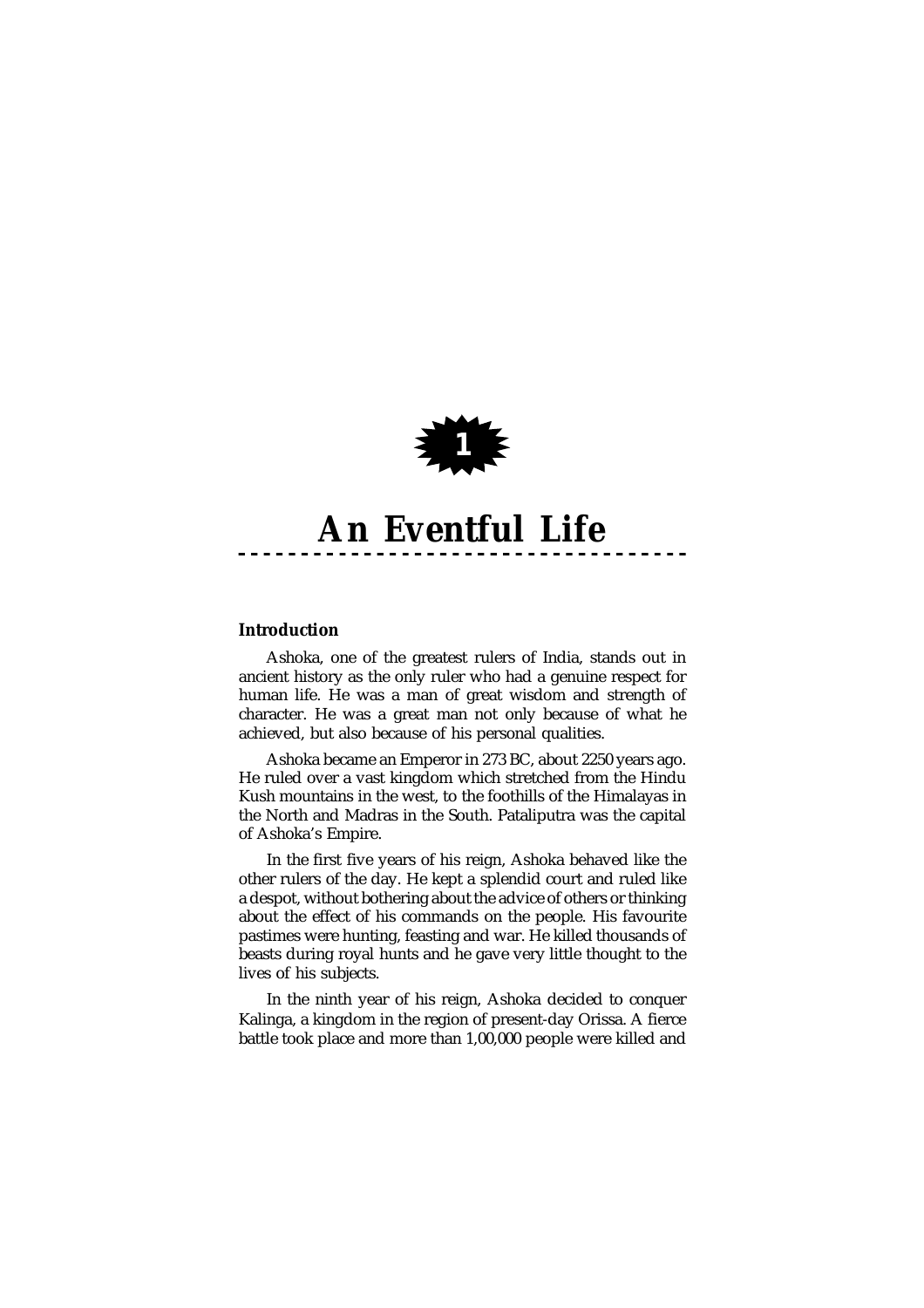1,50,000 taken prisoners. Ashoka was horrified and shocked by the terrible destruction and death which took place during the battle. Although he won the battle, Ashoka felt very unhappy. This may not seem surprising to you because many conquerors throughout history have felt unhappy over the deaths that have occurred during their conquests. But Ashoka was the only one who had the courage to publicly admit his mistake. Not only did he announce his feelings of grief and regret, he vowed that he would never go to war again.

Soon after the Kalinga War, Ashoka became a Buddhist. He obeyed the rules of conduct laid down in the Noble Eightfold Path, which were to use right vision, right thoughts, right speech, right action, right livelihood, right efforts, right mindfulness and right concentration to achieve true salvation and liberty. He also followed the rules of 'dharma' preached by Lord Buddha, such as obedience to one's father and mother, respect for life and avoidance of violence.

Ashoka's greatness lies in not only setting a personal example for everyone to follow but also in taking practical steps to ensure that the rules he had laid down would benefit the common man throughout his vast Empire.

Ashoka stopped killing of certain animals for food such as parrots, porcupines and tortoises. Besides, he prohibited killing for sport, which was the favourite pastime of the nobility of that time. He stopped the killing of peacocks and deer for his own kitchen.

Ashoka took practical steps to see that the rules of 'dharma' were observed by all his people and that they understood its meaning. He appointed officers to discuss and explain the principles of 'dharma' to the people. Not only did he insist that his subjects follow these principles, he personally set an example for all to follow.

One of the important steps Ashoka took to announce his new way of life was to send missionaries to preach Buddhism to far corners of his Empire. They were sent to Kashmir, Ceylon, Nepal and even Egypt. He had many inscriptions carved on pillars and rocks across his kingdom to explain and lay down rules of behaviour. Ashoka's teachings inscribed on rocks and pillars can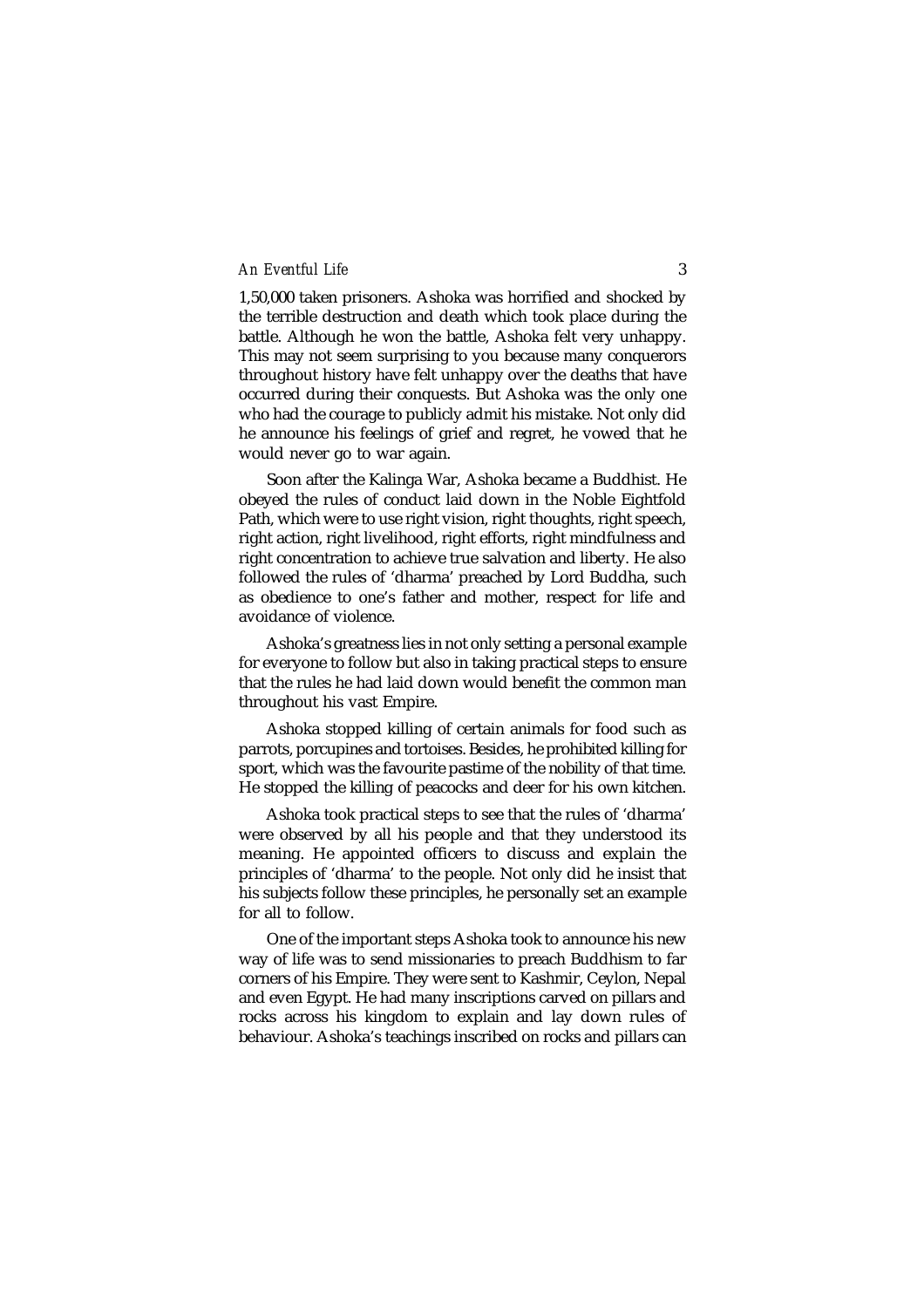be seen even to this day. And India has adopted Ashoka's wheel as an emblem in our national flag. Where other great Kings sent generals to conquer men's bodies, Ashoka sent monks to conquer men's minds.

Ashoka reigned for about forty years. Apart from the Kalinga War, they were years of peace for India. Ashoka governed by kindness rather than by force. Throughout his immense kingdom there was prosperity, contentment and happiness. Not even the Mughal Emperors like Akbar or Aurangzeb controlled such a large part of India, nor have conditions of life ever been as good as in Ashoka's day.

Ashoka worked hard for the benefit of the people. He set up roads, planted shady banyan trees by the side of the roads, dug wells, constructed free rest-houses and hospitals in his vast Empire.

Before Ashoka's reign Buddha's teachings had not spread beyond India. Ashoka was responsible for spreading Buddhism throughout the eastern world. He sent missionaries to other countries and he himself showed how Buddhism could be applied in everyday affairs and the affairs of a large Empire.

It is surprising that such a powerful King decided to give up wars of conquest. He devoted all his energy towards making his people happy. Herein lies the greatness of Ashoka. He was a man of character who lived by all he preached and did not expect others to do what he did not do himself.

In the annals of kingship there is scarcely any record comparable to that of Ashoka, both as a man and as a ruler. To bring out the chief features of his greatness, historians have instituted comparisons between him and other distinguished monarchs in history, eastern and western, ancient and modern, Pagan, Muslim, and Christian. In his efforts to establish a kingdom of righteousness after the highest ideals of a theocracy, he has been likened to David and Solomon of Israel in the days of its greatest glory; in his patronage of Buddhism, which helped to transform a local into a world religion, he has been compared to Constantine in relation to Christianity; in his philosophy and piety he recalls Marcus Aurelius; he was a Charlemagne in the extent of his Empire and, to some extent, in the methods of his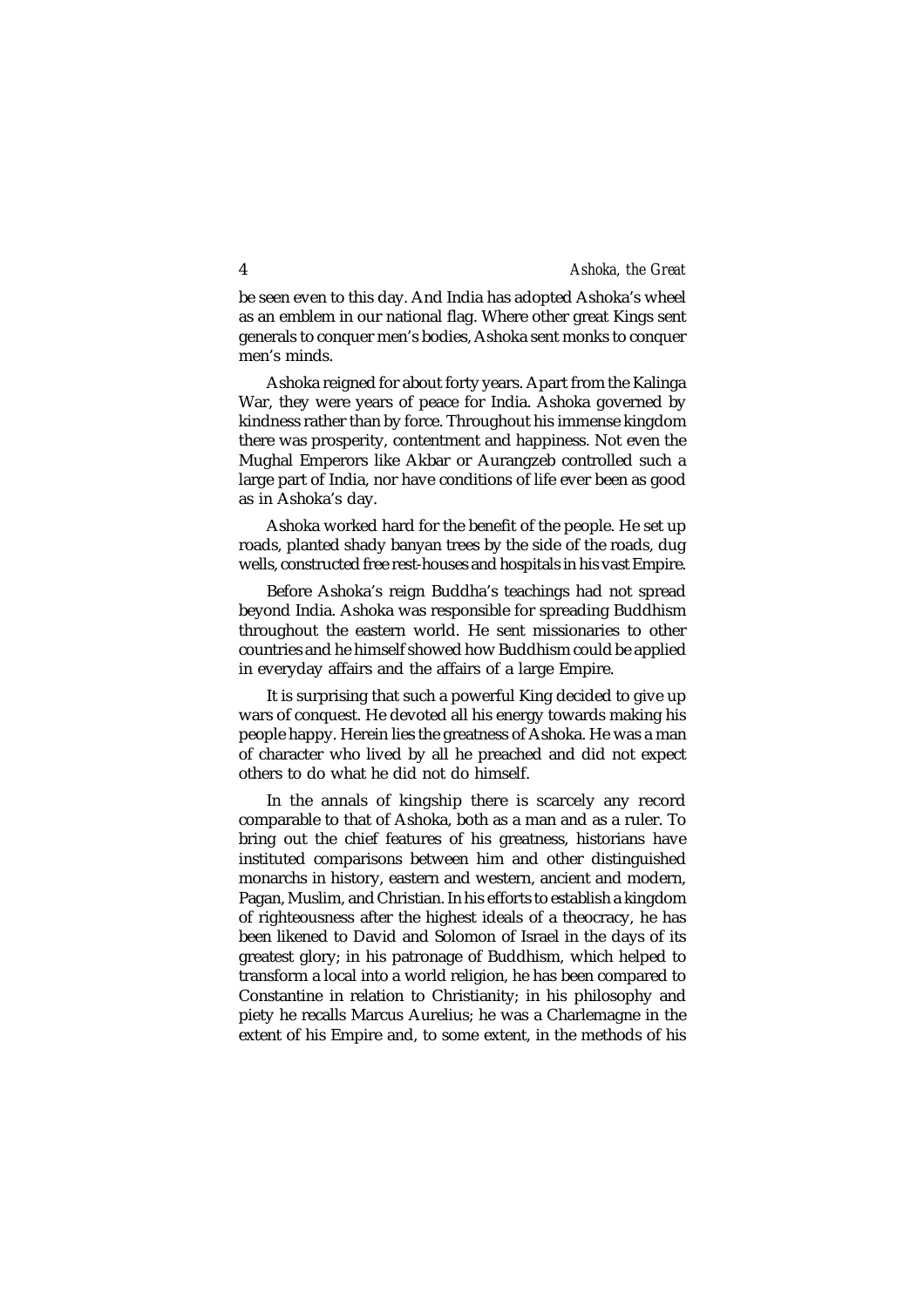administration, too, while his Edicts, "rugged, uncouth, involved, full of repetitions," read like the speeches of Oliver Cromwell in their mannerisms. Lastly, he has been compared to Khalifa Omar and Emperor Akbar, whom also he resembles in certain respects. As in the case of great characters like King Arthur and his Knights of the Round Table, the good King Alfred, or King St. Louis of France, a mass of tradition has gathered round the name of Ashoka. Myths and legends have freely and luxuriantly grown round it, especially in the tropical climate of Ceylon, and it would have been very difficult to recover his true history, were it not for the fact that he has himself left us a sort of autobiography in his messages to his people, written on rocky surfaces or exquisitely finished and polished pillars of stone. In these sermons-on stone we find his true self revealed and expressed, his philosophy of life, his conception of an Emperor's duties and responsibilities, and the extent to which he lived to realise the high ideals and principles he professed and preached. This kind of evidence, which is not only a contemporary but a personal record, too, is unique in Indian history, and, whether suggested by indigenous or foreign precedents, it is fortunate we have it for one of our greatest men. "O that my words were written! That they were graven with an iron pen and lead in the rock for ever!" This pious wish of Job was more than realised in the case of Ashoka in a series of thirty-five inscriptions published on rock or pillar, of which some are located at the extremities of his Empire.

### **Family Background**

Of the two sources of his history, the legends (whether Ceylonese or Indian) rather hover over his early life and stand to retreat before the light of the edicts thrown upon his later life, his career as Emperor. The two sources are, again, sometimes in agreement, but oftener in conflict, in which case the inscriptions, as personal and contemporary documents, will have to be preferred. Moreover, the legends are themselves at conflict with one another in many places, and thus betray themselves all the more.

Ceylon tradition (as narrated in the *Dipavamsa* and the *Mahavamsa)* makes Bindusara the husband of sixteen wives and father of 101 sons, of whom only three are named, viz., Sumana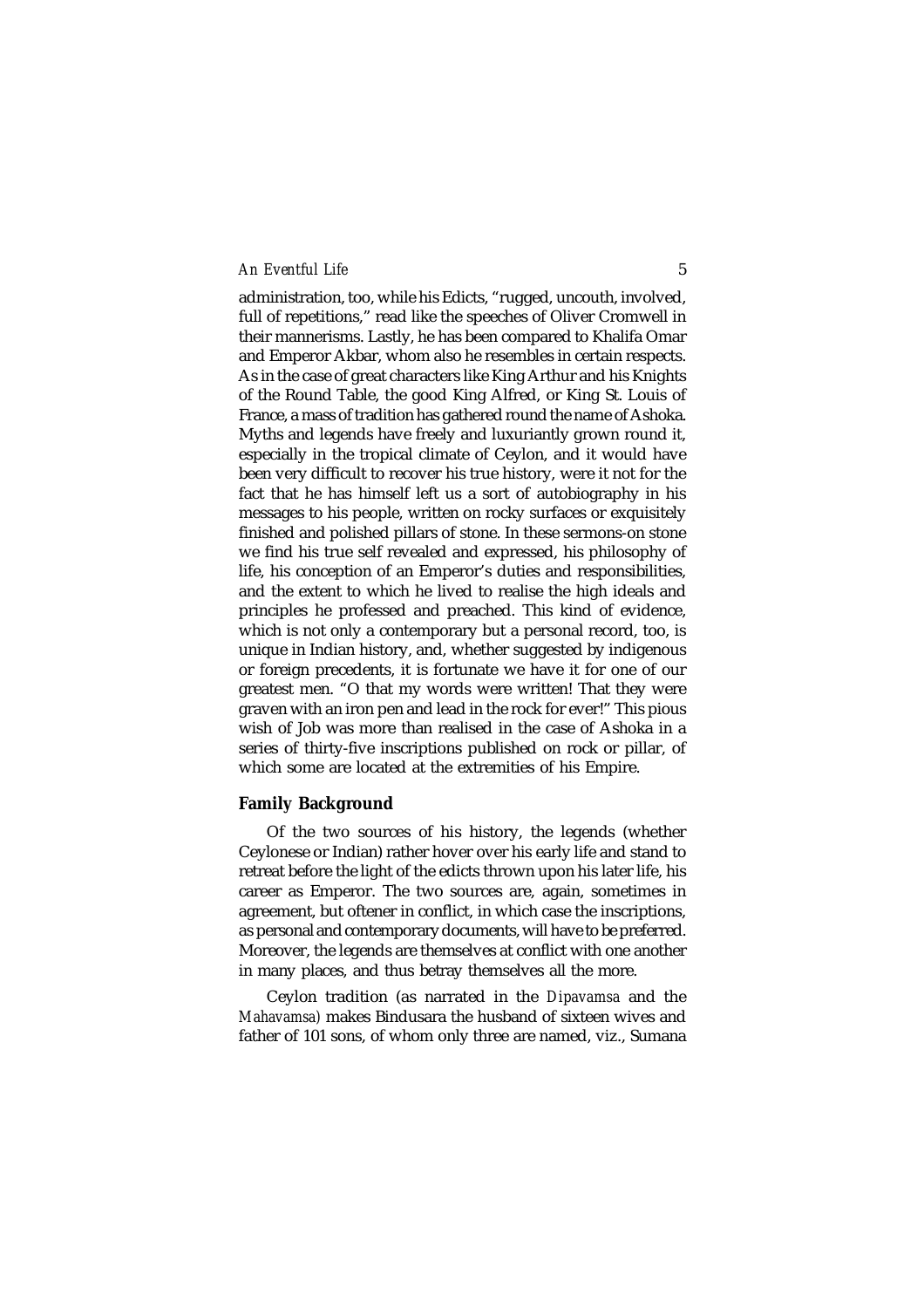(Susima according to the northern legends), the eldest, Ashoka, and Tisya (uterine brother of Ashoka), the youngest son. The mother of Ashoka in the northern tradition is Subhadrangi, the beautiful daughter of a Brahmin of Champa, who bore Bindusara another son named Vigatashoka (Vitashoka), and not Tisya of the Ceylon books. In the southern tradition she is called Dharma, the principal Queen *(aggamahesi)*, the preceptor of whose family was an Ajivika saint named Janasana—a fact which may explain Ashoka's patronage of the Ajivika Sect. Dharma came of the Kshatriya clan of the Moriyas.

According to established constitutional usage, Ashoka as Prince served as Viceroy in one of the remoter provinces of the Empire. This was the province of Western India called Avantirattham *(Mahabodhivamsa)* with headquarters (Rajadhani) at Ujjain in the Ceylon tradition, but in the Indian legends it is the kingdom of the Svasas in Uttarapatha with headquarters at Taxila, where Ashoka was temporarily sent to supersede Prince Susima and quell the revolt against his maladministration. There was a second rebellion at Taxila which Prince Susima failed to quell, when the throne at Pataliputra fell vacant and was promptly seized by Ashoka with the aid of the minister, Radhagupta, and subsequently held deliberately against the eldest brother who was killed in the attempt to dethrone the usurper (*Divyavadana*). But the story of the accession is somewhat differently told in the Ceylonese legends, which make Ashoka seize the throne from Uijain, where he had been throughout serving as viceroy, by making a short work of all his brothers except Tisya.

The northern and southern legends, however, agree as regards the disputed succession, which may therefore be taken as a fact. The southern legends are far wide of the truth in making Ashoka a fratricide, the murderer of 99 brothers for the sake of the throne, for which he is dubbed Chandashoka. Senart has well shown how the legends themselves are not at one in their account of Ashoka's career of cruelty, Taranath makes Ashoka kill only six brothers. Other authorities do not attribute to him any murder at all, but other forms of cruelty. The *Ashoka-avadana* represents him as killing his officers and wives, and setting up a hell where some innocent people are subjected to the most refined tortures. The *Mahavamsa*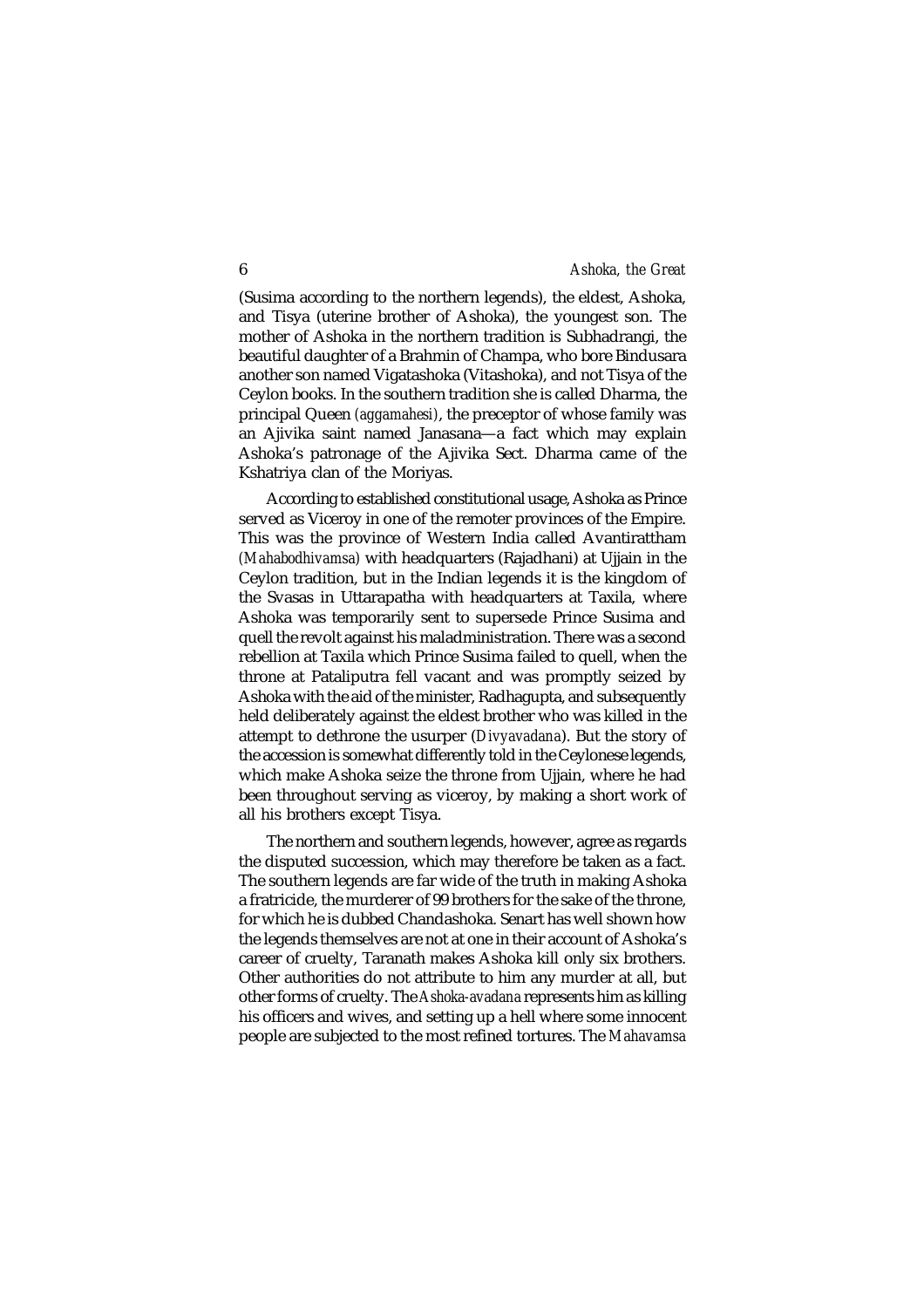also relates how his minister under his instructions decapitates some false monks till he is stopped by his brother. In the *Ashokaavadana,* he *sets* a price upon the heads of Brahmin ascetics who insulted the statue of the Buddha till he is checked by his brother, Vitashoka. Yuan Chwang records the tradition of "Ashoka and his Queen, in succession, making determined efforts to destroy the Bodhi Chinese traveller, I-tsing, according to which Ashoka's sovereignty was propnesied by the Buddha himself. The tradition relates that King Bimbisara once saw in a dream that a piece of cloth and a gold stick were both divided up into eighteen fragments which, as explained by the Buddha, symbolised the eighteen schools into which his teaching would be split "more than a hundred years after his nirvana, when there will arise a King named Ashoka, who will rule over the whole of Jambudvipa". The Buddha's prophecy about Ashoka as a righteous King who will enshrine his bodily relics in 84,000 "dharmarajikas" occurs in the *Divyavadana*, tree," and when each attempt failed and the tree grew up each time, "Ashoka surrounded it with a stone wall". According to Fa-hien, the Queen tried to destroy the Bo-tree out of jealousy when Ashoka, already a zealous Buddhist, was always to be found under that tree for worship. The fact is that these legends were out to emphasise the contrast between the criminal career of Ashoka prior to his conversion and his virtuous conduct that followed it. They were interested in blackening his character to glorify the religion which could transmute base metal into gold, convert Chandashoka into Dharmashoka*,* and make of a monster of cruelty the simplest of men!

The epithet Chandashoka suggested by Ashoka's earlier cruelties does not, however, seem to be justified, if we limit his cruelties only to the murder of a single brother in the contest for the throne, while it may be that the brothers referred to as being alive well on in his reign might be only his uterine brothers, of whom the legends give the name of one, viz., Tisya. The number of brothers slain according to the legends may be an exaggeration which marks legends, and even the edicts of Ashoka. It may be well assumed, too, that the brothers slain might have been his stepbrothers. According to the *Mahabodhivamsa*, as already stated, these 98 brothers with their leader, Yuvaraja Sumana, were slain in the course of the war of succession they had forced on Ashoka,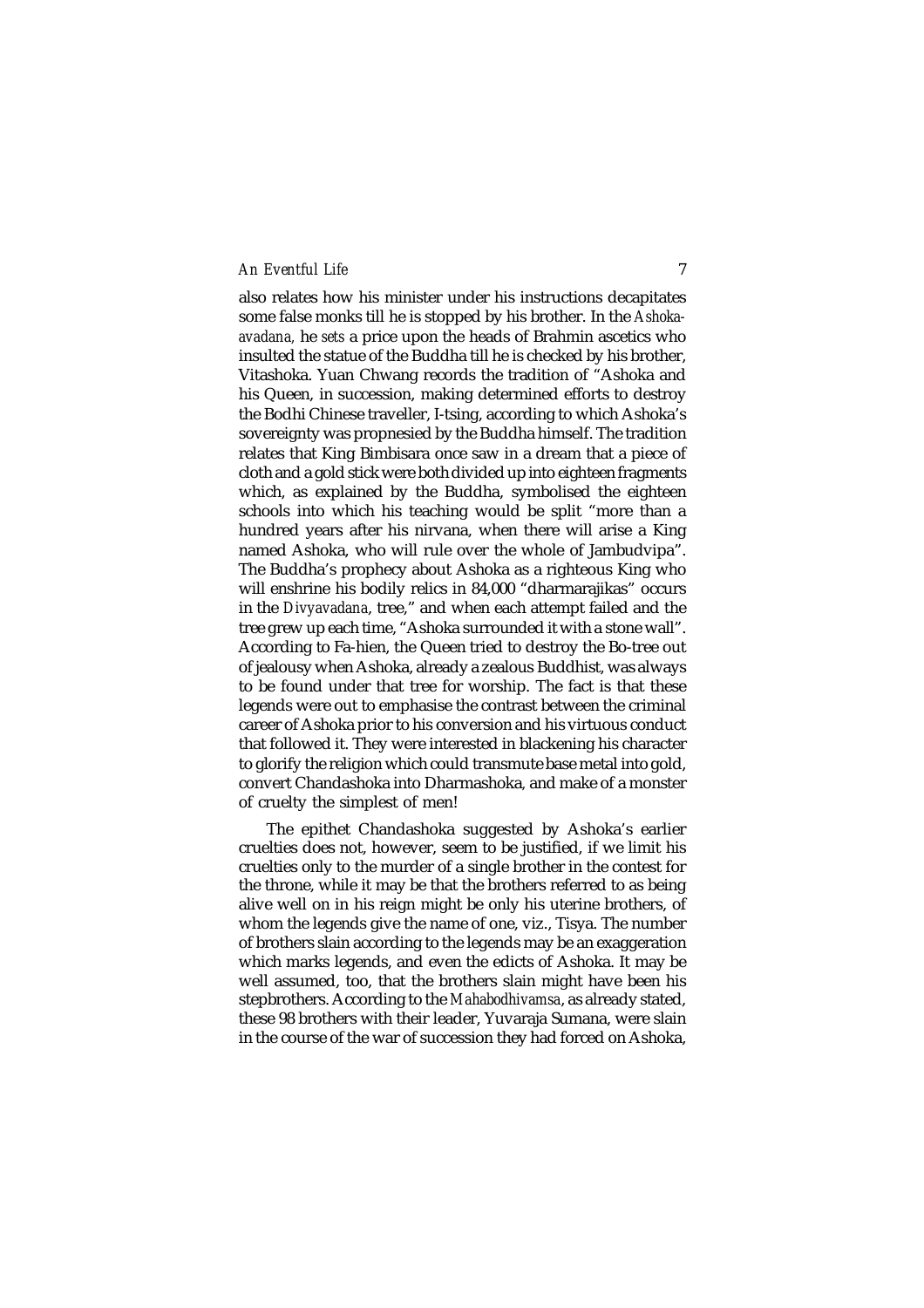whom they regarded as the usurper. Thus Ashoka could not be held responsible for their death under such circumstances.

"Sons and grandsons", who were all maintained at royal expense. Pillar Edict VII contains the expression: "In all my female establishments, both here (at the capital) and in the outlying towns". Besides the evidence showing the existence of the harems of his brothers at different provincial towns, we have also the evidence of such brothers (called *kumaras* and *aryaputras)* serving as his Viceroys at headquarters named, viz., Taxila, Tosali Ujjaini and Suvarnagiri. These Viceroys could not be his Sons. Lastly, his affection for his children, too, expresses itself in the Kalinga Edict I: "I desire for my children that they may enjoy every kind of prosperity and happiness both in this world and in the next" A man with such tender solicitude for the welfare of all his relations could not be a monster of cruelty, as the legends represent him to be.

The relations between Ashoka and his younger brother appear to be quite friendly and natural in the legends, but they give different accounts of these relations. Yuan Chwang, calling him Mahendra, relates that he used his high birth to violate the laws, lead a dissolute life, and oppress the people, till the matter was reported to Ashoka by his high ministers and old statesmen. Then Ashoka in tears explained to his brother how awkward was his position due to his conduct. Mahendra, confessing guilt, asked for a reprieve of seven days, during which, by the practice of contemplation in a dark chamber, he became an arhat and was granted cave-dwellings at Pataliputra for his residence. According to Fa-hien, Ashoka's brother, whose name he does not mention, had retired to the solitude on a hill which he was loath to leave, though "the King sincerely reverenced him and wished and begged him to come and live in his family where he could supply all his wants." In the end, the King constructed for him a hill inside the city of Pataliputra to live closer to him. A different story is, however, given in other works. The Pali works call him *Tisya,* the *Divyavadana Vitashoka,* and some Chinese works *Sudatta* and *Sugatra.* These works also specify his offence to be that, as a Tirthika, he had slandered the professed Buddhists as living in luxury and subject to passions. To convince him of his error, Ashoka conspired with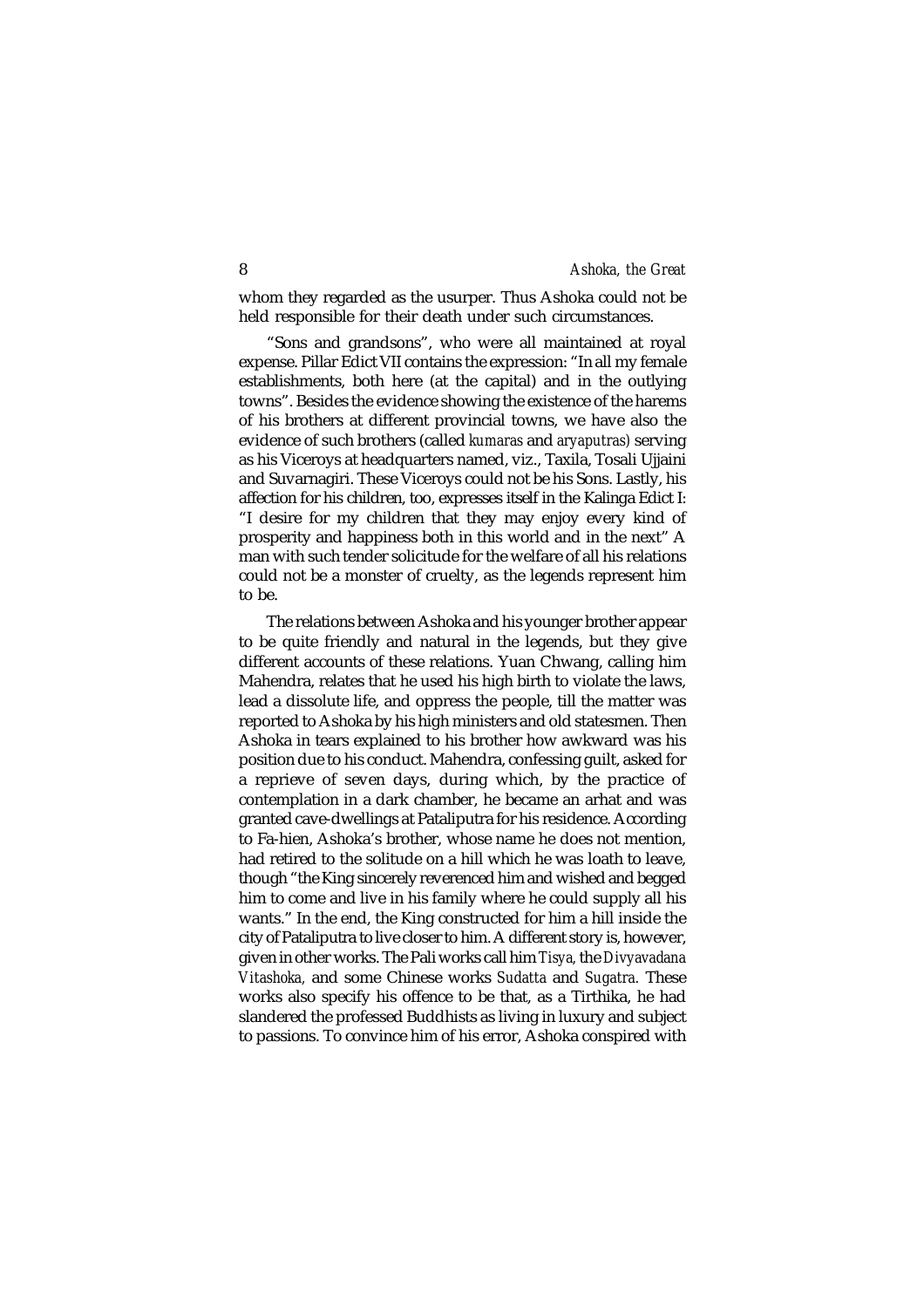his chief minister to place him on the throne, and then appeared suddenly to accuse him as a usurper, whom he condemned to die after seven days. During this time he was treated to all pleasures and luxuries for which, however, he had no taste, with death facing him. By this example, Ashoka wanted to show that no Buddhist with his dread of death and birth could ever give himself to pleasures. He then set free Vitashoka, who, however, went away to a frontier land, became an arhat, saw Ashoka at Pataliputra, but soon left for another district where he was beheaded, being taken for one of the Nirgranthas upon whose heads the local King set a price. In the *Mahavamsa*, Ashoka appoints his brother Tisya as *uparaja,* his Vice-regent, but he retired as a religious devotee under the influence of the Yonaka preacher, Mahadharmaraksita; and was known by the name of 'Ekaviharika, a vihara being excavated for him at enormous expense in the rock called Bhojakagiri by Ashoka according to the story given in Dhammapala's comment on the verses composed by Ekaviharika in the *Theragatha Commentary.* The same work refers to the youngest brother of Ashoka, called Vitashoka, whom it treats evidently as not the same brother as—Tissa Ekaviharika. It relates how he grew up, mastering all the *vidyas* and s*ilpas,* arts and sciences, prescribed for the study of Kshatriyakumaras; then he became a householder, and, under his teacher, Giridatta Thera, mastered the Sutra Pitaka and Abhidhamma Pitaka, until one day, while at shaving *(massu-kamma),* he noticed in his mirror his grey hairs, which set him a-thinking of the decay of life, and he at once embraced monkhood under Giridatta and soon became an arhat. This particular text thus distinguishes between the two brothers of Ashoka by their different teachers, and attributes to them different *gathas.*

Some of the Edicts mention the names of his closer relations. Thus the second Queen Karuvaki is mentioned, together with her son, Prince Tivara. A later inscription mentions Ashoka's grandson Dasharatha. Both legends and inscriptions are at one in making Ashoka a polygamist. The chronicles make his first wife the daughter of a merchant of Vedisagiri, Devi by name, whom Ashoka had married when he was Viceroy at Ujjain. The *Mahabodhivamsa* calls her Vedisa-mahadevi and a Shakyani or a Shakya-kumari,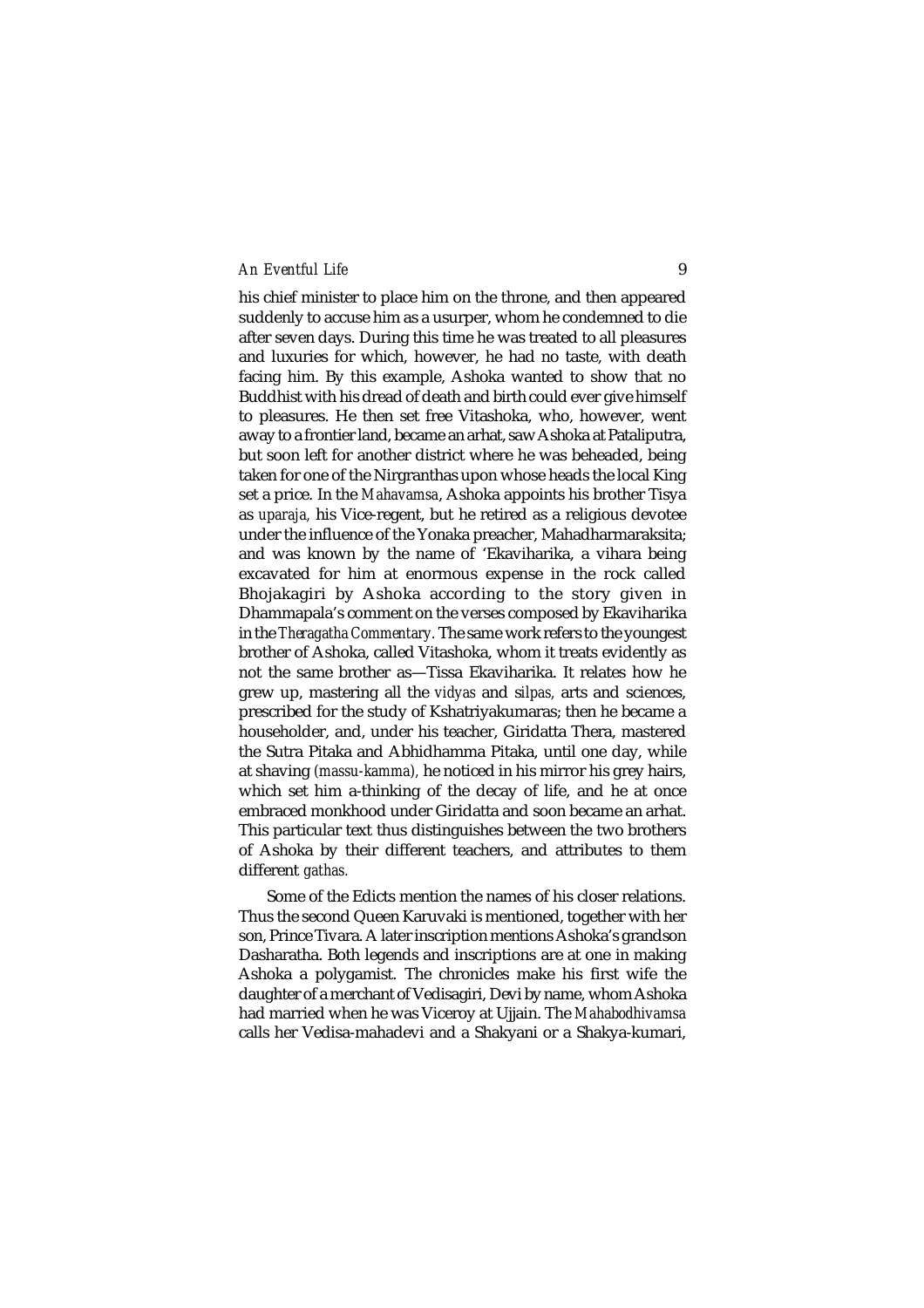as being the daughter of a clan of the Shakyas who had immigrated to "*Vedisam nagaram"* out of fear of Vidudabha menacing their mother-country *(Vidudabhabh-ayagatanam Sakiyanam avasam Vedisam).* Thus the first wife of Ashoka was related to the Buddha's family or clan. She is also described as having caused the construction of the Great Vihara of Vedisagiri, probably the first of the monuments of Sanchi and Bhilsa *(taya karapitam Vedisagirimahaviharam).* This explains why Ashoka selected Sanchi and its beautiful neighbourhood for his architectural activities. Vedisa also figures as an important Buddhist place in earlier literature (*Sutra Nipata).* Of Devi were born the son, Mahendra, and the daughter, Sanghamitra, who was married to Ashoka's nephew, Agnibrahma, and gave birth to a son named Sumana, According to *Mahavamsa,* Devi did not follow Ashoka as sovereign to Pataliputra, for there his Chief Queen *(agramahisi)* then was Asandhimitra. The *Divyavadana* knows of a third wife of Ashoka, Padmavati by name, them other of Dharmavivardhana, who was afterwards called Kunala. Both *Mahavamsa* and *Divyavadana* agree in mentioning Tissarakkha or Tisya-raksita as the last Chief Queen of Ashoka. The *Divyavadana* mentions Samprati as Kunala's son. The Kashmir Chronicle mentions Jalauka as another son of Ashoka, Fa-hien mentions Dharmavivardhana as a son of Ashoka, whom he appointed as the Viceroy of Gandhara.

Thus, taking the legends and Edicts together we find the following relations of Ashoka:

*Father*: Bindusara, who had many wives.

*Mother*: Subhadrangi, as named in the northern tradition; also called Dharma in the southern tradition.

*Brothers*: (1) Sumana or Susima, eldest, but stepbrother; (2) Tisya, uterine and youngest brother; also called Vitashoka or Vigatashoka in the northern legends, Mahendra by Yuan Chwang, and Sudatta and Sugatra in some Chinese works; (3) Vitashoka, according to *Theragatha Commentary*.

*Wives:* (1) Devi, with her full name, "Vedisa-Mahadevi Shakyakumari"; (2) Karuvaki, called "*Dvitiya devi Tivalamata," "*second Queen, mother of Tivara" in the Edict; (3) Asandhimitra, designated as *agramahisi,* Chief Queen; (4) Padmavati; (5) Tisyaraksita.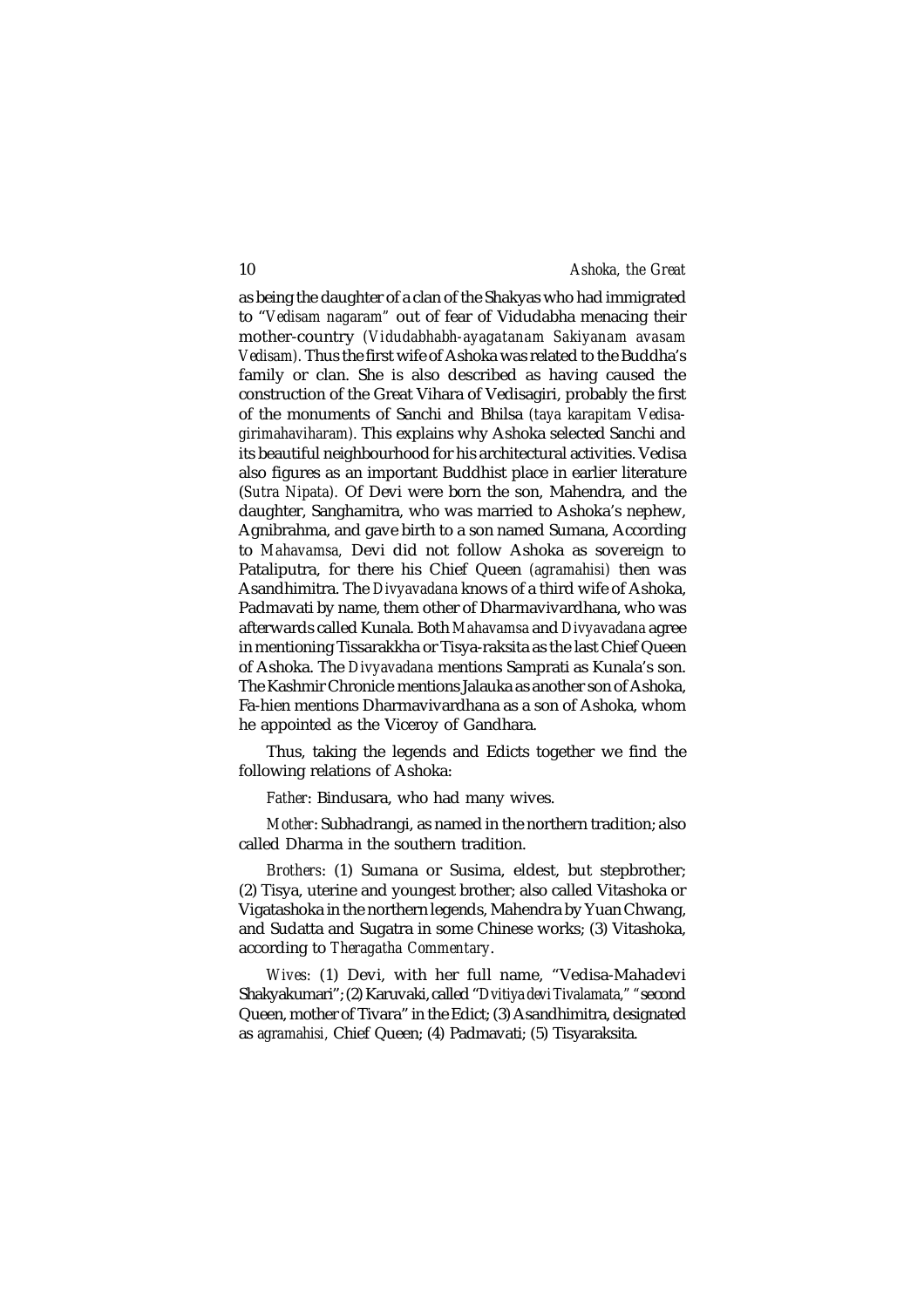*Sons*—(1) Mahendra, son of Devi; (2) Tivara, son of Karuvaki; (3) Kunala, son of Padmavati, also known by the name of Dharmavivardhana, as mentioned in *Divyavadana,* and by Fahien; (4) Jalauka, mentioned in the Kashmir Chronicle. The Edicts tell of four Princes serving as Viceroys in four different, and remote, provinces, and designated as *Kumaras* or *Aryaputras,* as distinguished from the sons of a lower status called *dalakas* from the status of their mothers.

*Daughters*—(1) Sanghamitra, whose mother was Devi; (2) Charumati.

*Sons-in-law*—(1) Agnibrahma, husband of Sanghamitra; (2) Devapala Ksatriya, married to Charumati

*Grandsons*—(1) Dasharatha, who became King; (2) Samprati, son of Kunala; (3) Sumana, son of Sanghamitra.

On the basis of the texts to which we owe most of these names, it is also possible to ascertain some dates in the domestic life of Ashoka. For instance, we are told in the *Mahavamsa* that Ashoka's eldest son and daughter, Mahendra and Sanghamitra, were both ordained in the sixth year of his coronation when they were respectively twenty and eighteen years old. Taking the date of Ashoka's coronation to be 270 BC, we get 284 BC and 282 BC as the dates of the birth of Mahendra and his sister respectively. If we take the father's age at the birth of his eldest child as twenty years, then Ashoka must have been born in 304 BC and was thus seen by his august grandfather, Chandragupta Maurya, who died in 299 BC It is also stated that Ashoka's son-in-law, Agnibrahma, was ordained in the fourth year of his coronation, i.e., in 266 BC, before which a son was born to him. Thus Sanghamitra must have been married in 268 BC at the latest, i.e., at the age of fourteen.

# **Parentage, Brothers and Sisters**

The inscriptions of Ashoka throw no light on his early life and parentage. His brothers and sisters along with other kith and kin find mention in R. E. V in connection with the distribution of charities from their households by the Dharmamahamatras. Ashoka introduces them in such a manner as to suggest that they were persons who ranked with him in family relationship, and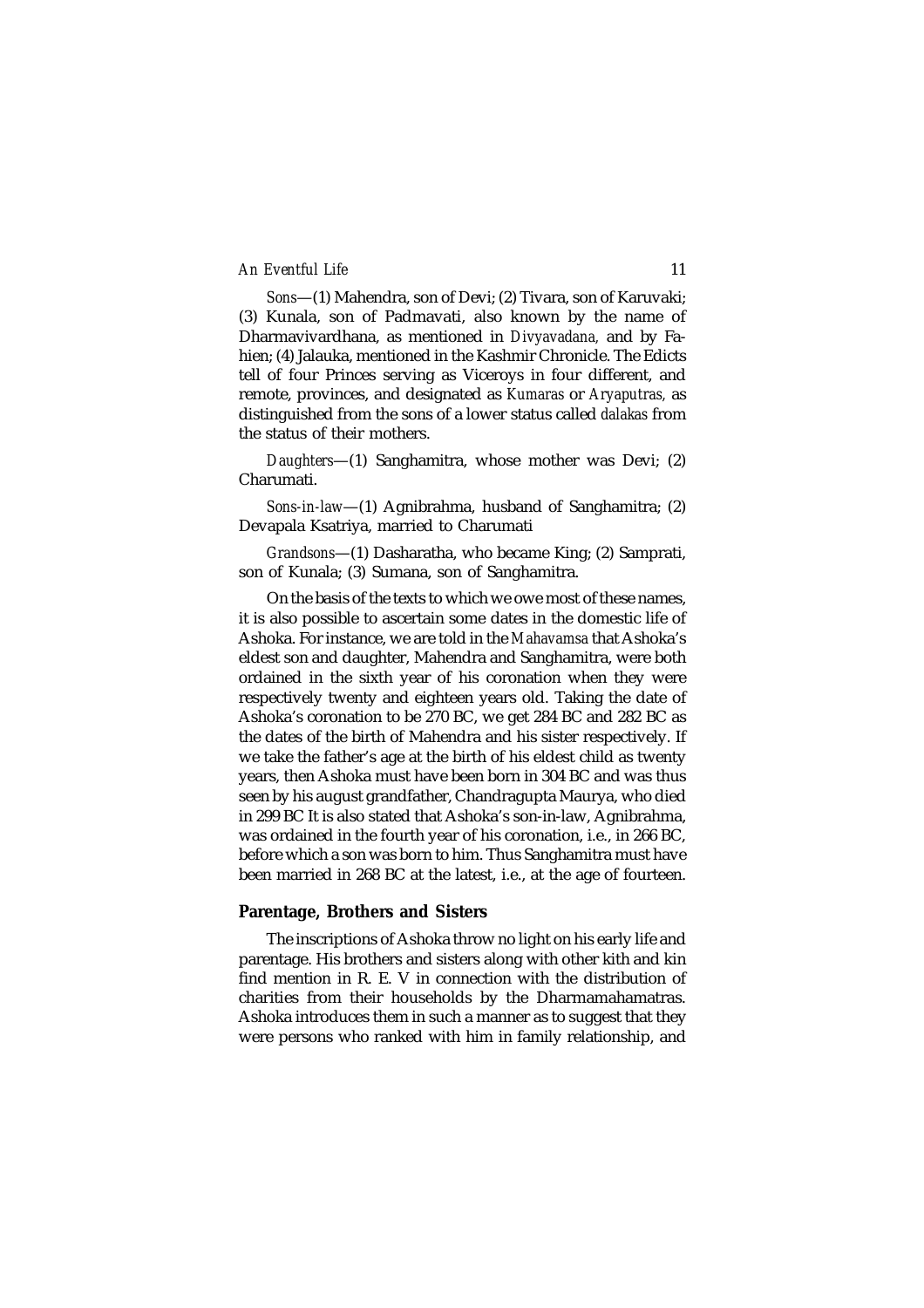that they had their family establishments in Pataliputra and outlying towns.

The Pali tradition speaks of just one sister of Ashoka to whose son, Prince Agnibrahma, was married his daughter Sanghamitra and to whom she bore a son called Sumana.

The Pali Chronicles expressly tell us that King Bindusara married sixteen wives by whom he had one hundred and one sons. Amongst *them, Ashoka was second to none but Sumana, the eldest of all The Divyavadhana* names the eldest son of Bindusara as Susima.

Ashoka's only uterine brother was Tishya who is called Vigatashoka or Vitashoka in the Divyavadhana, and Sudatta or Sugatra in some Chinese works. The Theragatha contains two psalms, one attributed to the Thera Ekavihariya and the other to another Thera named Vitashoka. The scholiast Dhammapala identifies Ekavihariya with Ashoka's brother Tishya and the second Thera with Ashoka's another brother Vitashoka, and represents them as two different individuals. This identification is not at all borne out by the earlier Canonical legends in the book of Apadana, and may therefore be dismissed as pure invention.

According to the Pali narrative, when Ashoka seized the throne of Magadha, taking advantage of his father's old age and illness, his ninety-nine stepbrothers made a common cause with Sumana Susima who was the rightful heir to the throne and were all slain with him. The Tibetan historian Taranatha "makes Ashoka kill only six brothers" while in the Divyavadhana the fratricidal battle is described as one fought only between Susima-Sumana and Ashoka. Susima's defeat was mainly due to the lack of support from the ministers of his father who were all up against him. The substance of truth in these legends seems to be that Ashoka's succession was a disputed one, which, however, has no corroboration from his records.

The evidence of Ashoka's inscriptions may be construed in a sense to run counter to the trend of the Buddhist stories. In R. E. V, engraved not later than the 13th or 14th year of abhisheka, Ashoka mentions their brothers as having their family establishments in Pataliputra and outlying towns. On the other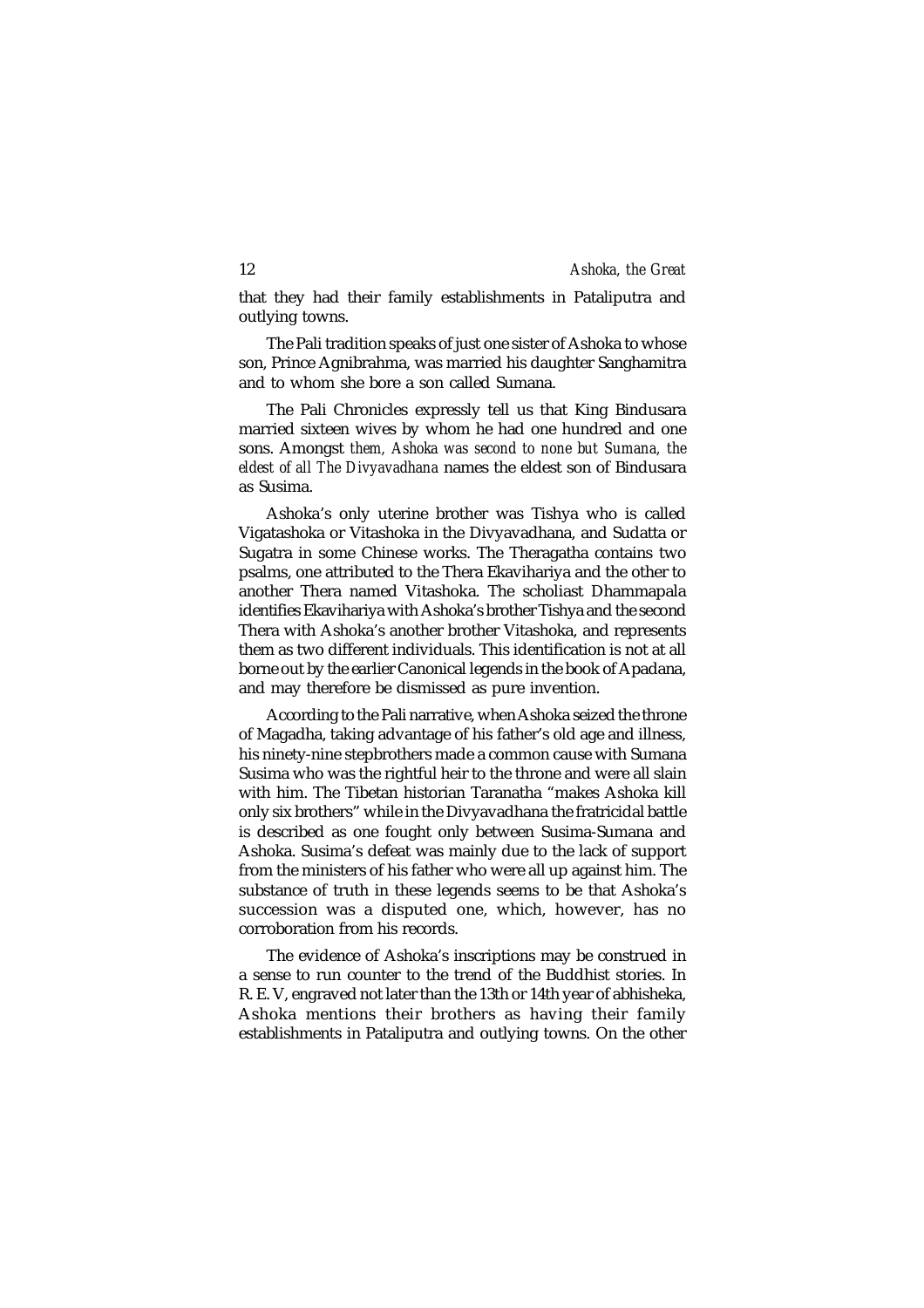hand, in P. E. VII, engraved in the 27th year of abhisheka, he replaces his brothers by other Princes of the blood royal ranking with his sons in family relationship. The inference which may reasonably be drawn from this is that in the course of thirteen years his brothers either died or retired from the world.

According to Pali legends, Ashoka appointed his uterine brother Tishya-Vitashoka as uparaja or vice-regent. After Tishya had joined the Buddhist Order, the offer went to Ashoka's nephew and son-in-law Agnibrahma, and when he too joined forthwith the Buddhist Order in the fourth year of Ashoka's abhisheka, the office of the vice-regent went a begging.

If reliance be placed upon the Pali account, there was no brother of Ashoka left after the 4th year of his abhisheka to function as his viceroy. But the preamble or forwarding note of the three Isila or Northern Mysore versions of M. R. E., probably engraved not earlier than the 26th year of abhisheka, seems to suggest that the fact was otherwise. The Isila copy of the edict in question was to be forwarded to the Mahamatras of the place under the authority of the Aryaputra and the Mahamatras stationed at Suvanjagiri, which was evidently the headquarters of the southern viceroy. If the forwarding note of the Isila versions were despatched by Ashoka, as seems more probable, by Aryaputra (Ayaputa) Ashoka could not but have meant a brother of his. If locally drafted at Suvarnagiri, as would seem less likely, by Aryaputra one must understand just a son of Ashoka.

As for Ashoka's early life, the Buddhist story as narrated in the Dipavamsa has nothing to say beyond the fact that he was the second son of Bindusara and a grandson of Chandragupta of the Maurya family, or that his personal name was Priyadarshana, meaning "one of amiable mien", "one whose handsome appearance was comparable to that of the moon". According to the same authority, Ashoka and Priyadarshin were the names or titles assumed by Priyadarshana at the time of his two consecrations. The Divyavadhana story, on the contrary, says that Ashoka was the name of the Prince given him by his father at the instance of his mother. Furthermore, the Sanskrit legend goes to represent him as a person of ugly appearance and fierce nature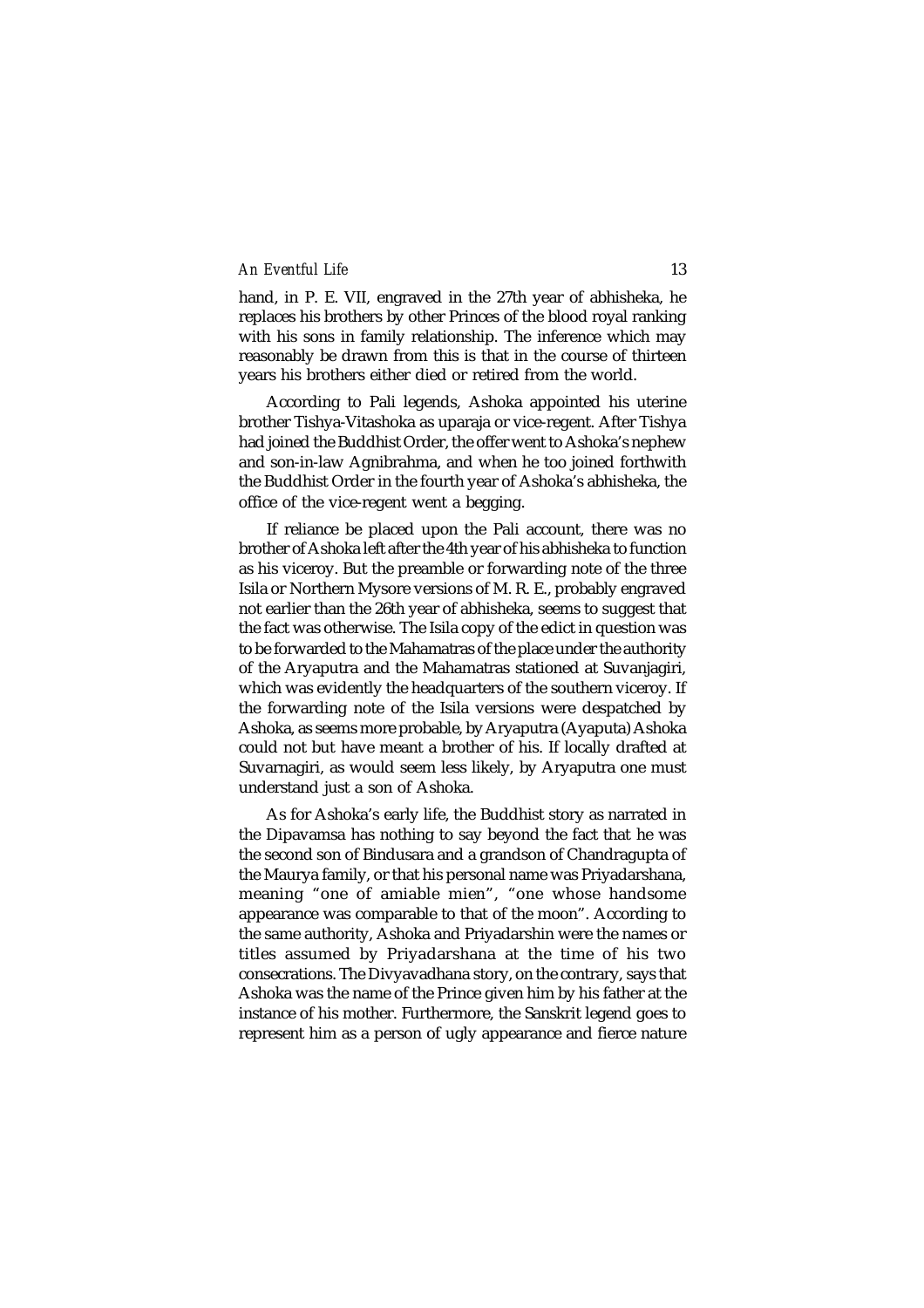evidently to build thereupon the grotesque and repulsive story of how he came to pass as Ashoka the Wicked.

The earlier Pali account, met with whether in the Dipavamsa or in the Samanta-pasadika and Mahavamsa, is silent on Ashoka's mother. The Mahavamsatika introduces us for the first time to his mother Dharma (Pali Dhamma) who was a princess from the Maurya clan of Kshatriyas (Moriyavavamsaji) and whose family preceptor was an Ajivika named Janasana, Jarasana or Jarasona. She is represented as the chief Queen of Bindusara. She is called Subhadrangi in the Avadanamala. The Divyavadhana story does not name her but certainly represents her as "the beautiful daughter of a Brahman of *Champa." Jealous of her excessive beauty, the Queens of Bindusara made her do the work of a female barber. Highly pleased with her* work, the King granted her a boon, which she availed of by asking him to marry her. Satisfied with her social position which she disclosed, the King made her his chief Queen. The Divyavadhana legend, too, associates an Ajivaka named Pingalavatsa with Ashoka's mother. Precisely as in the Pali story, Ashoka received him with due honour when his prediction about his succession came true.

In the Mahavamsa-tika, Bindusara's mother is said to have been Chandragupta's eldest maternal uncle's daughter whom he married.

The tradition is a late one and of a very doubtful character. It is very strange indeed that none of the Indian legends says anything of the daughter of Seleucus Nikator who gave her in marriage to Chandragupta to make a matrimonial alliance with him. It would have been a more interesting fact, if Bindusara were represented as a son of Chandragupta by his Greek wife.

*Predecessors and Pedigree:* Ashoka, in his P. E. VII, speaks of the former Kings who had reigned in the long past and during several centuries, who too were the sincere well-wishers of their subjects, and by whom too various public works of a philanthropic nature were done. He introduces them, however, just to throw into bold relief the ineffectiveness of the means and methods adopted by them, the insufficiency of the results obtained, and the lesser value of the works done as compared and contrasted with those adopted, obtained and done by him.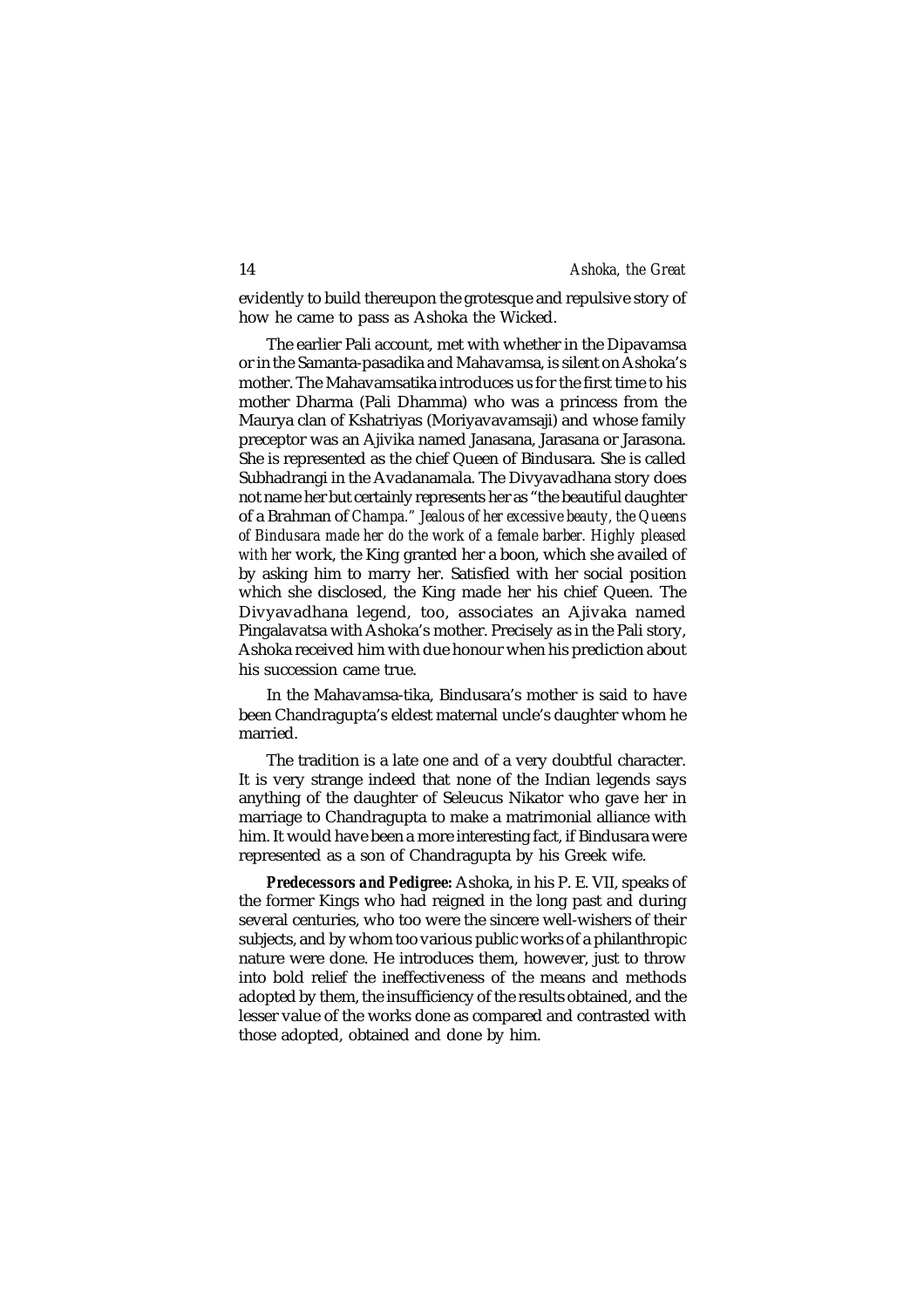Whom did he mean by these predecessors? Such expressions of his as atikamtam (in the long past), bhutapuve (formerly) and bahuni vasa-satani (during many hundred years) correspond to such introductory Jataka phrases as atite (in the past) and bhutapubbam. (bhutapurvam, "formerly"). Going by this correspondence, one cannot but take it that Ashoka had within his mental purview rather the legendary monarchs noted for their righteous rule and noble deeds, such as those extolled in the Brahmanas, Aranyakas and Upanishads, the Sanskrit Epics, and the Canonical texts of the Jainas and Buddhists.

Ashoka's predecessors in the Magadha line of Kings belonged to five royal dynasties, to wit, (1) the Barhadratha or Brihadratha, *(2) the Haryanka, (3) the Saisunaga or Shishunaga, (4) the Nanda, and (5) the Maurya (Pali Moriya).*

The Barhadratha dynasty founded by Brihadratha, son of Vasu Uparichara of the Chedi race and father of Jarasandha of the Great Epic fame, came to an end in the 6th century B. C., prior to the rise of Buddhism. The founding of the hill-girt city of Girivraja or Rajagriha is the notable work of this dynasty.

The Barhadratha dynasty was followed at about the rise of Buddhism by the Haryanka, which latter is said to have come to an end seventy two years after the Buddha's demise. Bimbisara, Ajatashatru and Udaya are the three successive rulers of this dynasty who are noted in history. Amongst them, Bimbisara deserves to be honoured not only as the real founder of the Haryanka dynasty but also as that of the imperial power of Magadha. The Pali Nikayas credit him with the creation of some permanent land-endowments and royal fiefs in favour of certain Vedic colleges in his dominions. He is also known as the builder and donor of the Venuvana monastery at Rajagriha dedicated to the Buddha and his followers which was the first Buddhist monastery in India. He lent the service of his court-physician, Jivaka, to the Sangha and befriended the Buddha and his followers in various ways. He allowed his talented Queen Kshema to become a bhikshuni. It was indeed during his reign and in his dominions that many new movements of religious thought were started and fostered. In these respects, the name of his great contemporary, Prasenajit of Kosala, is equally noteworthy.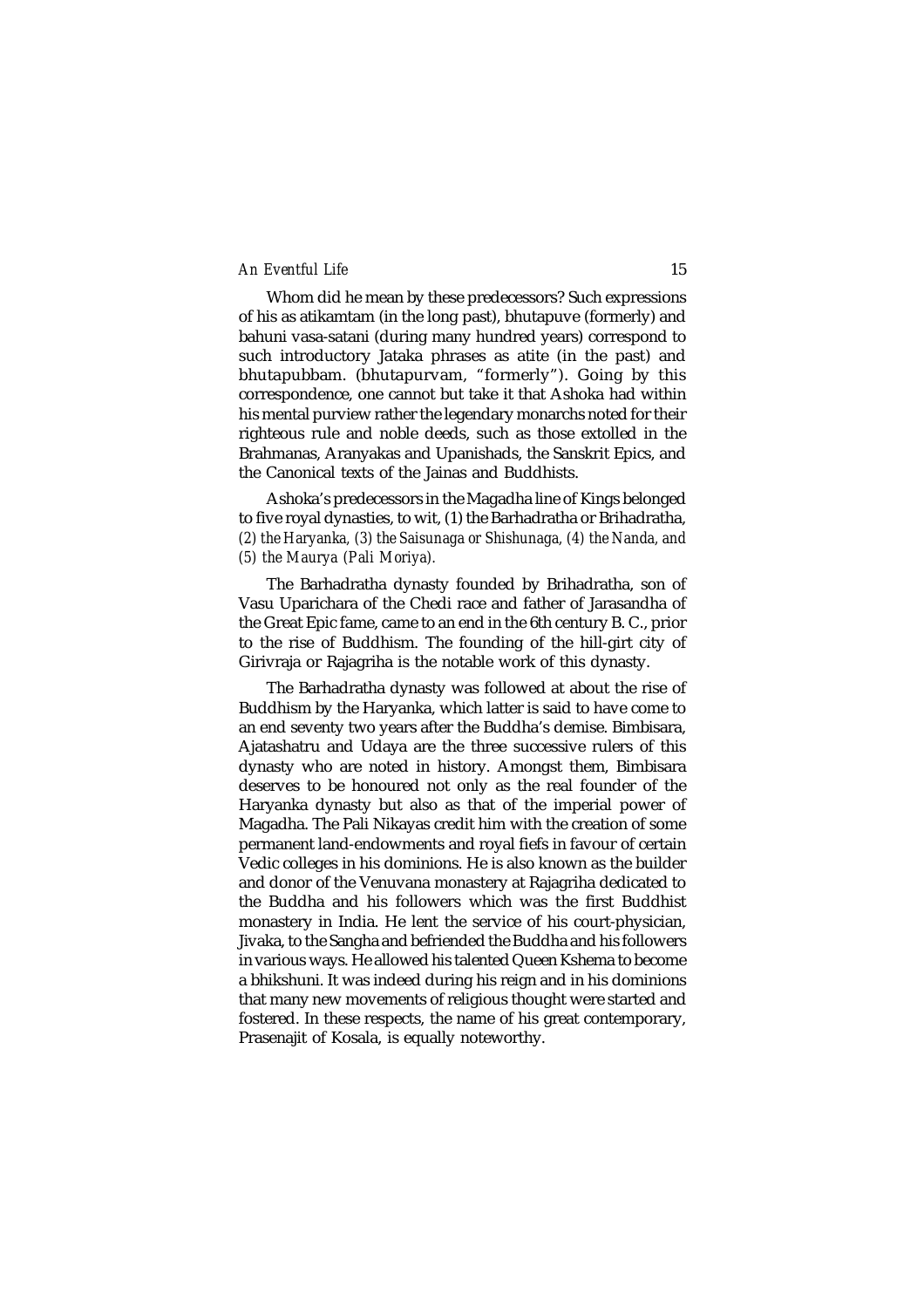Ajatashatru paved really the way for a further extension of the *supremacy of Magadha in Northern India. It is evident from the Samannaphala Sutra that he occasionally met the well-known reli*gious teachers and leading thinkers of the time to discuss the problem of importance. Later Buddhist traditions credit him with the extension of patronage to the Buddhist Theras when they met at Rajagriha to hold the First Buddhist Council, as well as with the erection of a memorable stupa at a suburb of Rajagriha for the preservation of the bodily remains of the Buddha collected from the stupas erected by others. The Jainas claim that he greatly honoured Mahavira and his doctrine.

Ajatashatru's son and successor, Udayi, is said to have transferred his capital from Rajagriha to Pataliputra, definitely in the fourth year of his reign, according to the Puranas.

The Manjusri-mulakalpa would in vain have us believe that he committed the Words of Buddha to writing, though it may be true, as suggested, that he was able to effect a further extension of the supremacy of Magadha.

Even as regards Udayi's grandson, Munda, it is stated in the Anguttara Nikaya and its Commentary that deeply grieved at the death of his beloved Queen, Bhadra, he sought solace through instructions from the Buddhist Thera, Narada, a fact which goes to indicate that in the matter of meeting holy persons of wisdom he followed in the footsteps of his forefathers.

*Ajatashatru and his successors earned, according to the* Pali Chronicles, the notoriety of being patricides, and sick of it, the citizens deposed the last King of their line and replaced him by his popular minister Shishunaga. Thus the Haryanka dynasty was supplanted by the Shishunaga.

The Shishunagas ceased to rule one hundred and forty years after the Buddha's demise (c. 348 or 347 BC). The only King of this family, worthy of mention, is Kalashoka (Ashoka the Blackie), apparently the same person as Bana's Kakavarna Shishunaga. The Pali Chronicles relate that during his reign, just a century after the Buddha's demise, and under his royal patronage was held the Second Buddhist Council at Vaishali, which is not improbable. It may be noted here that the confusion made between Dbarmashoka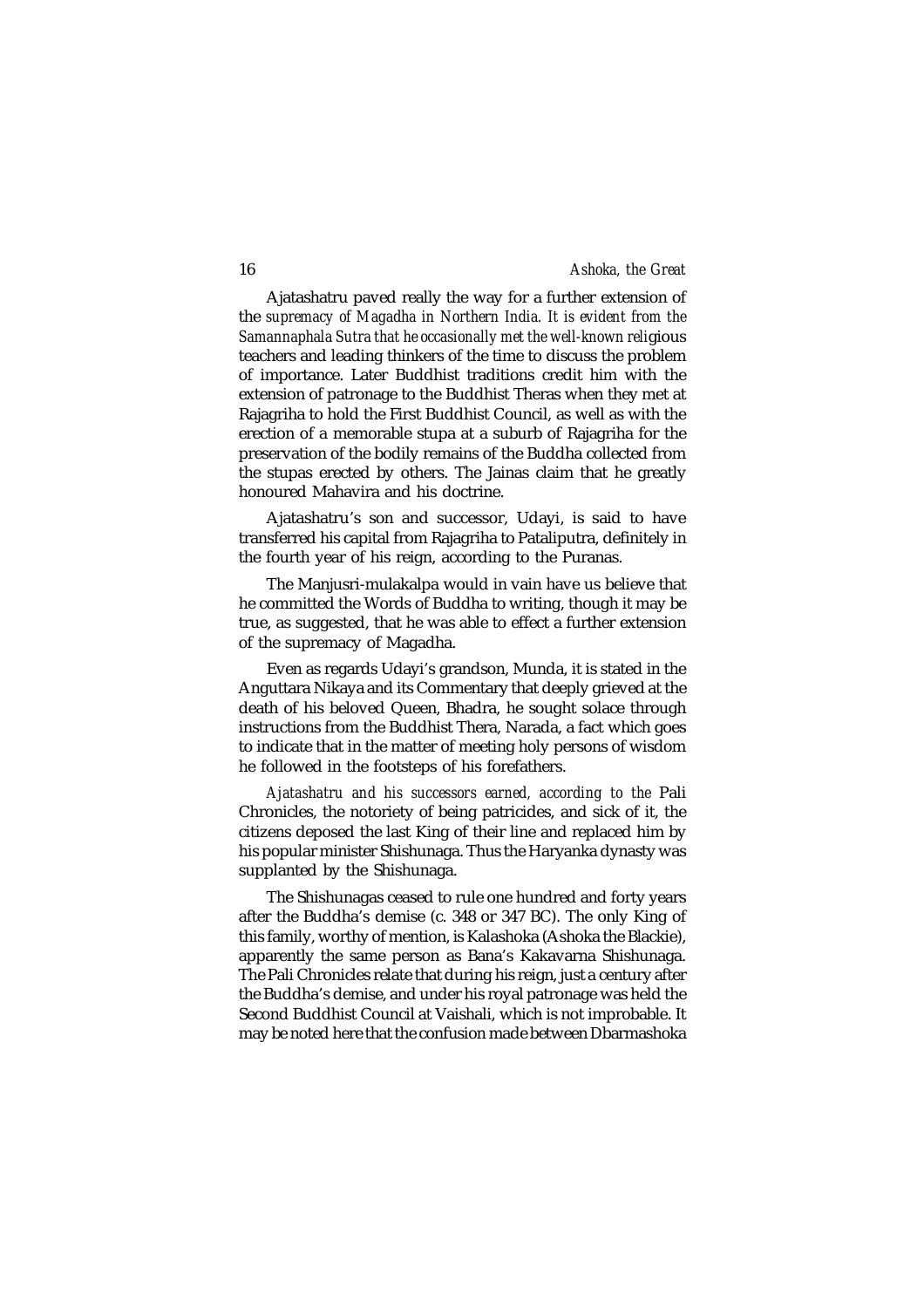and the crow-black Kalashoka was accountable for the Divyavadhana description of the former as a man of ugly appearance.

Even the Mahabodhivamsa records nothing noteworthy of the reign of Kalashoka's ten sons and successors whom it names. According to this later Pali Chronicle, his eldest son and immediate successor was Bhadrasena. His ninth son, Nandivardhana, may be identified with his namesake in the Puranas, in which case his tenth or last son, Panchamaka, will figure as the same person as Mahanandi, the last King of the Shishunaga dynasty, according to the Puranas.

The Mulakalpa praises Visoka as a good King who worshipped Buddha's relics for 76 years, and his successor, Shurasena, who reigned for 17 years as a monarch who "caused stupas to be put up to the confines of the sea," which is evidently a baseless exaggeration.

The Shishunaga dynasty came to an end with the rise of the Nandas into power one hundred and forty years after the Buddha's demise (c. 348 or 347 BC). Both the Pali Chronicles and the Puranas speak of nine Nandas, but they differ when the former represent them as nine brothers with a short reign of 22 years and the latter represent them as father and eight sons with a much longer reign of 40 (28 + 12) or 100 (88 + 12) years. The first King of this dynasty is Ugrasenananda according to the Mahabodhivamsa, and the last King Dhanananda. The Puranas name the first King as Mahapadmananda but leave his sons unnamed. The Greek writer Curtius speaks only of two Nandas, namely, Agrammes who was a contemporary of Alexander the Great, and whose father was a usurper of the throne, while the Mulakalpa speaks only of one Nanda who is said to have died at the age of 66.

The traditional accounts differ as to how the Nandas came to replace the Shishunagas. According to the Mahavamsa-tika, the founder King of this dynasty accidentally fell into the hands of a gang of thieves and freebooters (chora) who used Malaya as their hiding place. He was a warrior-like man (yodhasadiso puriso). After the death of their leader he managed to secure their leadership and went on as theretofore to plunder villages and kingdoms. Pricked by conscience that such a life as this did not behove a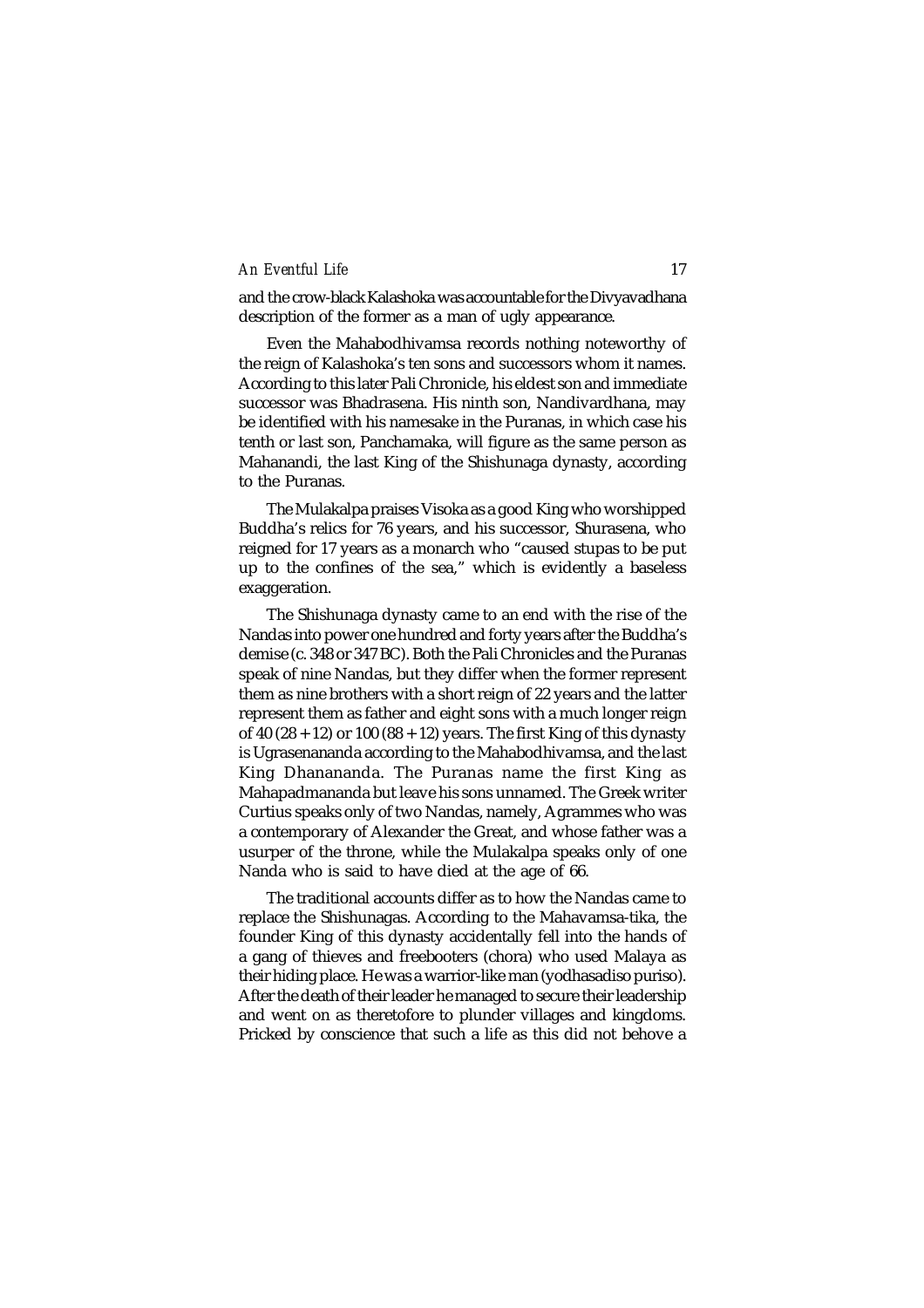warrior like him, he made up his mind to take a kingdom. He declared himself under the name of Nanda, and getting his brothers and people to side with him, seized a frontier town, the citizens whereof made an alliance with him instead of accepting his ultimatum. In this very manner he gained the support of a large number of the inhabitants of Jambudvipa, and ultimately marched into Pataliputra. Thus he seized the kingdom of Magadha. But he was destined to die shortly after that.

According to the Mulakalpa story, on the other hand, Nanda rose into power and gained the throne from a position of the Prime Minister, as though by a magical process. He was surrounded in his capital by the Brahman controversialists with false pride and big claims. Though pious and a man of judgement, the King gave them riches and did not deny them his patronage. But he had a Buddhist saint for his good spiritual guide under whose influence he became a believer in Buddha, honoured his sacred relics, and built 24 viharas. Vararuchi is represented as his Prime Minister, and Panini as his friend, a tradition to which Jayaswal attaches undue importance. The Puranas extol Mahapadmananda as an "extirpator of all kshatriyas" and as a "sole monarch bringing all under his sway". The historical justification of this praise has been fully discussed by Raychaudhary. It may suffice here to add that the epithet Mahapadma is a numerical term, which is expressive of the enormous wealth of the founder of the Nanda dynasty. The signification of the Pali name, Dhanananda, of the last King of the family is the same. Raychaudhary rightly observes indeed when he says, "'The first Nanda left to his sons not only a big Empire but a large army and a full exchequer as well." None need be surprised, therefore, that Indian literature preserves the tradition of fabulous riches of a Nanda King.

As for the last King, we read in the Mahavamsa-tika, "The youngest brother was called Dhanananda for his passion for hoarding wealth. He collected riches to the amount of eighty crores... Levying taxes even on skins, gums, trees and stones, he amassed further treasures which he disposed of similarly." The same authority also relates that Dhanananda built a danasala at Pataliputra, from which he gave away abundant riches to the Brahmans according to their seniority and ranks, a fact which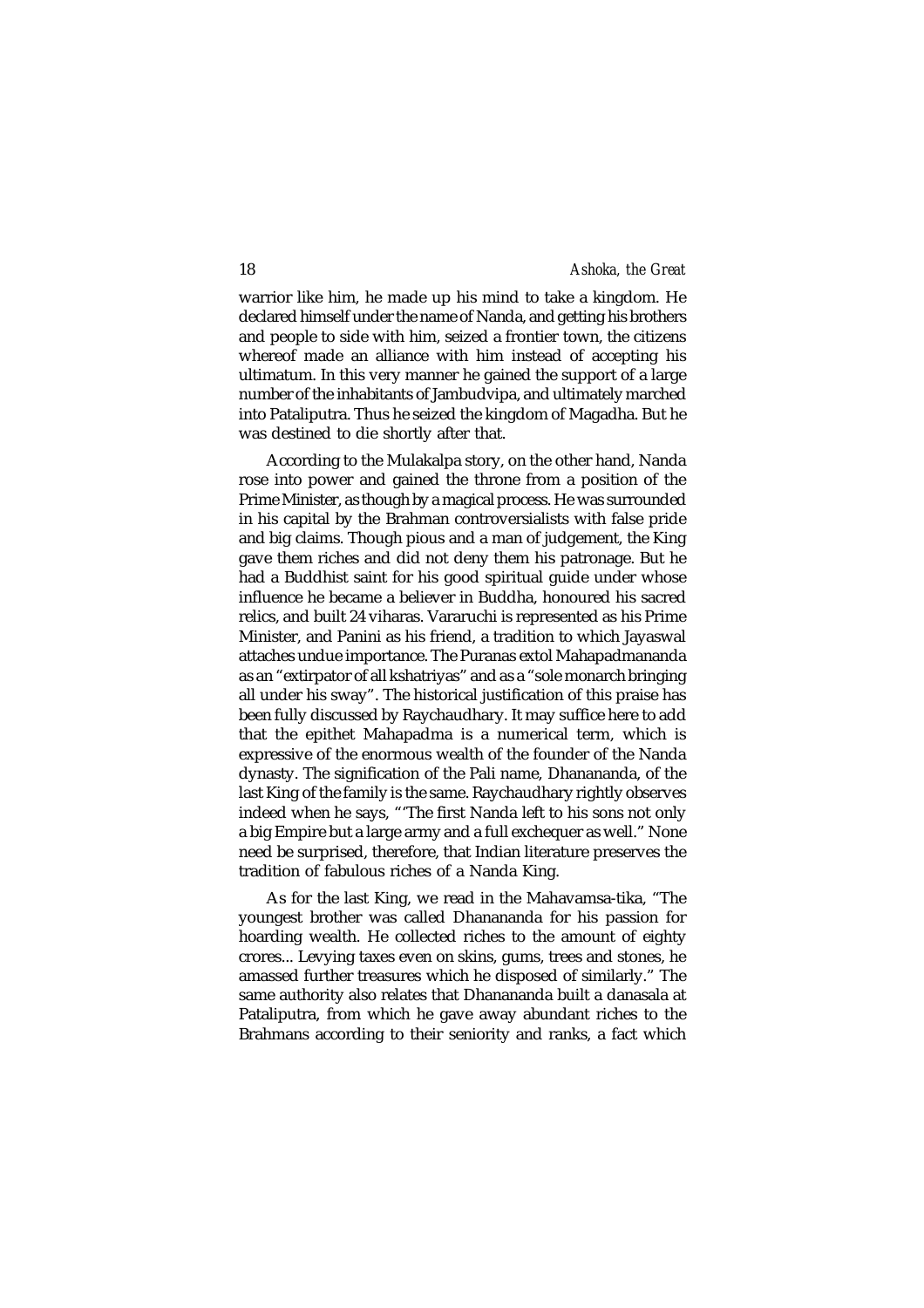finds mention also in the Mulakalpa account of King Nanda. The Mulakalpa has evidently mixed up the two accounts, namely, that of the first Nanda and that of the last.

With regard to the fall of the last Nanda King 140 years after the Buddha's demise, c. 326 or 325 B. C., the Mahavamsa and its tika on the one hand, and the Puranas on the other show a complete agreement in so far as they attribute it to the machination of the "Brahman named Kautilya-Chanakya. The Mulakalpa alone suggests that the fall of the Nanda King was due to the alienation of the *feeling* of the whole body of ministers inadvertently caused by him. *The tradition of extermination of the Nanda dynasty by Vishnugupta-Kautilya,* is *met with in the concluding* verse of *the Kautilya* Arthashastra, the opening verses of the Kamandakiya Nitisara, as well as Vishakhadatta's Mudrarakshasa and the Mulakalpa.

In the Mahavamsa and the Mulakalpa, Chanakya, the Prime Minister of Chandragupta Maurya, is described as "full of fierce wrath" (chandakkodhava), "successful in wrath, who was Death (Yamantaka) when angry." The Mahavamsa-tika and the Mudrarakshasa give us slightly different stories of how Chanakya avenged the humiliation suffered by him at the hands of the last Nanda by using Chandragupta as a tool and established the latter in the throne of Magadha in c. 326 or 325 BC.

In the Mahavamsa-tika Chanakya is described as an erudite, resourceful and tricky Brahman of Takshashila who was well versed in the Vedic lore, and an expert in the principles of polity. But his teeth being all broken, his face became ugly to look at. As a controversialist he came to Pataliputra, and as a Brahman leader he took his seat when King Dhanananda was distributing large gifts among the Brahmans. Disgusted with his uncomely sight, the King ordered his men to turn him out. Enraged by this, Chanakya pronounced his curse, saying, "In this earth bounded by the four seas let there no longer be the prosperity of the Nandas." This being reported, the King became very angry and ordered his men to arrest him forthwith. Whilst trying to escape in the disguise of an Ajivika, he cleverly managed to evade the detection, though still inside the inner court of the royal residence. In the meantime he got hold of Prince Parvata whom he tempted with sovereignty, made good his escape together with the Prince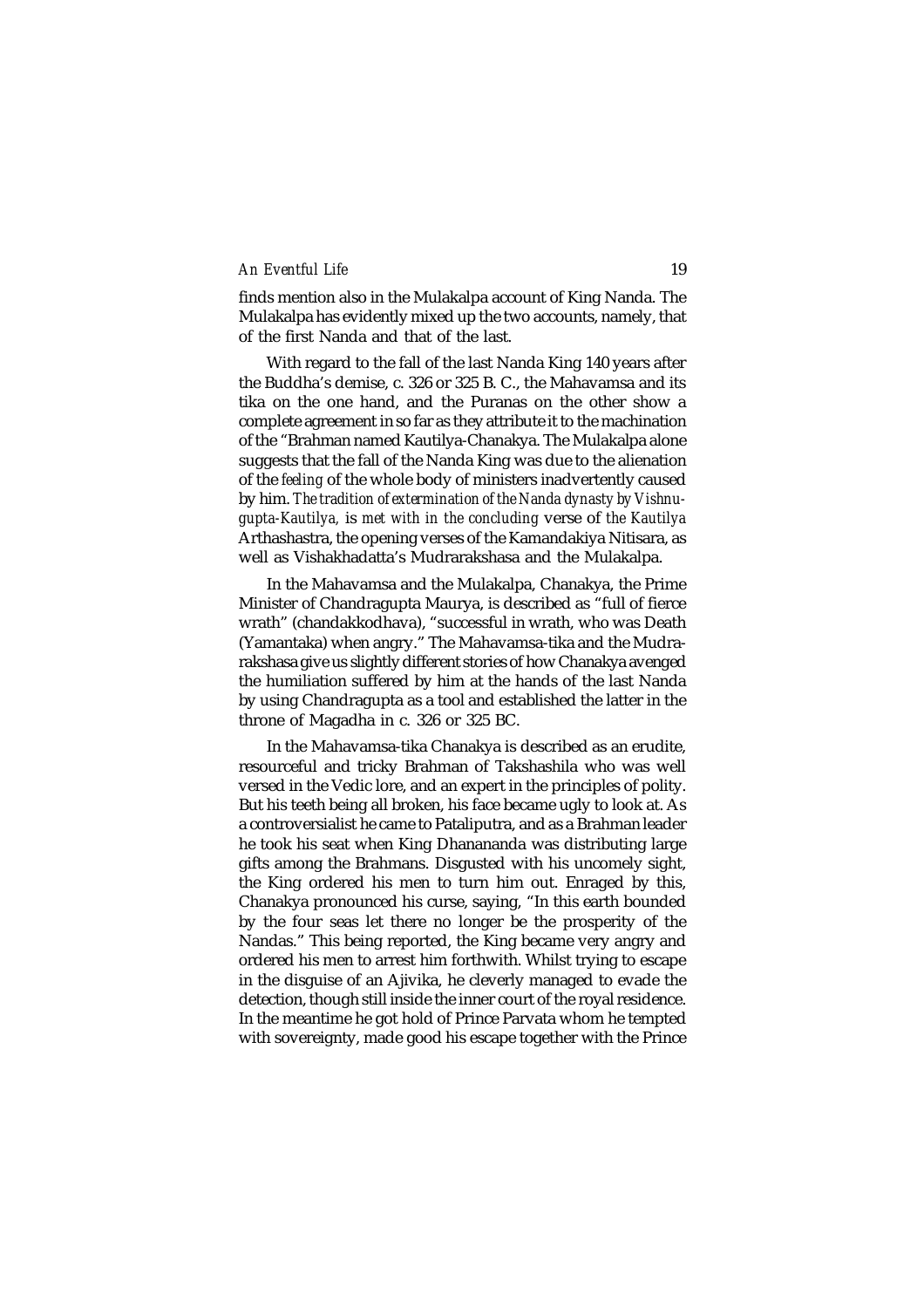and went to the Vindhya mountain. On looking out for a person who was worthy of sovereignty he chanced to see Prince Chandragupta of the Maurya family who was then being brought up in the family of a cowherd unaware of his royal origin. He took Chandragupta to his retreat in the Vindhya mountain and trained him up. First he employed him to behead Prince Parvata and subsequently to collect treasures by plundering villages and towns. When he was thus able to prove his ability and to raise an army Chanakya set him to march to Pataliputra and seize the throne by putting Dhanananda *to* death.

*The connection of Chanakya with Takshashila is interesting. The* explanation for the introduction of Parvatakumara in the story lies really in the Mudrarakshasa in which the machinations of Chanakya against Nanda were directed to conciliating Rakshasa, a minister of Nanda, and getting Malayaketu of Parvata as an ally. The early career of Chandragupta it is necessary to watch in the light of the available Greek accounts his activities and position in the Punjab and Northwestern Frontier Provinces at the time of and immediately after Alexander the Great's invasion. And for the same the reader may be referred for the present to Raychaudhary's critical summary.

As for the most notable events of the life and career of Chandragupta mention may be made of the following six:

- The unification of all the states and fighting forces of Northwestern India beyond the Middle Country under his leadership.
- The liberation of India from foreign yoke.
- The overthrow of the Nanda power.
- The defeat of Seleucus Nikator ending in a treaty by which the Greek general and successor of Alexander the Great ceded certain territories to Chandragupta and which was consummated by a matrimonial alliance.
- The foundation of a mighty Indian Empire.
- The coming of Megasthenes as an ambassador of Seleucus

Nikator to Chandragupta's court and capital. The account of India left by Megasthenes in his Indika is invaluable as presenting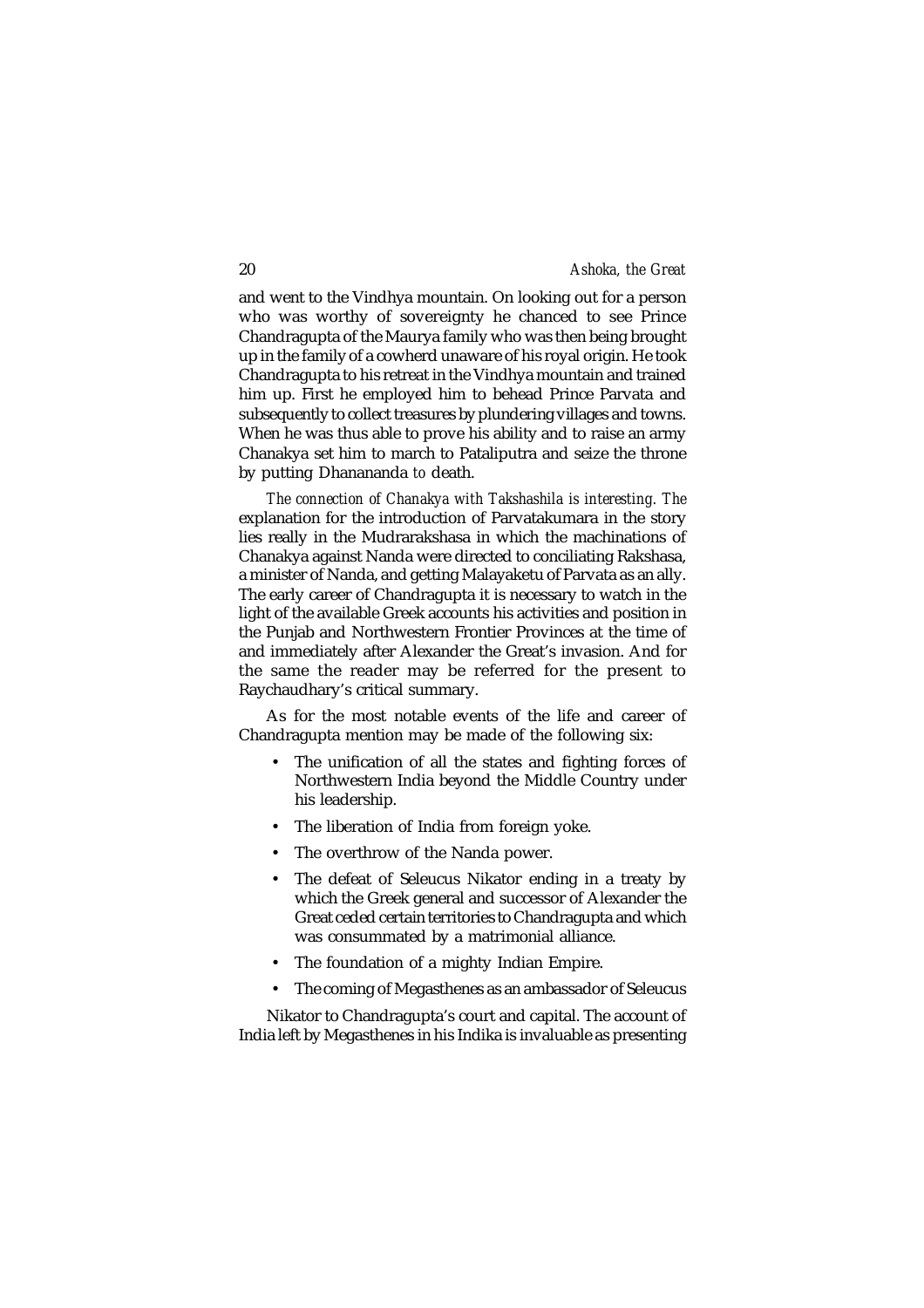to us a contemporary picture of Chandragupta's palace, capital, kingdom, country, administrative system, etc.

Chandragupta who is otherwise praised in the Malakalpa as 'a very prosperous lord of the earth', 'true to his word', and 'a man of pious soul' (mahabhogi satyasandhas cha dbarmatma sa mahipatih), is said to have killed many living beings on the advice of a bad spiritual guide (akalyanamitra.)

He died after a successful reign of 24 years and was succeeded by his son Bindusara. According to the Mulakalpa legend, Bindusara was a minor when he was placed on the throne by his father. It is said that 'while a minor he obtained great comfort; when of full manhood he turned out to be bold, eloquent and sweet-tongued. He reigned for 28 years,—25 years according to the Puranas, and 70 years according to the Mulakalpa, which is improbable. Strangely enough, the Mulakalpa represents the wicked Chanakya as his Prime Minister. The royal family in which he was born is called Nandarajakula instead of Maurya.

One may just be amused by the ingenuity of the Mahavamsatika in the invention of stories to account for the etymological significance of the names, Chandragupta ("one who was guarded by a bull called Chandra") and Bindusara (one on whose body flowed the blood of she-goats"), both of which are far-fetched. The son and successor of Sandrokottos (Chandragupta) is known to the Greek historian Strabo by the name of Amitrochades, Allitrochades, and to Athenaios by that of Amitrachates equated by Fleet, and subsequently also by Jarl Charpentier, with Amitrakhada (Devourer of enemies) which is traceable in literature as an epithet of Indra. Raychaudhary still sticks to his equation with Amitraghata, a term which is met with in Pataniali's Mahabhashya and corresponds to Amitranam hanta in the Aitareya Brahmana.

The following two facts are really important to be noted: (i) That Ptolemy Philadelphos, King of Egypt, sent Deimachos as his ambassador to Bindusara; and (ii) That, according to the Dipavamsa and Samantapasadika, Bindusara was a votary of the Brahmans and a staunch supporter of the Brahminical sects.

**Social Status:** The barber story is almost proverbial in the ancient royal tradition of India. When a reigning monarch was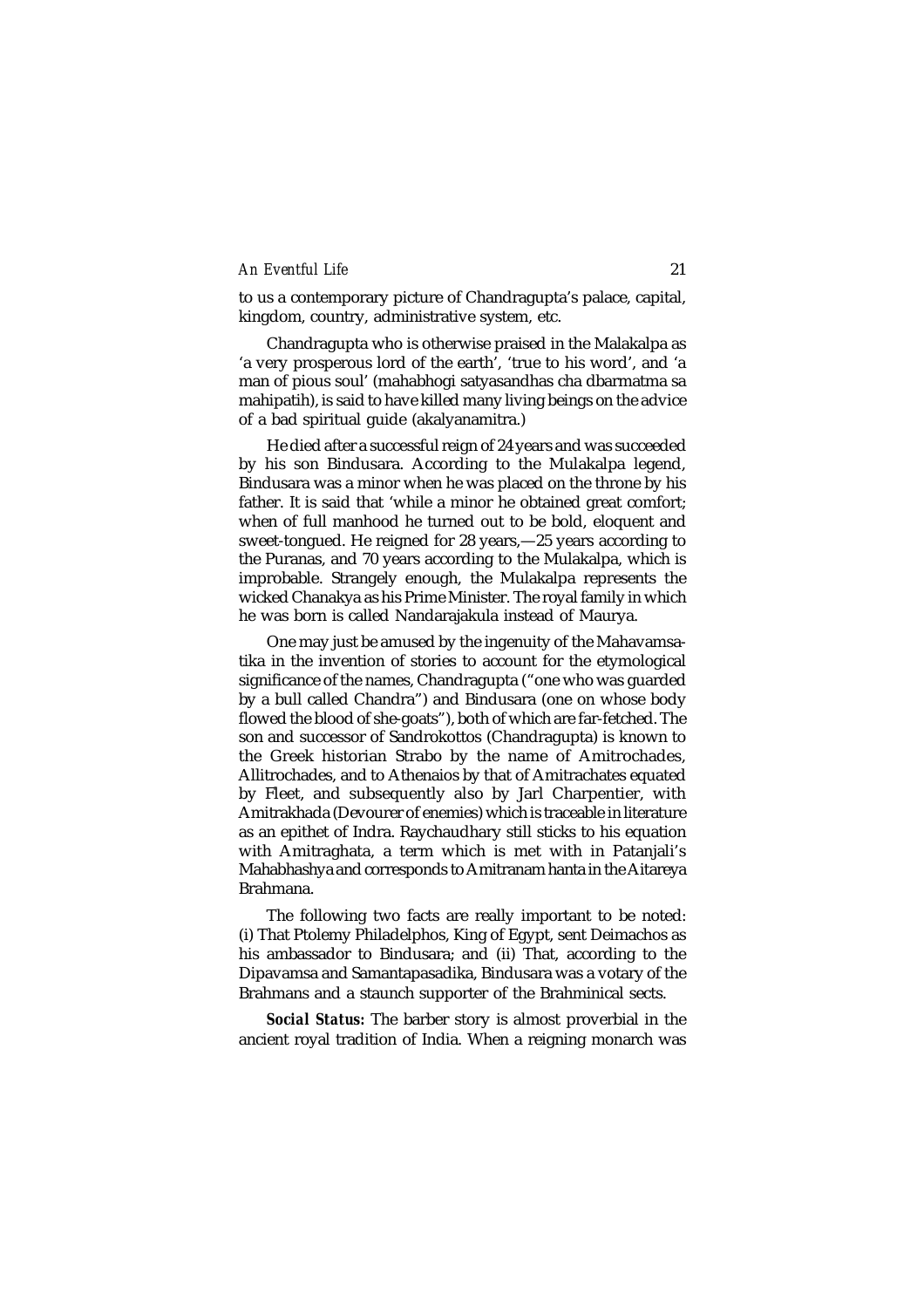found stingy in the payment of rewards or in making gifts, he was taken to be a barber's son. There must have been some such reason at the back of the Brahminical tradition regarding the Shudra origin of the Nandas and Mauryas. The Puranas predict, "As son of Mahanandin (the last Saisunaga) by a Shudra woman will be born a King, Mahapadma (Nanda) who will exterminate all kshatriyas. Thereafter Kings will be of Shudra origin."

The founder of the Nanda family is called 'the leading vile man' (nichamukhyah) in the Mulakalpa (verse 424). In the Mahavamsa-tika the first Nanda, who was a warrior-like man, figures, as we saw, as the powerful leader of a gang of thieves and a band of freebooters. He is not, however, connected by the Pali tradition with the last Saisunaga through blood-relationship The Mulakalpa legend says that originally he was the Prime Minister of the last King of Visoka's family.

Curtius narrates a story from an Indian source, which is devised to account for the Shudra origin of Agrammes (Augrasainya Nanda). According to this story, father of Agrammes was a wretched barber, who could be in love-intrigue with the Queen of the reigning King because of his prepossessing appearance. By her influence he gained so much confidence of the King as to figure ultimately as a trusted adviser. Taking advantage of this privileged position, he treacherously murdered the King, and 'under the pretence of acting as guardian to the royal children, usurped the supreme authority, and having put the royal young Princes to death begot Agrammes. The suggestion is that the Nanda contemporary of Alexander was a barber's son by the Queen dowager of the last Saisunaga. Hemachandra in his Parisishtaparvan, however, represents the first Nanda 'as the son of a courtezan by a barber', while, according to the Puranas, he was 'a son of the last Saisunaga by a Shudra woman.

*The process of myth-making did not stop short there; the Shudra or barber story continued. Despite the* fact *that neither the Pali* Chronicles nor the Puranas suggest any blood-connection between the Nandas and the Mauryas, Vishakhadatta in his Mudrarakshasa, describes Chandragupta not only as Mauryasuta but also as Nandanvaya (one belonging to the Nanda dynasty). "Kshemendra and Somadeva refer to him as Purvananda-sutra. The commentator on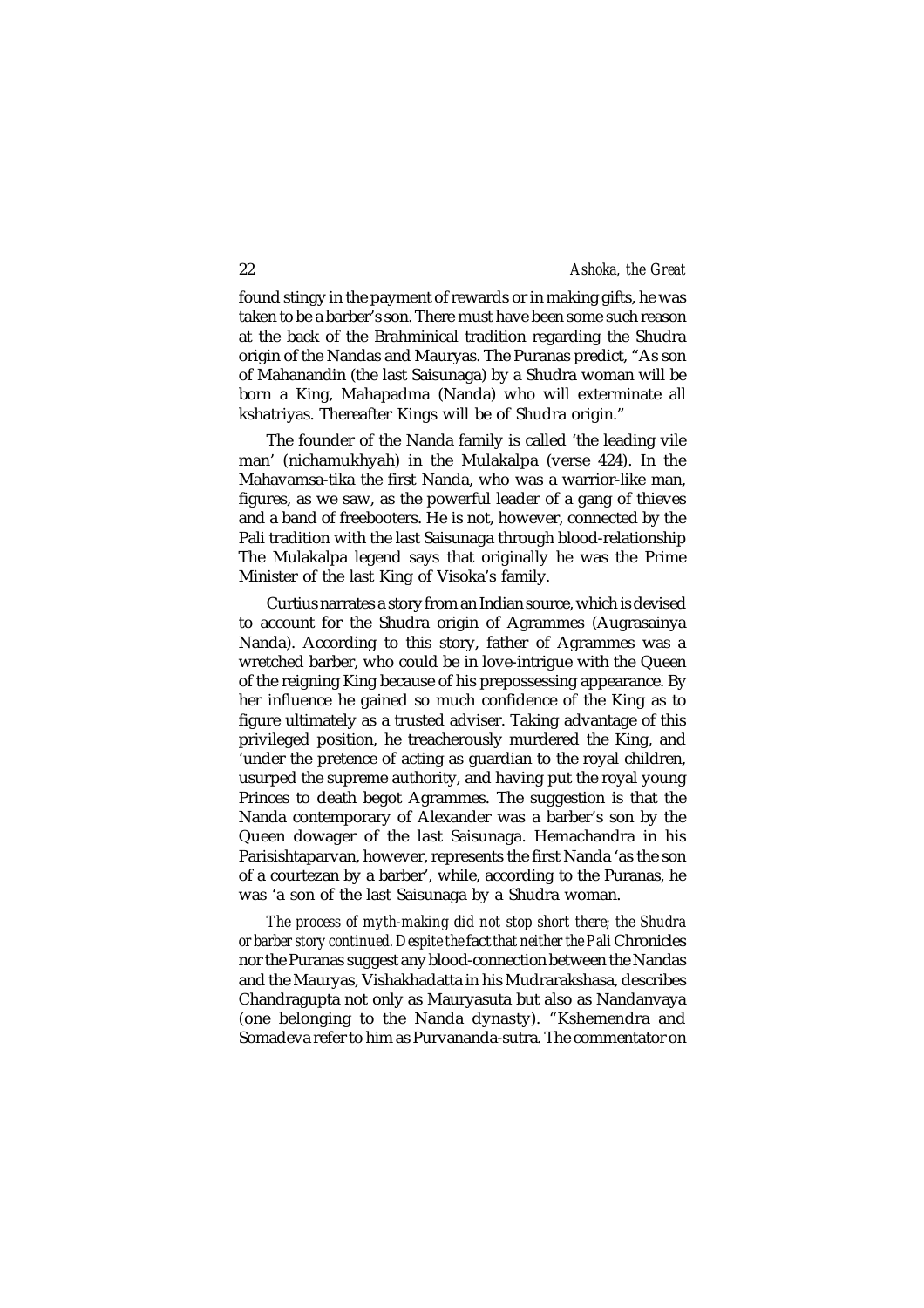the Vishnu Purana says that Chandragupta was the son of Nanda by a wife called Mura, whence he and his descendants were called Mauryas. Dhundiraja, the commentator on the Mudrarakshasa, informs us on the other hand that Chandragupta was the eldest son of Maurya who was the son of the Nanda King Sarvarthasiddha by Mura, daughter of a Vrishala Shudra. In the Mudrarakshasa itself Chanakya addresses Chandragupta as a Vrishala or Shudra.

Mr. C. D. Chatterjee rightly points out to me that the derivation of the dynastic name Maurya as a matronymic from Mura is grammatically incorrect; it may be treated as a patronymic from Mura. It is untenable also on the ground that according to the Vishnu Purana and the Arthashastra, the child takes the caste of its father, whether born of conjugal wedlock or not.

The force of the story of the barber mother or grandmother of Chandragupta may be counteracted by the Divyavadhana story of the barber-mother of Ashoka himself. His mother was not a woman of the barber caste but a very handsome and accomplished Brahman girl from Champa whom other Queens of Bindusara, jealous of her, employed her in the palace to attend on the King as a female hairdresser. When she disclosed the real fact to the King, she said, "Lord, I am not a barber girl but a daughter of a Brahman by whom I am offered to be your wife.

Hemchandra in his Parisishtaparvan, derives the name Maurya from mayura (peacock) and suggests that Chandragupta came to be styled Maurya from the circumstance that he was "the son of a daughter *of the chief of a village of peacock-tamers.If the Greek writer Justin describes Sandrocottus* as a man *"*of mean origin", it does not mean much, since he must have based his account on an Indian tradition.

The Pali Chronicles, on the other hand, and Buddhist legends generally represent Chandragupta as a scion of the Moriya clan of kshatriyas, the Moriyas of Pipphalivana. Led, however, by a Shakya-phobia, the Buddhist legends describe the Moriyas as descendants of the Shakyas who fled away from their own territory when it was overrun by the army of Vidudabha-Virudhaka, the usurper King of Kosala, and founded a new territory. The story is guilty of anachronism because, as borne out by the Mahaparinibbana Suttanta, the Moriyas of Pipphalivana were, precisely like the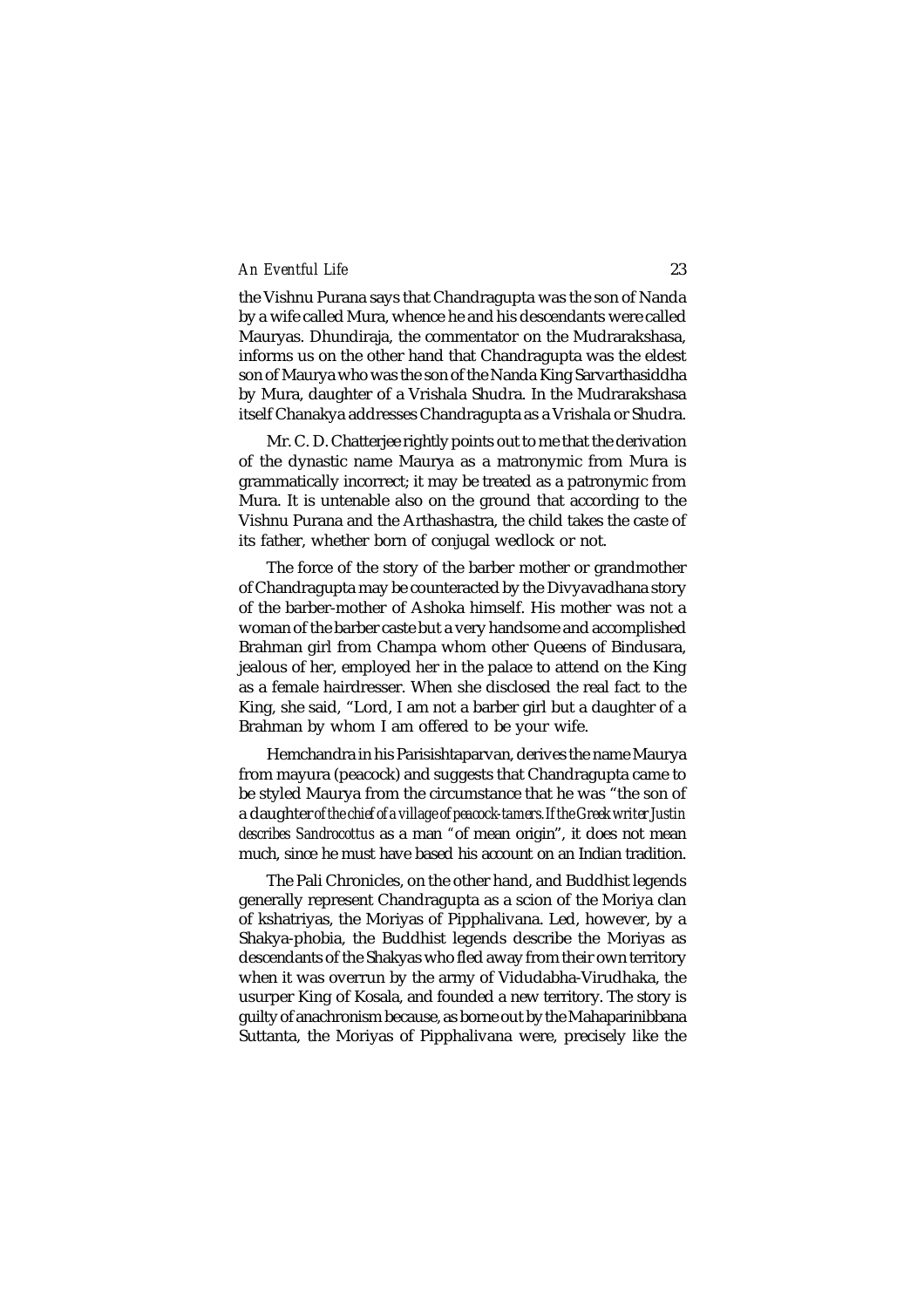Shakyas of Kapilavastu, one of the eight rival claimants for the bodily remains of the Buddha.

As for the connection of the Mauryas of Pataliputra with the Moriyas, the Mahavamsa-tika tells us that Chandragupta's mother who was the chief Queen of the then reigning Moriya King fled in disguise from the Moriya capital to Pushpapura (Pataliputra) during her advanced pregnancy, and gave birth to her son there when the Moriya territory was seized by a powerful neighbour (samantaranna). The story built up in this connection reads somehow as a later replica of the earlier legend of the birth of Ashoka's elder stepbrother's son Nyagrodha, and at the root of the ingenuity of the one, precisely as at that of the other, is a fantastic philological justification of the personal name.

Chandragupta does not appear to have been known to Megasthenes, and, for the matter of that, to most of the Greek writers, as a scion of the Maurya family. None need be surprised at all if the connection of the Mauryas with the Moriyas was due to an after-thought on the part of the Buddhists when they wanted to especially honour their Dharmashoka and claim him as their own man. The Buddhist legends concerning the Shakya lineage of the Moriyas or Mauryas would seem accountable also for the representation of the Mauryas in certain late medieval Mysore inscriptions as Kshatriyas who sprang from Mandhatri of the solar race. Hemchandra, as we noted, accounts for the dynastic name Maurya by the tradition that Chandragupta was a son of the daughter of the headman of a village of mayuraposhakas (peacock-tamers). The Mahavamsa-tika which connects Chandragupta with the Moriyas, accounts for their name also by a tradition averring that they built in their capital 'peacock palaces that were filled and resounded with cries of peacocks.

In support of the connection of the Mauryas with peacocks, Raychaudhary notices the following two facts which create but a presumptive evidence:

- That Aelian speaks of tame peacocks that were kept in the parks attached to the Maurya palace at Pataliputra and
- That figures of peacocks were employed to decorate some of the projecting ends of the architraves of the east gateway as Sanchi.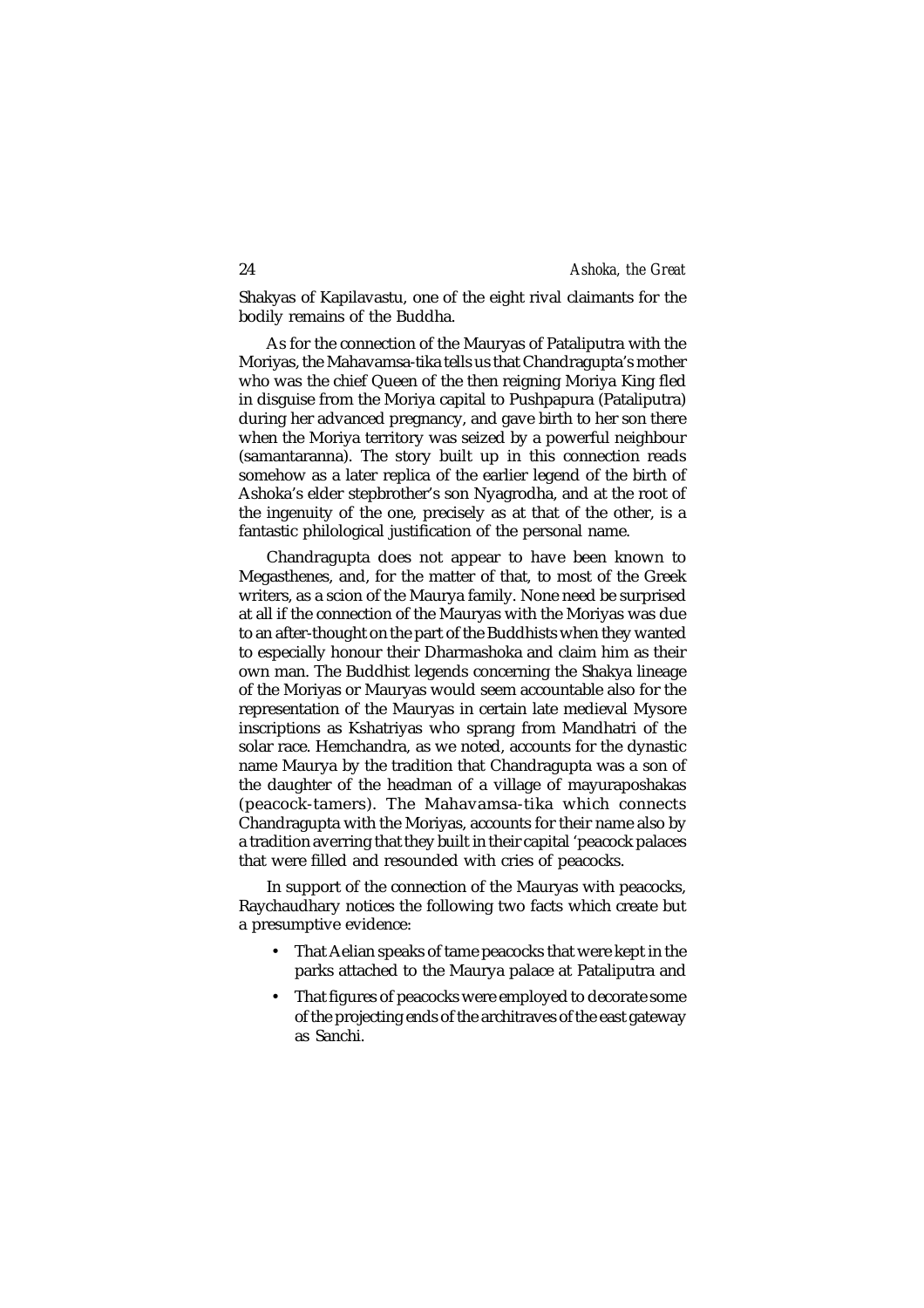If any light is thrown on this point by Ashoka's R. E. I, it is rather this, namely, that the Mauryas of Pataliputra were inordinately fond of peacock's flesh. All the animals could be dispensed with and exempted from daily slaughter in the royal kitchen for the purpose of curry but not two peafowls. In other words, the Mauryas were rather mayarakhadakas than mayaraposhakas. The figure of a peacock carved on the lower part of Ashoka's pillar at Rampurva does not necessarily indicate that the peacock was the emblem of the Mauryas, It may at the most be interpreted as a cognizance of Pipphalivana, which was the fatherland of the Moriya race of kshatriyas.

There is no conclusive evidence as yet to establish Chandragupta's lineal descent from the Shakya-Moriyas or Nandas. Plutarch's remark that "Androkottus himself, who was then a lad, saw Alexander himself and afterwards used to declare that Alexander might easily have occupied the whole country, as the then King was hated by his subjects on account of his mean and wicked disposition" must be taken with a grain of salt. There was nothing in Chandragupta's conversation to enrage Alexander who, according to Justin, 'did not scruple to give orders to kill the intrepid Indian lad for his boldness of speech'. It was quite against the youthful spirit of Chandragupta who in Justin's opinion was the brave hero and military leader to make India free, shaking off 'from its neck the yoke of slavery' since Alexander's death.

To me Chandragupta was a man of the Uttarapatha or Gandhara, if not exactly of Takshashila. His early education, military training, and alliances were all in that part of India. He added the whole of the province of Gandhara and the surrounding tribal states (in the Punjab and N. W. Frontier Provinces ) to the growing Magadha Empire together with the territories ceded to him by Seleucus Nikator. The love was never lost between this aparanta and the Mauryas. Some at least of Ashoka's scribes were all persons whose habitual script was Kharoshthi, and a few of his artists were those who were still carrying on the tradition of the architecture of Persepolis. Chandragupta and Ashoka of the Maurya dynasty who could create a glorious history for themselves and their country did not need credentials based upon royal lineage. The Greek writers speak only of one matrimonial alliance by which Seleucus ratified his treaty with Chandragupta.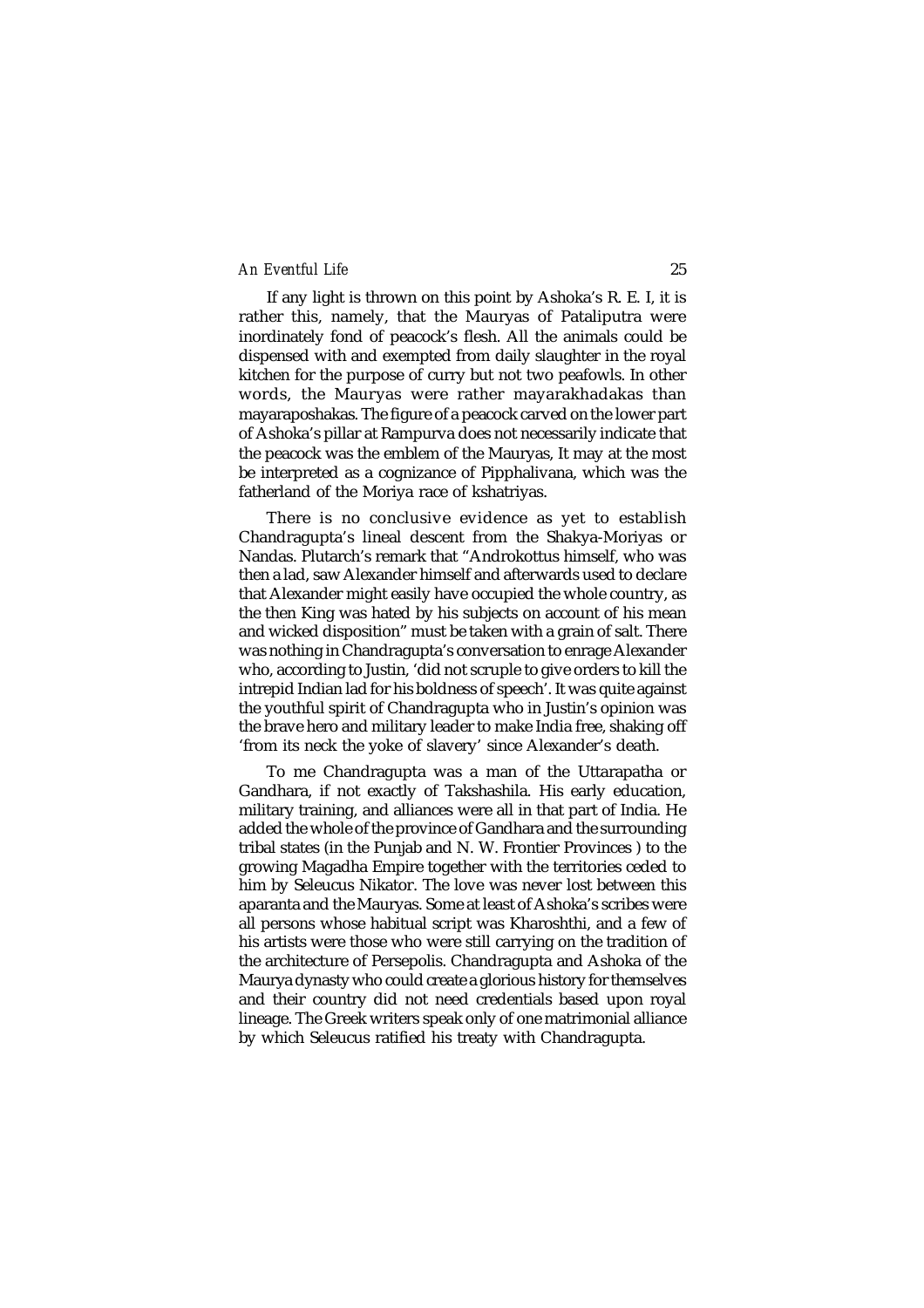# **Early Life**

There is hardly any educated person in India who has not heard of Ashoka and his stone inscriptions. Ashoka, he knows, was a Prince of the Maurya dynasty and grandson of Chandragupta, the Sandrakottos of the Greek writers and, for some time, a contemporary of Alexander the Great. The inscriptions of this monarch, he again knows, have been found all over India. But he may not be aware of their contents and may not know what account they furnish of that Maurya King. There are, no doubt, some Buddhist works, which set forth his life and work, but their trustworthy character has been rightly called in question. They mention many stones, which represent him to have been Kalashoka or Black Ashoka before, and Dharmashoka or Pious Ashoka after, his conversion to Buddhism. As the one aim of these works is to eulogise Buddhism by showing how it transformed Ashoka the Ogre into Ashoka the Pious, a suspicion naturally crosses our mind in regard to the correctness of their account. Such is not, however, the case with his epigraphic monuments, which being contemporary records and engraved by his orders, are of undoubted veracity. Nay, as we go through them, we feel as if his voice is still speaking to us and confiding what is passing in the innermostnecesses of his mind. The story of Ashoka that is being narrated is based almost entirely on these monuments, and we can be pretty certain that our account is not fiction, but history.

What kind of records has Ashoka left behind him? Are they sufficiently numerous and important in details? These records, as we know, are all engraved on stone. They have been inscribed either on rocks or pillars or in caves. Ashoka's rock inscriptions, again, are of two kinds: namely, (i) the Fourteen Rock Edicts, and (ii) the Minor Rock Edicts.

The former are called Fourteen Rock Edicts, because they together form a set of fourteen different inscriptions following a serial order, and have been found in seven different localities all on the confines of India, at any rate, of his Empire. The Minor Rock Edicts consist of two different records. They are inscribed together only in the three copies found in Mysore; in all other places, which are no less than four, Edict I only has been engraved. Ashoka's Pillar Inscriptions also may be distinguished into two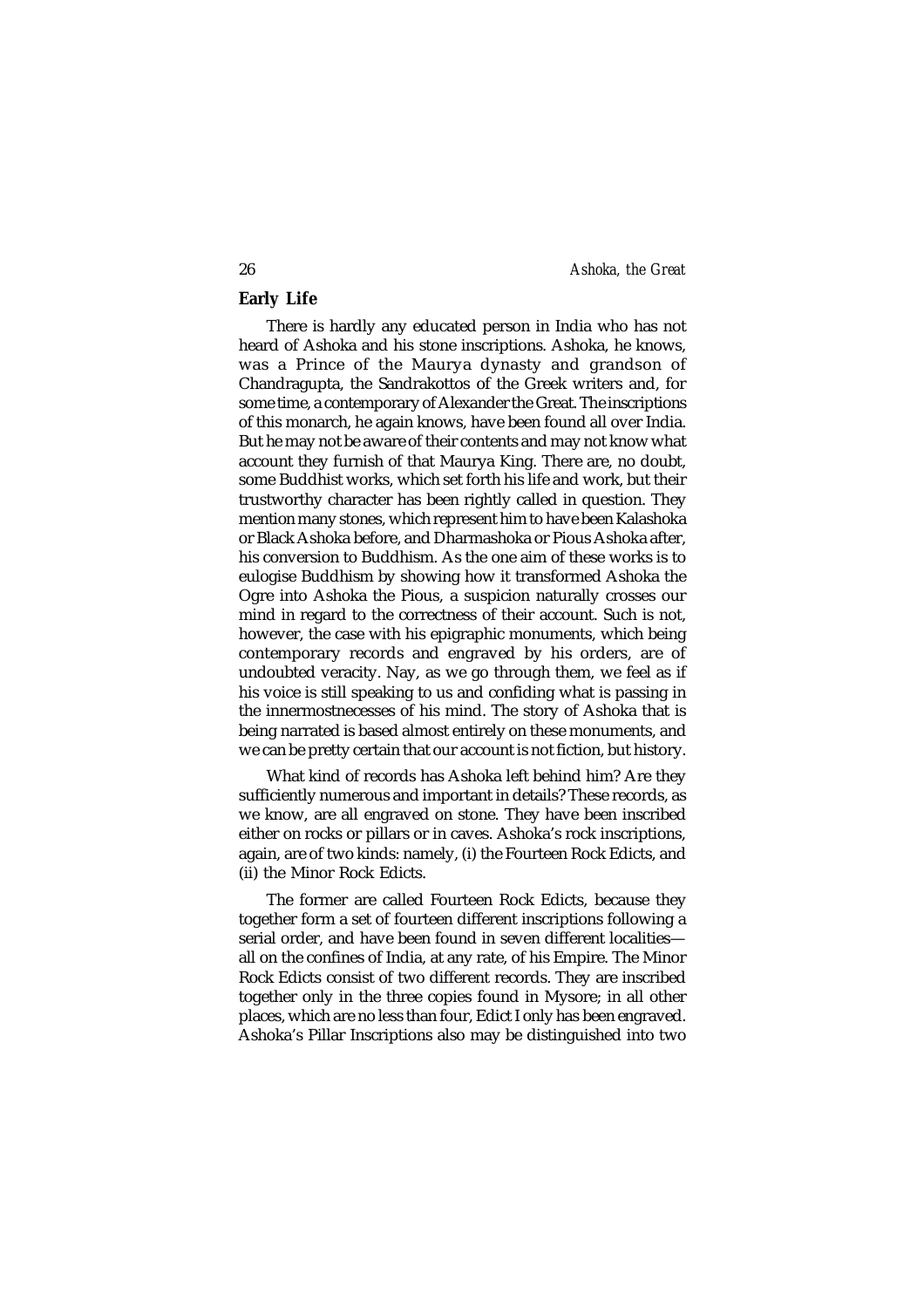classes: (i) Seven Pillar Edicts, and (ii) the Minor Pillar Inscriptions. The former of these constitute a group, but the latter are four different epigraphs. The Cave Inscriptions of Ashoka are, of course, those engraved in caves in the Barabar Hills of Bihar. These are altogether no less than thirty-three different inscriptions throw light on a number of points connected with Ashoka, his administration, his religious faith, his missionary operations, and so on. A careful comparison of these records is just what is needed in order to obtain the maximum that is knowable and historically acceptable about Ashoka.

Those who have studied these epigraphs know full well that they profess to have emanated from a King who calls himself Piyadarshi, that is, Priyadarshin. When they were first being deciphered, now about three-quarters of a century ago, by James Prinsep to whom must go the credit of having unravelled the mystery of the Brahmi lipi*,* he was very much puzzled by the name Priyadarshin. He did not know who this Priyadarshin was, to what dynasty he belonged, and in what age he flourished. Soon thereafter, however, Tumour, who belonged to the Ceylon Civil Service, and was himself a great Pali scholar, identified Priyadarshin with Ashoka. He pointed out that the Sinhalese chronicle, the Dipavamsa, gave Piyadarshi or Piyadarshana as but another name of Ashoka, grandson of Chandragupta, the founder of the Maurya dynasty. This identification, it is true, has not since then been called in question, but it was definitively demonstrated only nine years ago when the sixth copy of Minor Bock Edict I was discovered at Maski in the Raichur District, Nizam's Dominions. For this inscription mentions the name of Ashoka clearly and in the very first line. It is not therefore possible now to doubt that Priyadarshin and Ashoka are one and the same person, and that the author of these inscriptions is really the grandson of Chandragupta, who founded the Maurya Empire.

We thus see that the author of our epigraphic records was known both as Ashoka and Priyadarshin. It was customary for the Kings of ancient India to have more than one name, of which one was their proper individual name and the others epithets or *birudas* as they are called. One of these two appellations must have been the personal name of the King, and the other his epithet. And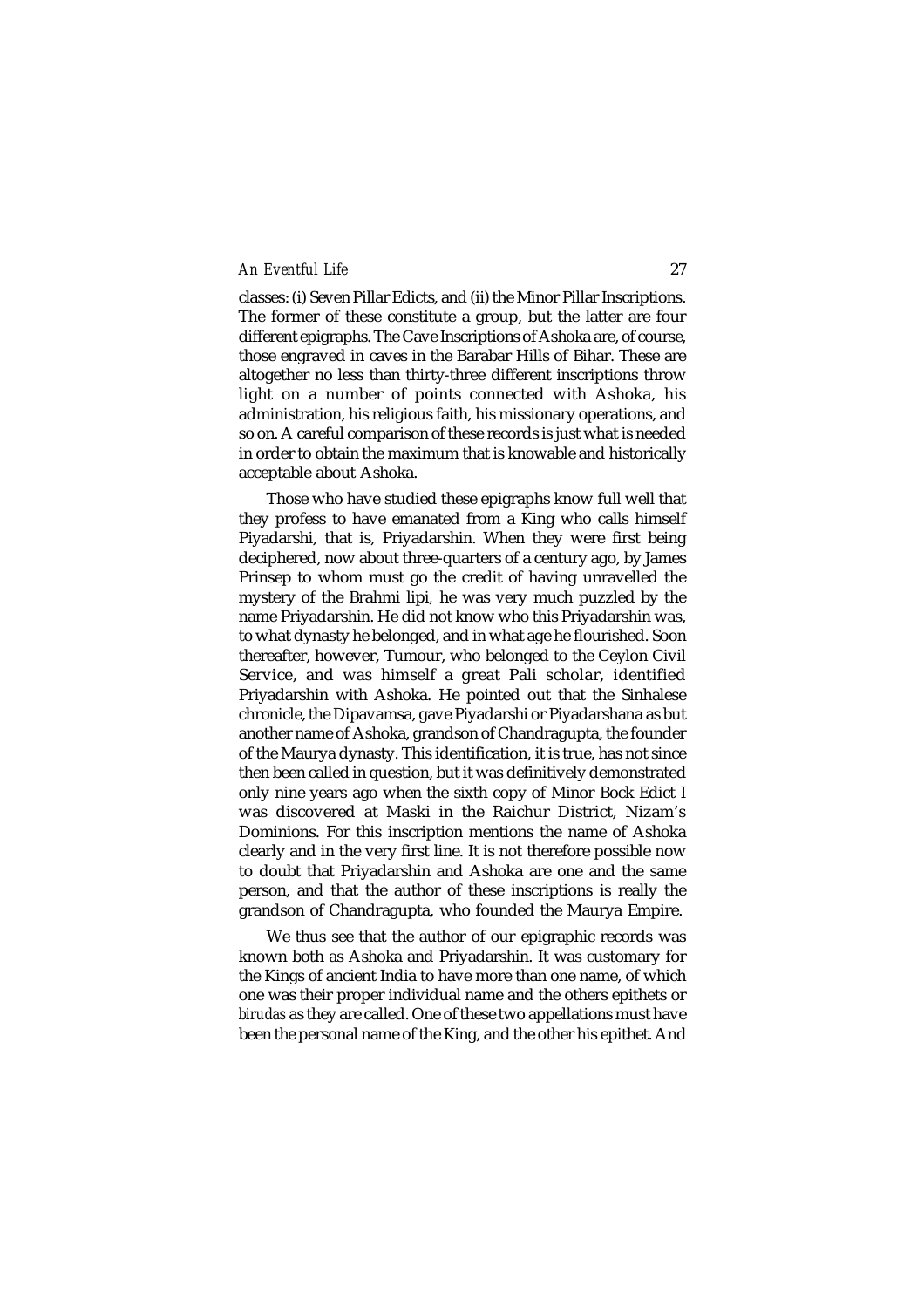it appears that Priyadarshin was his epithet, for we know that Ashoka's grandfather, Chandragupta, has also been styled Priyadarshana like him in one of the Ceylonese chronicles. Nobody can doubt that Chandragupta was his individual name. Priyadarshana or Priyadarshin must, therefore, be taken to be the *biruda* or secondary name. We know that this epithet in the case of Ashoka was Priyadarshin, and it is quite possible that Priyadarshin and not Priyadarshana was the *biruda* of his grandfather also. For in later times we find grandfather and grandson belonging to the same dynasty adopting the same *biruda.* The Ceylonese chronicles style Ashoka not only Priyadarshin but also Priyadarshana, taking the two words apparently in one and the same sense. And as from Ashoka's inscriptions we find that he was known really as Priyadarshin and not Priyadarshana, it is natural to presume that his grandfather also was Priyadarshin, not Priyadarshana. It is curious that this records call him Ashoka, only once, and Priyadarshin, in all other places. But instances are not wanting of Kings being known almost invariably by their epithets. Thus the son of Govinda III of the Rashtrakuta family of Manyakheta is known to us from all the documents so far only by his epithet, Amoghavarsha. We are somewhat better in regard to the author of our inscriptions. For one record at least gives his personal name, Ashoka.

In most of his inscriptions Ashoka styles himself Devanampriya Priyadarshi Raja. This is the fullest appellation of the King. But sometimes the formula is abbreviated by the omission of one or two of these components. Thus we find Ashoka designated also Devanampriya Priyadarshi, Priyadarshi Raja, Devanampriya Raja, or even Devanampriya merely. The second component of Ashoka's full name is Priyadarshin, which we have just considered. Literally it means ' one of amiable look,' and may be freely rendered by one who is of gracious mien.' When and why he adopted this epithet we do not know, but certain it is that he used it almost as his personal name. We had better not, therefore, translate it, but leave it as it is. It is worthy of note that although Ashoka was a supreme ruler, he designates himself simply Raja. The grandiloquent titles, Maharaja and Rajadhiraja, employed singly or conjointly, had not come into use in Ashoka's time. What is more worthy of note is that he calls himself Devanampriya, and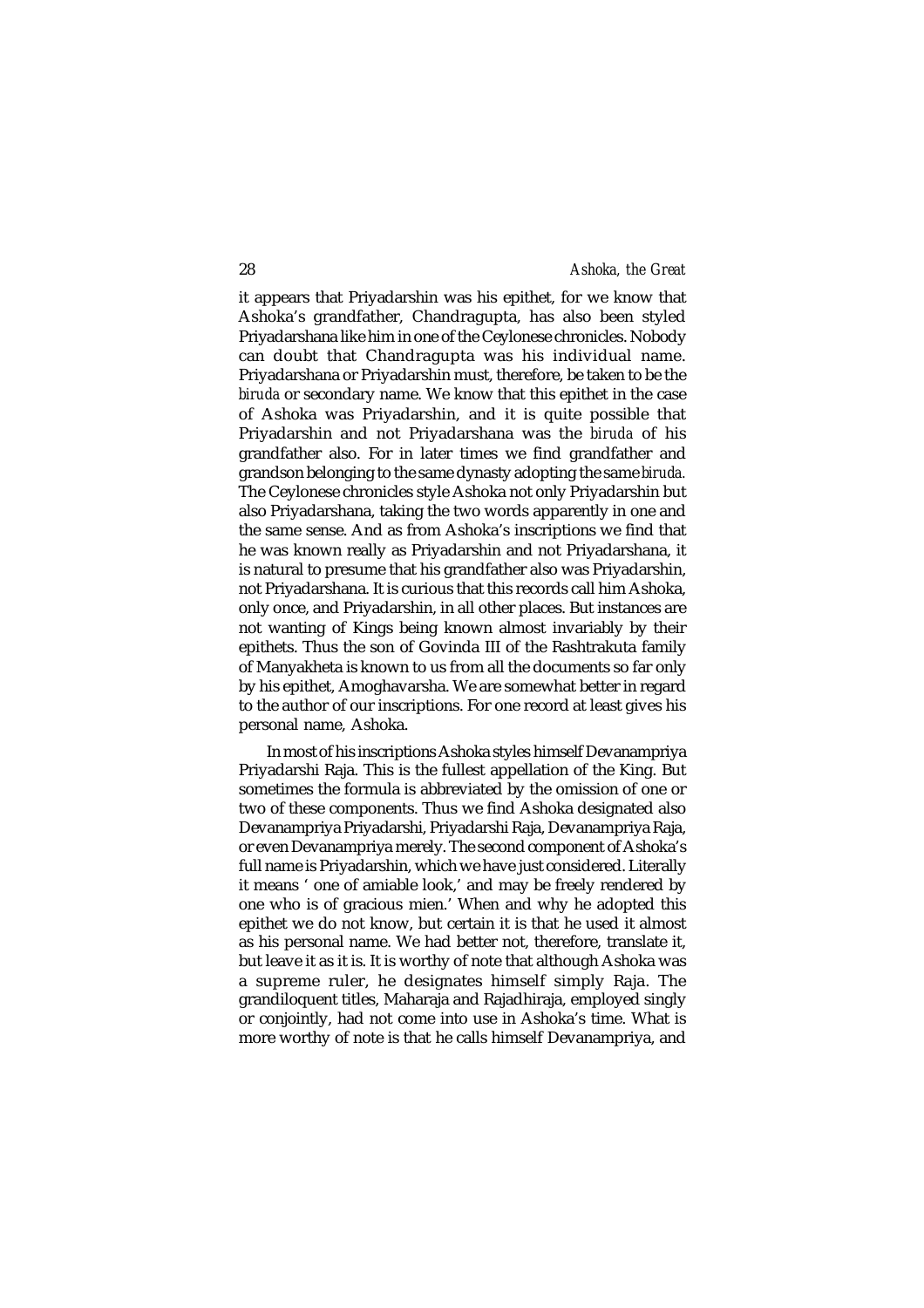one can well understand how the modern students of Grammar *(vyakarana)* may feel inclined to laugh at it. For do not Bhattoji Dikshita, author of the *Siddhantakaumudi,* and Hemachandra, author of the *Abhidhanachintamani,* tell us that Devanampriya means 'a fool' or 'dunce'? They are, therefore, apt to wonder what Ashoka means by calling himself Devanampriya. But it is to be noted that though this word has now a derogatory sense, it was not so originally, and especially in the time of Ashoka. Patanjali, we know, associates this word with *bhavat, dirghayus, and ayushmat.* This shows that like these honorific terms Devanampriya was employed as an auspicious mode of address or characterisation. Now, if we turn to Rock Edict VIII of Ashoka, we shall find that for *Devanampriya* of some versions we have *rajano* of others. This means that Devanampriya was an auspicious mode of address used with reference to Kings. And, as a matter of fact, the Dipavamsa applies the appellation Devanampriya to Tissa, the ruler of Ceylon and contemporary of Ashoka, and often employs it alone to denote that King. Epigraphic records also point to the same conclusion. Thus in the Nagarjuni Hill Cave inscriptions, the term Devanampriya is used to designate a King called Dasharatha, who has been taken to be the grandson of Ashoka. Similarly, an epigraph from Ceylon gives this epithet among other Kings to Vankanasika-Tissa, Gajabahuka-gamini, and Mahallaka-Naga. Devanampriya was thus an auspicious mode of address or honorific characterisation, before the Christian era, confined to the Kings only, and was so used probably to indicate the belief that the rulers were under the protection of the gods *(devas).* The term had therefore be better translated by " dear unto the gods," or " beloved of the gods." Ashoka's full royal style was thus " King Priyadarshin, beloved of the gods."

Many of Ashoka's inscriptions commence with the formula: *Devanampriya Piyadarshi Raja evam aha,* " thus saith King Priyadarshin, beloved of the gods." This has been rightly compared by Senart with the phrase with which the proclamations of the Achaemenides, from Darius to Artaxerxes Ochus, begin. One such instance is that *Darayavaush kshayathiya, "*thus saith the King Darius." In both cases the form of address commences with a phrase in the third person, and what is further worth noticing is that this phrase is immediately followed by the use of the first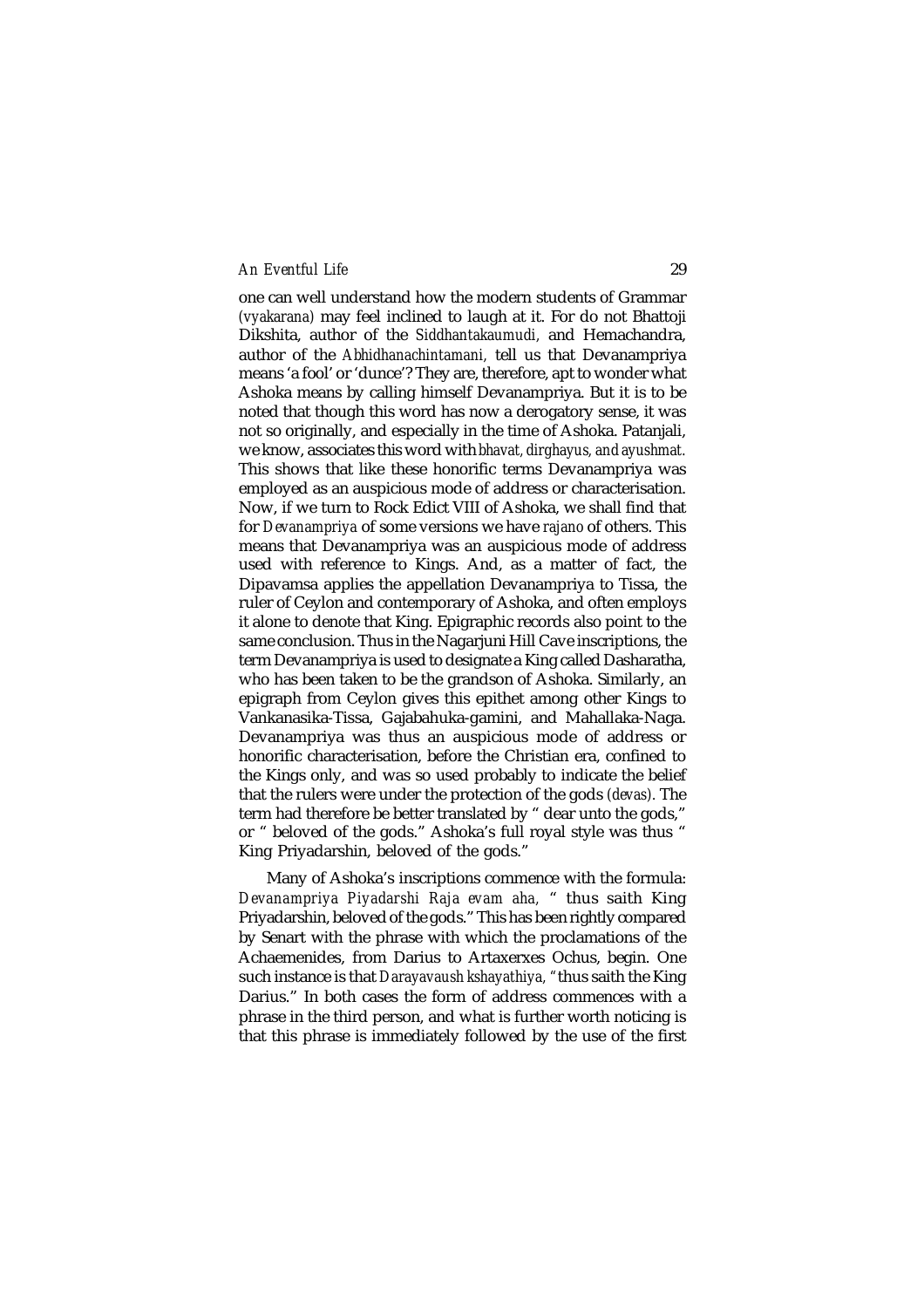person. Of course, nobody can now maintain that this formula was imitated by Ashoka directly from Persia, for, as a matter of fact, we know that this was one of the protocols of the royal chancery noticed by Kautilya in his Arthashastra and consequently prevalent before the time of Ashoka. But nothing precludes us from holding with the French savant that the Indians adopted the Persian protocol and that this adoption was due to the Achaemenian conquest and administration of northwest India.

Wherever in his records Ashoka gives any dates, he counts the years from the time of his coronation. This has led scholars to believe the Sinhalese tradition that Ashoka was crowned four years after his accession to the throne. But this tradition also tells us that after the death of his father, Ashoka seized the throne by massacring ninety-nine of his brothers, and spared only one, the youngest, namely Tishya. This story is, however, refuted by his inscriptions which speak, not of one brother, but of several, living and staying again not only in Pataliputra, his capital, but also in various towns of his Empire. And if this is found to be a fiction, it is not intelligible why we should hold fast to that part of the tradition which places his coronation four years after his seizing the throne. In fact, it is not at all clear how his dating certain events of his reign from his coronation is evidence of there having been an interval between his coronation and accession to the throne. Again, in the Nagarjuni Hill caves there are at least three inscriptions which are dated immediately after the coronation of Dasharatha, grandson of Ashoka. Are we to suppose here also that because these records, in their dating, refer to Dasharatha's coronation, this event did not coincide with his coming to the throne and that some period must have elapsed between them? There is therefore no good reason to think that any long interval such as that of four years elapsed between Ashoka's coronation and his assumption of the reins of government.

It appears that Ashoka was in the habit of celebrating the anniversary of his coronation by the release of prisoners. This is inferrible from what he says at the end of Pillar Edict V. "By me, who am consecrated twenty-six years up till now," says he there, " twenty-five jail deliveries have been effected just in that period." As prisoners were released twenty-five times in the space of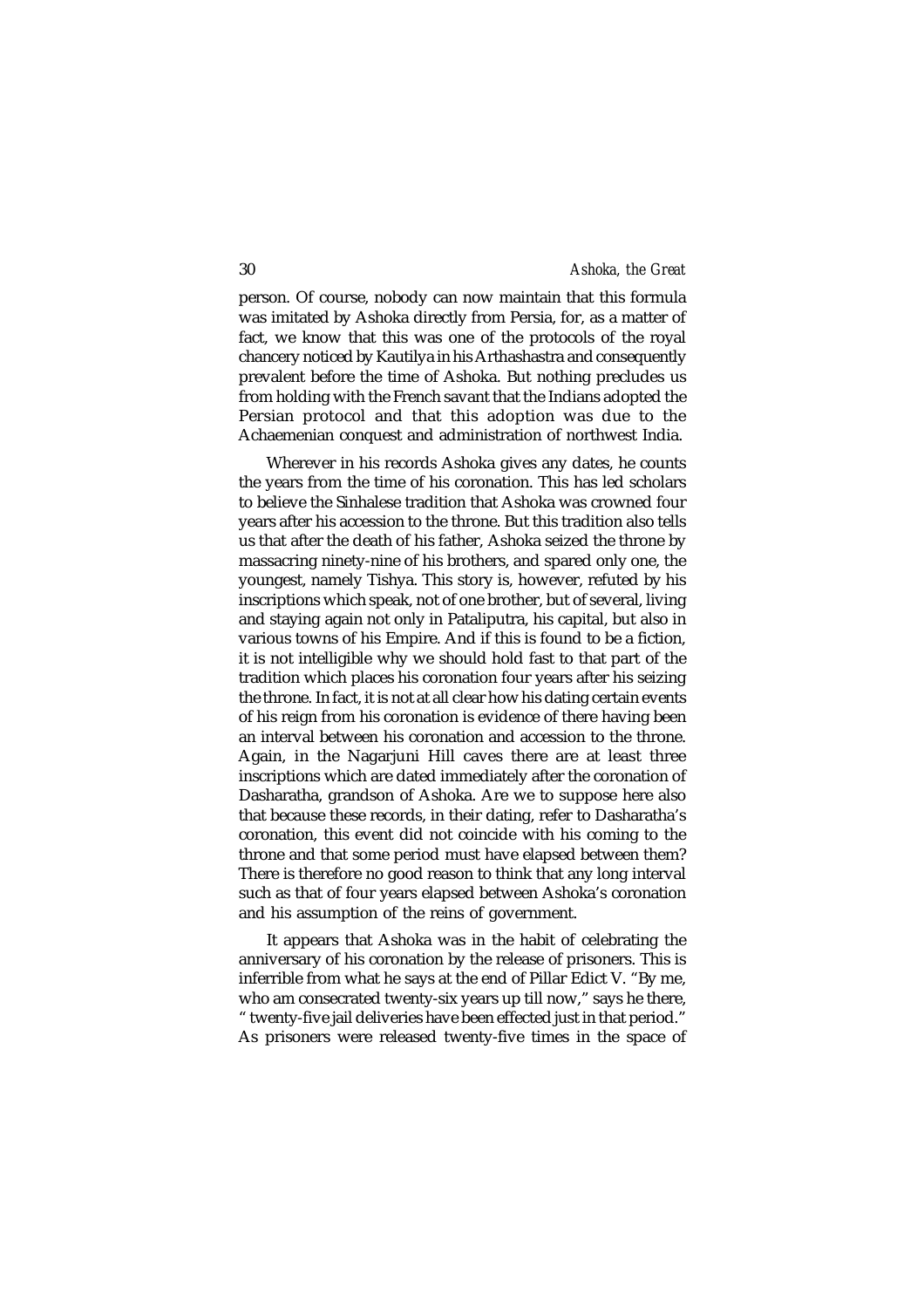twenty-six years, it means that the twenty-sixth year of his reign had not elapsed but was running on when the Pillar Edict was promulgated. It thus seems that the dates which he specifies for the incidents of his life are current regnal years, and not expired, as has been taken by scholars.

Kautilya in his Arthashastra lays down that the King shall prohibit castration and destruction of animal fetus on certain days. Among these he includes the days of the *nakshatra* of the King and the country. In Pillar Edict V, Ashoka speaks of castration and branding of animals, and specifies on what days he has prohibited them.

Curiously enough, most of these days agree with those mentioned by Kautilya. And what is noteworthy is that here he specifies only two *nakshatra* days, namely, Tishya and Punarvasu. One of these is most probably the *nakshatra* of the King and the other of the country. And the question must arise: which *nakshatra* is of the King and which of the country? It is worthy of note that the Tishya *nakshatra* has been mentioned also in the two separate Edicts of Dhauli and Jaugada. These edicts, we know, were intended by Ashoka solely for the exhortation and guidance of the officials of the newly conquered province of Kalinga, and he issues the order that they shall be recited every Tishya day for their benefit. Evidently, of the two *nakshatras* greater importance has thus been assigned to Tishya than to Punarvasu. This may be seen also from the fact that although in the usual list of the *nakshatras* Tishya comes after Punarvasu, it is placed prior to the latter, not once but twice, in Pillar Edict V. It is difficult to avoid the conclusion that as so much importance has been given to Tishya, that must be the *nakshatra* of the King. If this inference is correct, Punarvasu becomes the *nakshatra* of the country, by which, we suppose, we have to understand the country of Magadha.

The edicts of Ashoka are concerned with his Dhamma and the means he adopted to disseminate it. They naturally, therefore, throw a flood of light on his life and career after he became a Buddhist. But let us here try and see what little these records tell us about his earlier life, both in his private and public capacity. We have already seen that he had several brothers and sisters living till the thirteenth year of his reign, and that they were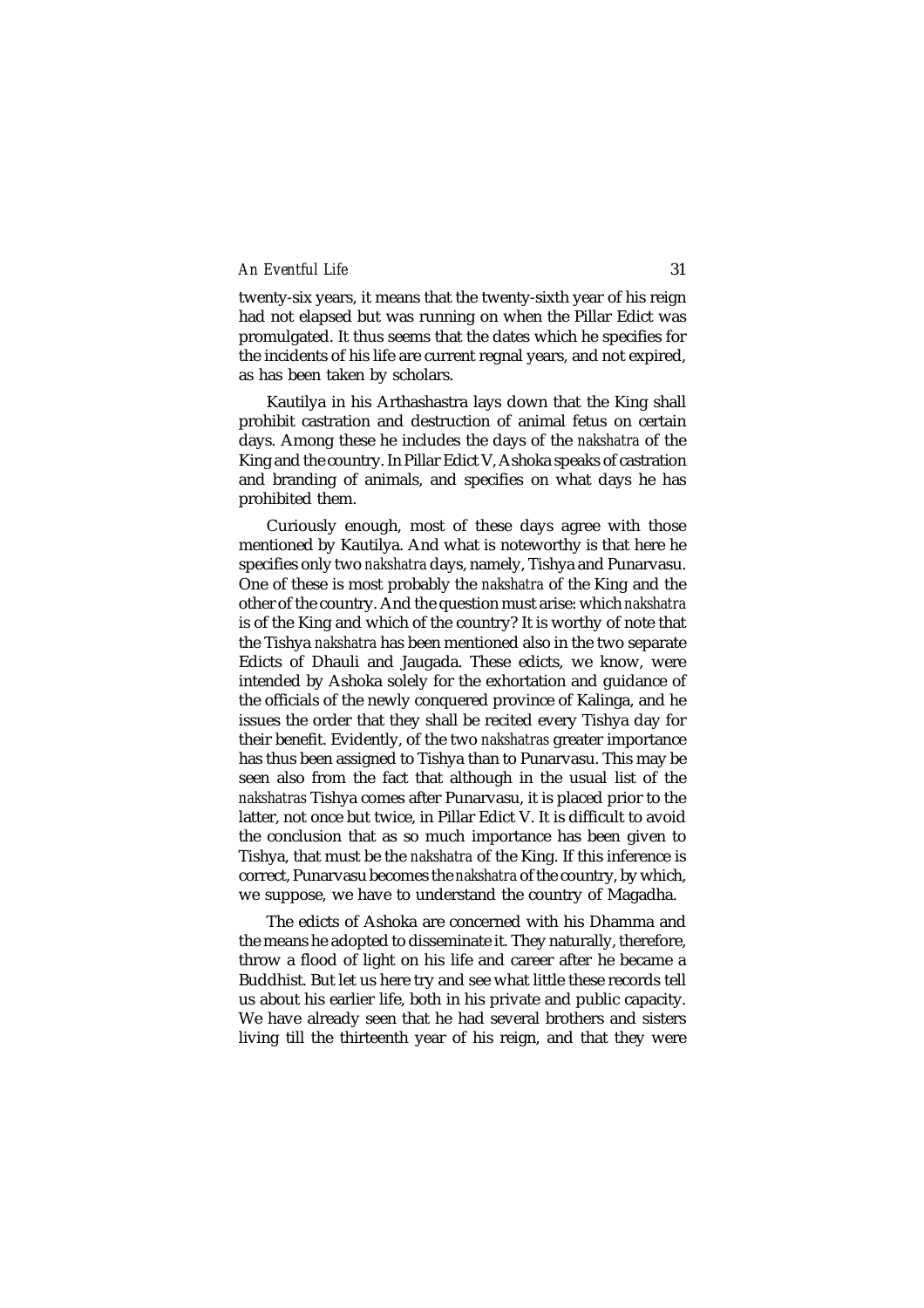residing not only in Pataliputra but also in the mofussil towns. Of course, Ashoka had his *avarodhana* or closed female apartments. How many Queens he actually had we do not know. But he had at least two, for there is reference to his second Queen in one of his inscriptions. And the very fact that she had been designated Second Queen shows that the relative rank of the Queens had in his day been fixed.

The name of this Second Queen was Karuvaki, and his son from her was Tivara. The object of the inscription is to ensure for this Queen the merit of any donation she might be pleased to make. In Pillar Edict VII Ashoka speaks of his having commissioned some of his officers to induce the members of his royal household to make gifts and to see to their proper organisation. It is interesting to note what members of his family he mentions in this connection. Of course, he first speaks of himself and his Queens.

But immediately after his Queens he makes reference to his *avarodhana* and tells us that its inmates were living not only at his capital but also in the provinces. Anybody who reads the passage carefully cannot but think that his Queens were not the only members of his *avarodhana.* Who could then be the other members? They cannot be the wives of his male relatives, for they cannot with propriety be called his *avarodhana.* Were they his left-handed wives? His *avarodhana* would thus comprise not only the Queens but also other *Purdah* ladies of lower status.

This no doubt reminds us of the Sinhalese tradition that when Ashoka during his father's lifetime was viceroy at Ujjain, he formed connection with a lady of the Setthi caste, who resided at Vedisagiri, modern Besnagar near Bhilsa, and continued to reside there even when Ashoka seized the throne and his children by her accompanied him to his capital. This legend clearly confirms the inference deducible from the Pillar Edict that Ashoka had women other than Queens and that his *avarodhana* was not all in Pataliputra, but that some of its members stayed in the mofussil. In the same Pillar Edict and in continuation of the same subject, namely, the distribution of the charities of the Royal Household, Ashoka speaks of his own sons and other *devikumaras.* The sons of Ashoka are thus distinguished from the latter. Who could the ' other *devikumaras* be? Most probably, Ashoka is here referring to the sons not of his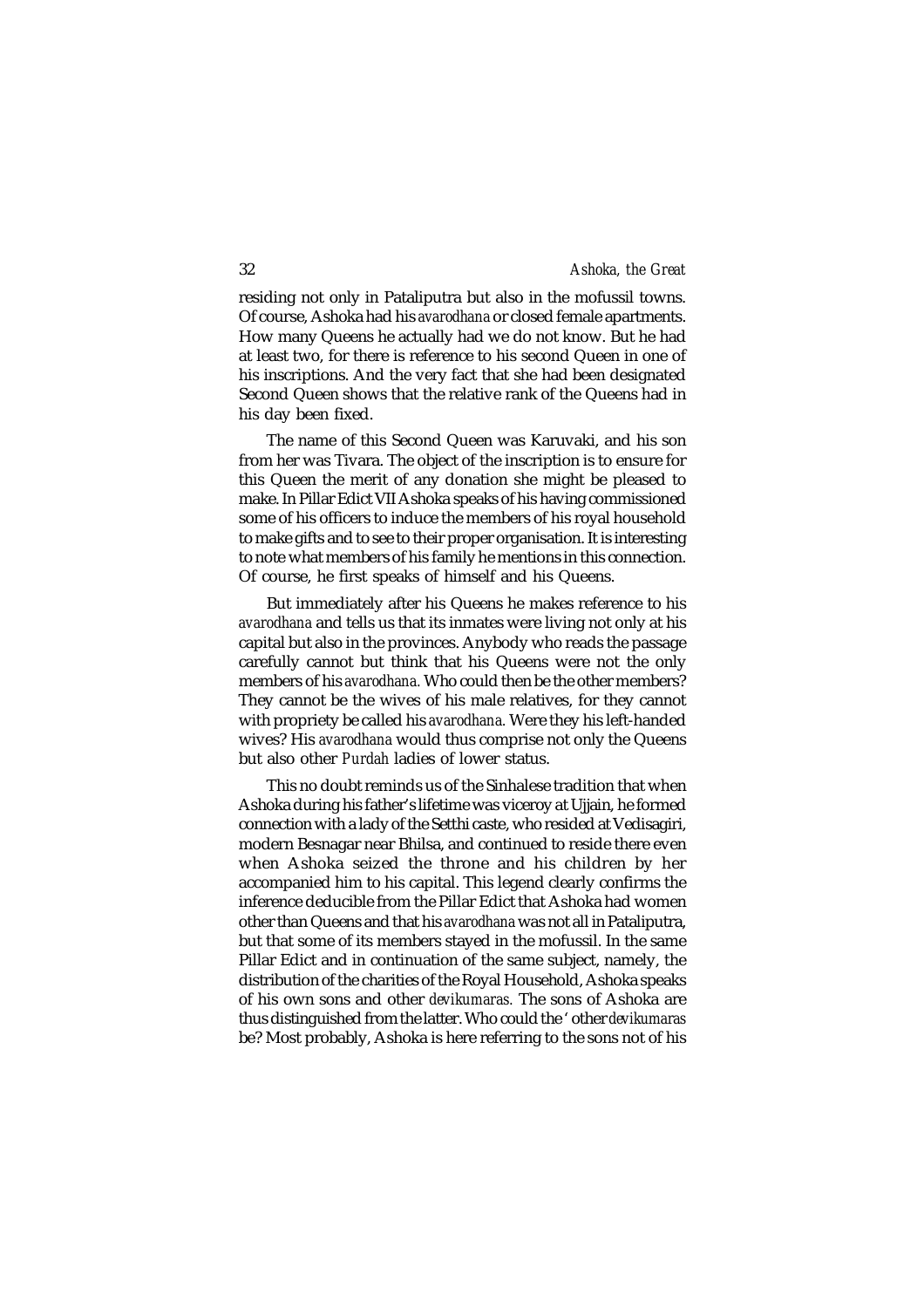own Devis or Queens but the Queens of his father and consequently to his non-couterine brothers. Again, how many sons Ashoka had we do not know. But he must have had at least four sons. In ancient times it was customary for a King to appoint his sons, as far as possible, as viceroys of the outlying provinces. And four such Princes we find mentioned in his epigraphic records, as being in charge of the four viceroyalties of Takshashila, Ujjaini, Suvarnagiri, and Tosali. Ashoka had at least four sons. To sum up, Ashoka had a very large family. He had several brothers and sisters staying not only at Pataliputra but also outside in the Empire. Some of them were certainly his couterine brothers, but there were also some, sprung, no doubt, from his father, but by different mothers. Ashoka had also his *avarodhana* or closed female apartments, not only in his capital but also in the provinces. They were occupied not only by his Queens but also other women with whom he had connection. He had at least two Queens, one of whom was named Karuvaki, and at least four sons. But whether Tivara, son of Karuvaki, was one of them it is not possible to determine.

We know very little of Ashoka's private life. His records shed very little light upon it. There is, however, one passage in Rock Edict VI which is interesting. This edict describes how often and at what different places be dispatched the business of his people. Here he tells us that he has arranged to dispose of it at all places and at all times so that no King prior to him ever did it. Naturally, therefore, he specifies the places where he formerly whiled away his time but where now he attends to their affairs. " This therefore, I have done," says he, "namely that at all hours and in all places whether I am eating or I am in the closed female apartments, in the inner chamber *(garbhagriha),* with the stud *(vraja),* on horseback *(vinita)* or in pleasure orchards, the Reporters may report people's business to me."

Evidently, therefore, when Ashoka had no business to dispose of and, of course, was not asleep, he was to be found at his capital either regaling in the dining hall, engaged with the inmates of his harem, chatting in his retiring cabin, or inspecting the royal stud, enjoying a horse ride, or beguiling his time in the orchards. What special tastes and fascinations he had developed or evinced in these matters we do not know, but we do know what articles of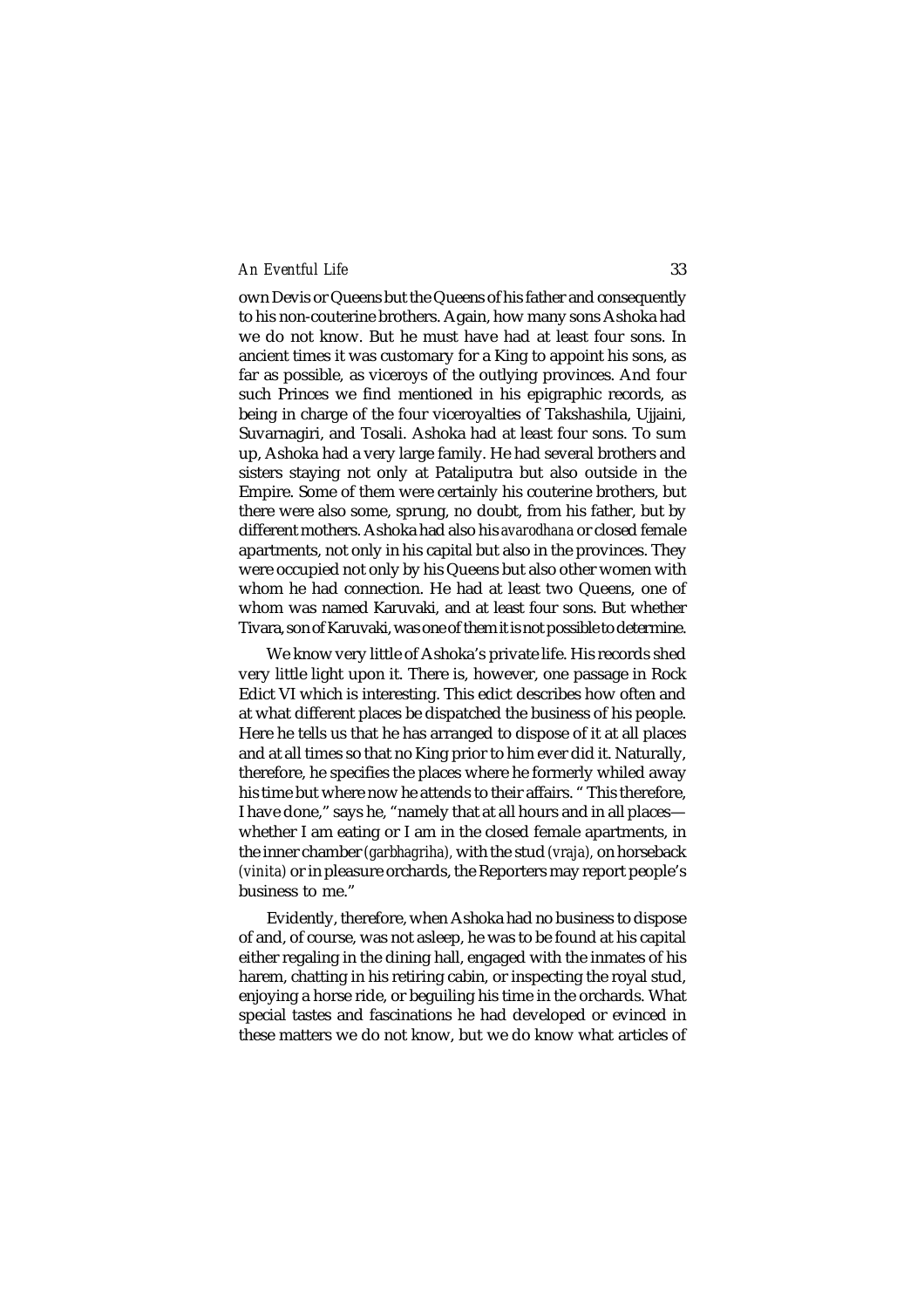food gratified his palate. Even when he was rigorously carrying out his programme of stopping the slaughter and injury to living beings, he made certain reservations in regard to his royal table. But even now when this document of Dhamma was written," says he in Rock Edict I, "only three animals were killed for curry, namely, two peacocks and only one deer, but even that deer not regularly. Even these three animals will not afterwards be killed." Ashoka here admits that although he has stopped the butchering of all other animals, he has allowed the killing of peacocks and deer to serve him with meat. Evidently, he was fond of the flesh of these animals. And as he says that the animal that was regularly butchered for his table was not the deer, but the peacock, it appears that he was inordinately fond of the peafowl. In this connection what Buddhaghosha says in his commentary on the *Samyuttanikaya* is worth noting. "To the people of the frontier provinces, *ganduppadas* are delicious, but they are abominable to those of the Middle Country. To the latter the flesh of a peafowl is delicious. It is, however, abominable to others." It is, therefore, no wonder if Ashoka, who was a native of the Middle Country, could not for a long time give up the eating of the peafowl flesh. We need not, however, harbour any doubt as to his having ultimately eschewed it, as promised in his edict, and thus turned a staunch vegetarian.

In another inscription Ashoka gives us another glimpse into his private life. Rock Edict VIII informs us that for a long time past Kings were in the habit of going out on *vihara-yatras* or pleasure tours, where they enjoyed chase and other similar diversions but that he has replaced these by *Dhammayatras* or tours for Dhamma since the tenth year of his reign when he visited Sambodhi, that is, the place where Buddha obtained enlightenment. What Ashoka gives us here to understand is that until the tenth year he, like all other Kings, used to go out on pleasure excursions, where he indulged in manifold diversions, the most pre-eminent of which, however, was hunting. We cannot have any clear idea of this *vihara-yatra,* as Ashoka gives us no details and as no account of it is also forthcoming from any work of literature. The Ashramavasika Parvan of the Mahabharata, no doubt, contains a reference to the *vihara-yatras* which Yudhishthira organised for enabling Dhritarashtra to forget the grief caused by the death of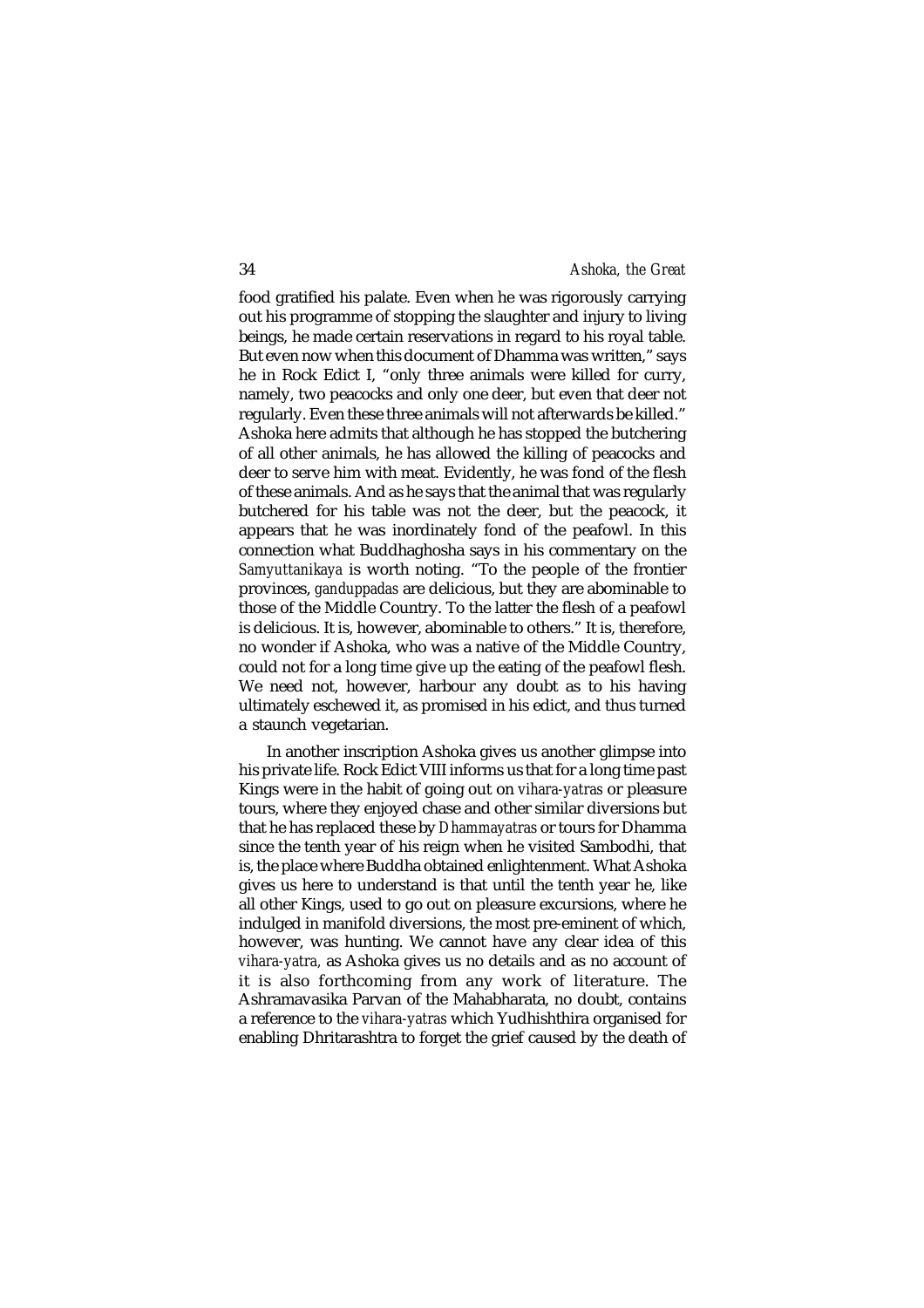his hundred sons. But only one verse it gives to show what items constituted these *vihara-yatras.* " There," we are told, " the *aralikas* (jugglers), chefs, and singers of *ragas* and *shadavas* waited on King Dhritarashtra as in town." The programme of Dhritarashtra's pleasure trip thus consisted of music, dainties, and conjurer's tricks. There is no mention of chase here, because an old and blind man like Dhritarashtra cannot be expected to take delight in chase. But as Ashoka speaks of chase only and tells us nothing of the other diversions when he adverts to *vihara-yatras,* it appears that hunting formed the most important feature of a pleasure excursion in his time. In fact, hunting was so much indulged in by the Kings that it was considered by some ancient writers on Hindu polity to be a vice which they were exhorted to avoid. Pisuna, for instance, condemns chase, because danger from robbers, enemies, wild animals, forest conflagration, fear of stumbling, inability to distinguish the cardinal points, and so on, are the evils associated with it. Kautilya, on the other hand, strongly recommends it, because according to him exercise, reduction of fat and bile, skill in aiming at stationary and moving bodies, knowledge of the minds of animals and of their ever-changing movements when they are enraged are the good points of chase. Some of these good points, we involved any kind of brutality or butchery to life.

We shall now try to see what Ashoka was like in his capacity as King before he became a staunch missionary of Buddhism. Very little about him even in this capacity is known, and what little we know is from Rock Edict I. From it, it appears that like all other Kings Ashoka was in the habit of feasting and amusing his subjects, —probably a diplomatic move to keep his people pleased and satisfied. One mode of public entertainment that he practised was the celebration of the *samaja.* The *samaja* was of two kinds. In one the people were treated to dainty dishes in which meat played the most important part. In the other they were treated to dancing, music, wrestling, and other performances. The former was obviously a convivial melee. The latter was intended for the amusement of the people, and in this sense the *samaja* was synonymous with *ranga* or *prekshagara,* that is, the amphitheatre, and sometimes denoted ' the concourse of the people,' assembled there. All the instances of the *samaja* described in the Brahminical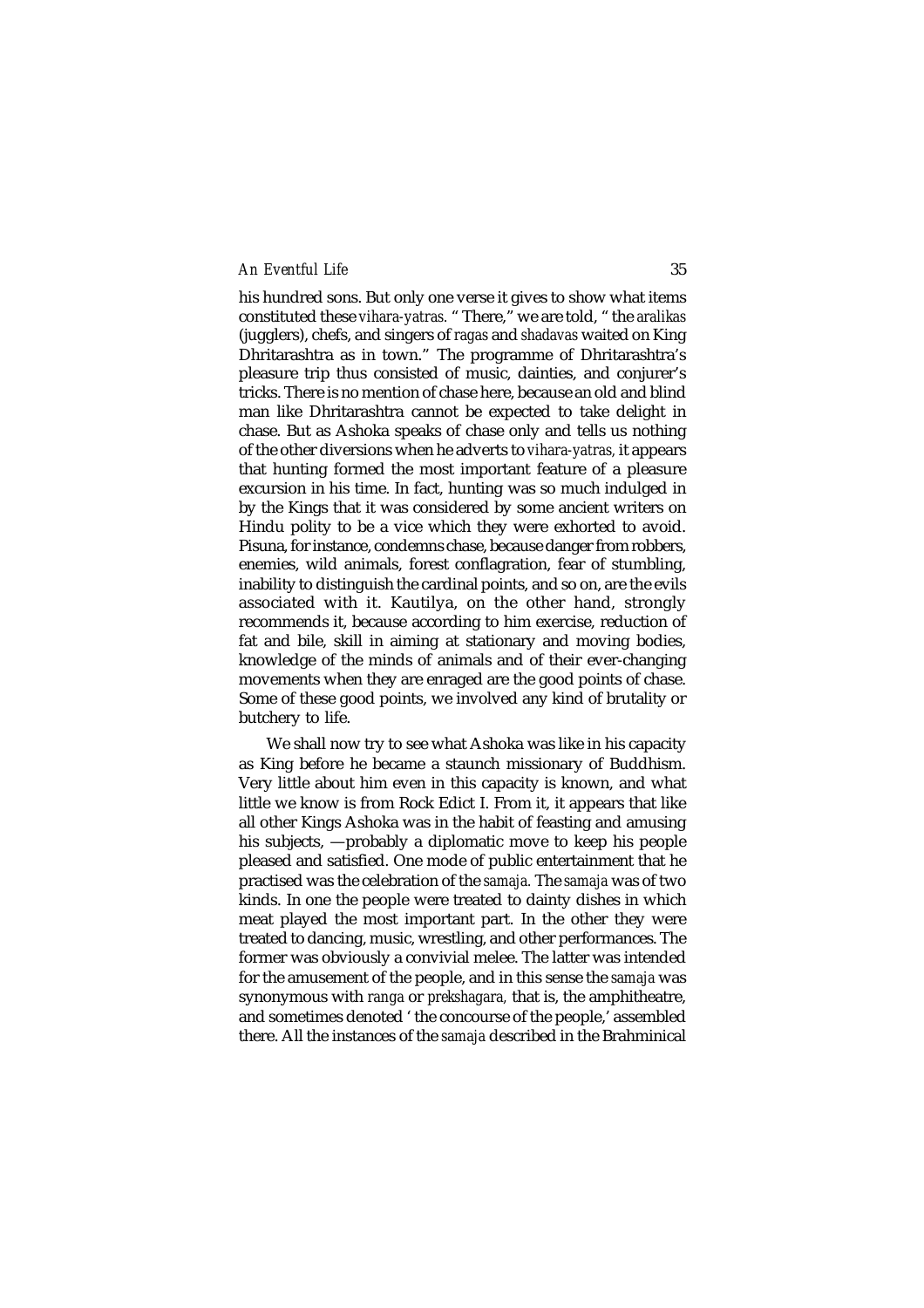and the Buddhist literature show that they were intended to feast the palate or the eye and the ear of the people. There can be no doubt that the ancient Kings of India were in the habit of holding *samajas.* Thus in the celebrated Hathigumpha inscription we are told that Kharavela, King of Kalinga, amused his capital-town by celebrating *utsavas* and *samajas.* Precisely the same thing is reported in a Nasik cave inscription to have been done by Gautamiputra Satakarni, a King of the Dekkan. And, in fact, Kautilya himself lays down that a King " shall imitate (the people's) attachment to the *samaja, utsava,* and *vihara* of their country or divinity." Both the kinds of the *samajas* seem to have been celebrated by Ashoka. But when he began to preach Dhamma, he naturally tabooed those where animals were slain to serve meat, as we may infer from Rock Edict I. As there was nothing in the other *samajas* for him to object to, he retained them, but slightly changed the character of the exhibition of the public spectacles. He no doubt must have provided such spectacles as would not only cause amusement to his subjects but also generate, develop and disseminate Dhamma amongst them.

Reasons of state may also have dictated his taking another step in the same direction. In the same record Ashoka tells us that the slaughter of hundreds of thousands of animals was daily going on in the royal kitchen before the edict was promulgated. The case is precisely like that narrated in the Vanaparvan of the Mahabharata where we are informed that two thousand cattle and two thousand kine were slain every day in the kitchen of a King called Rantideva and that by doling out meat to his people he attained to incomparable fame. And, in fact, the practice of daily doling out food to hundreds of people is still found in the Native States of India. Like Rantideva, Ashoka must have been in the habit of distributing meat among his subjects, and that his object in doing so must have been precisely the same, namely, that of making himself popular. But he put a stop to this terrible animal carnage, the moment his conscience was aroused and he commenced teaching Dhamma.

We thus see what Ashoka was as a private individual and also as a King till he embraced Buddhism. The picture we have here is certainly not as lucid and full as we may desire, but we do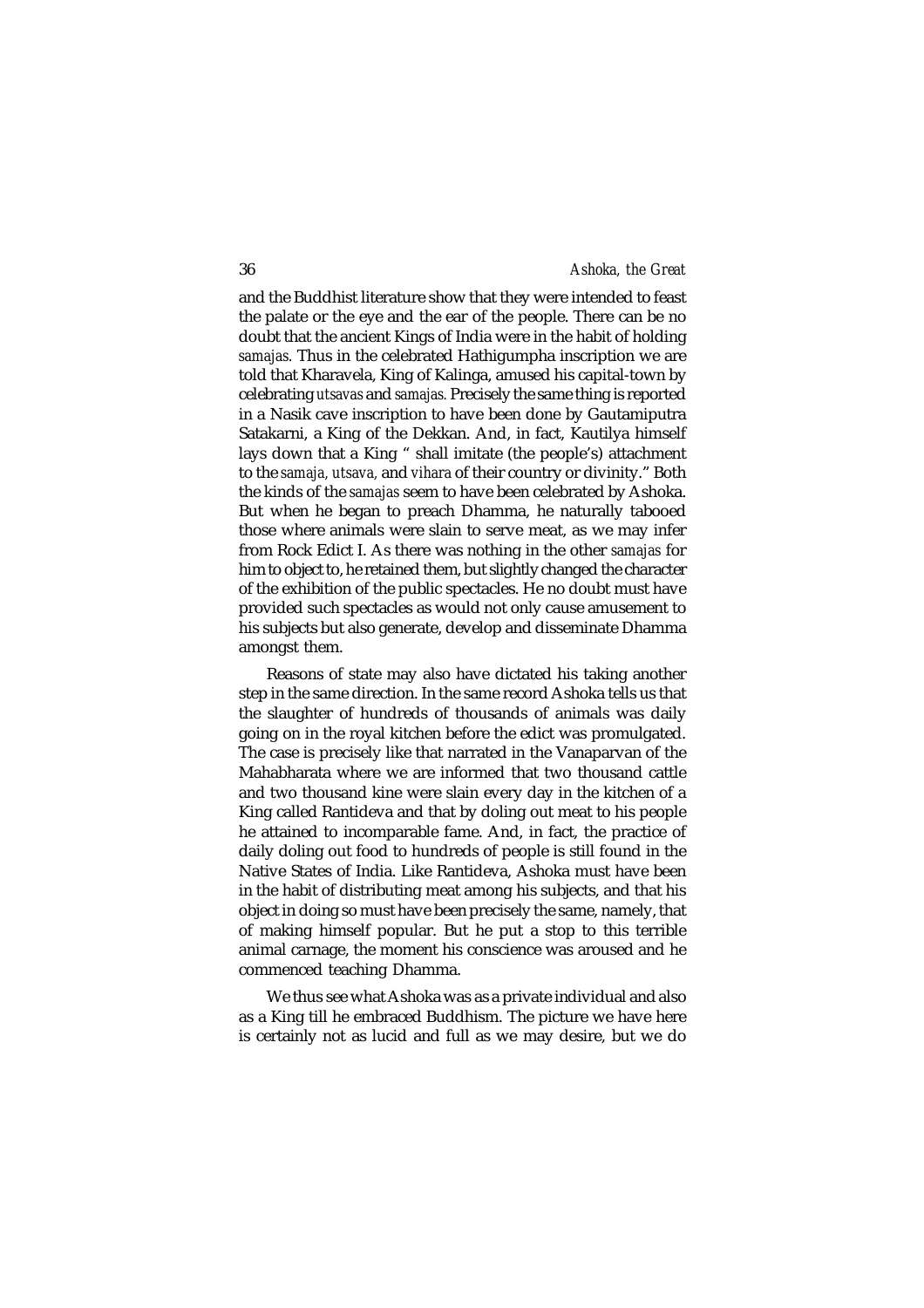obtain something which is reliable and not based on mere legend. We see what sort of family he had, what individual tastes and likings he possessed, and in what pursuits he engaged himself when he was free from his routine work as a ruler. We also know what titles he assumed as King, how he began his royal career, and what measures he adopted to entertain his people and enlist their attachment. He also regularly celebrated the anniversary of his coronation by releasing prisoners from jails. This is all we know of him as ruler before he became a Buddhist, that is, till after the eighth year of his reign when he subjugated Kalinga. Whether the earlier part of his reign was uneventful or whether he had made similar conquests or not we do not know.

The earliest event of his reign that we find referred to in inscriptions is his conquest of Kalinga, which roughly corresponds to the tract of land on the coast of the Bay of Bengal between the Vaitarani and Languliya rivers. He vividly describes the horrors and miseries of this war. " 1,50,000," says he, "were carried away (as captives); 1,00,000 were slain, and many times as many died." These are the figures for Kalinga only, and do not include the casualties in the King's army. We thus have to note that even in such a small province as Kalinga, as many as 1,00,000 were killed on the battlefield, many times as many died as the result of burning and sacking, and, what is more, no less than 1,50,000 were seized as slaves.

Surely, these are appalling figures for a tiny district like Kalinga, and indicate the extreme horrors of a war even in that ancient period when the weapons of destruction were not so diabolical and deadly as now. Soon after this war Ashoka was converted to Buddhism and began to preach Dhamma. And the remembrance of this war struck him with extreme and genuine remorse. When an unconquered province, says he, is being conquered slaughter, death and captivity must occur. This is regrettable enough. But what is still more regrettable is that among those who die, are slaughtered or are taken captive, there must be many who are devoted to Dhamma and that such contingencies to these men, again, must spell disaster and affliction to their friends, acquaintances, and relatives, who, though they themselves are safe, yet feel undiminished affection for them. " This is the lot of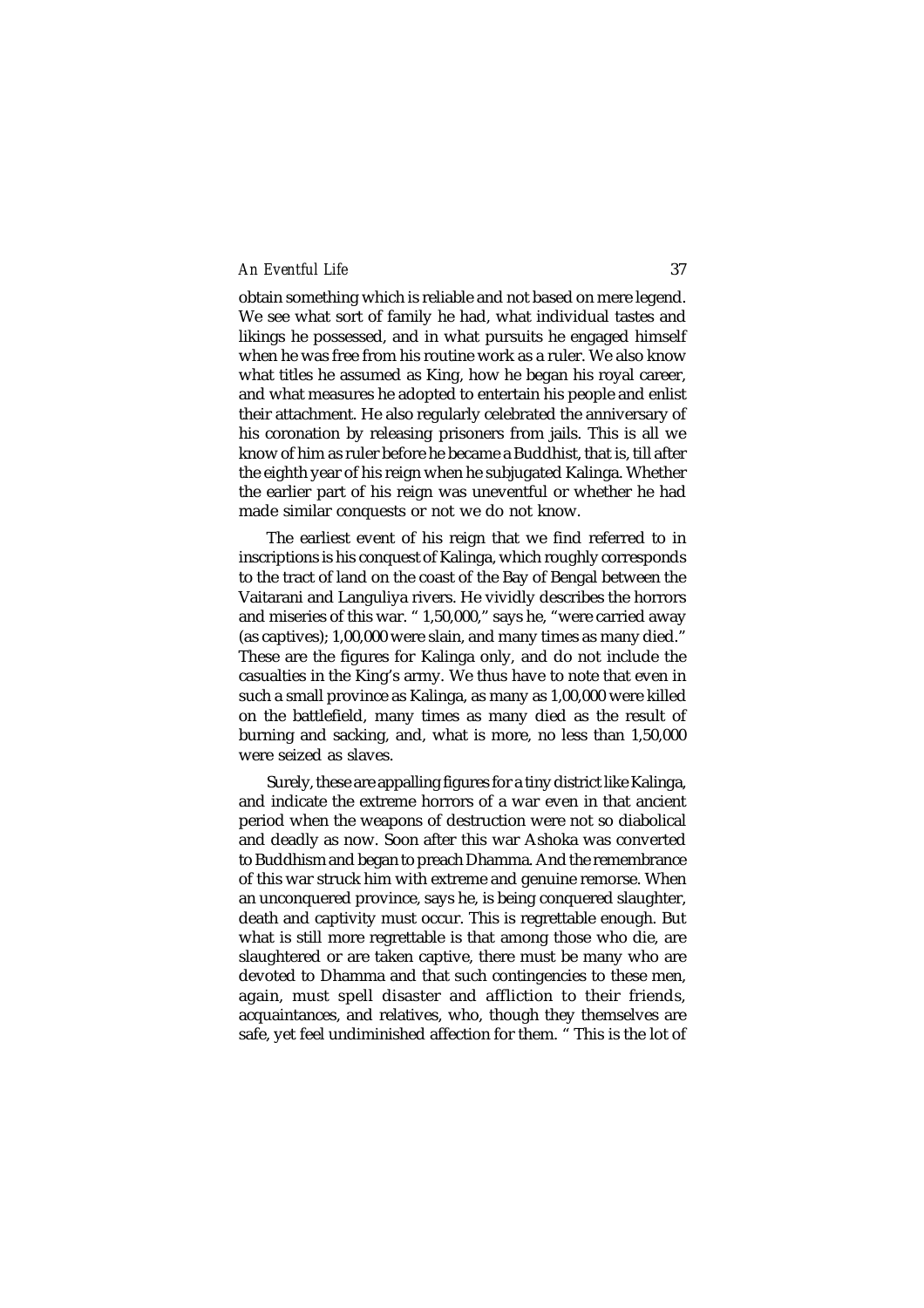all men and is considered regrettable by the Beloved of the gods." The language is instinct with personal feeling, and the rocks still echo across the ages the wail of a penitent soul. There can be no doubt that this was genuine remorse. For, when the edict was proclaimed, he had already commenced in that country a zealous protection, longing and teaching of Dhamma. When a territory is newly subjugated and is in an unsettled condition, the officers who are charged with proper administration and maintenance of peace there are apt to transgress the bounds of justice and mercy.

Such transgressions did actually occur on the part of his officers, and we know from one of his inscriptions how severely he chastised them and what steps he took to prevent such excesses in the future. Nay, the inhuman and iniquitous nature of the war so much haunted his mind that he was even ashamed of engraving this edict in the Kalinga country.

There are two places in Kalinga where his Rock Edicts have been inscribed. But while the edict which describes his conquest of this province has been incised along with other Rock Edicts at all other places this alone has been omitted from the copies coming from Kalinga. Surely, remorse and sense of shame cannot further go.

We may be pretty certain that Ashoka made no further conquests. But why he conquered and annexed Kalinga to his Empire, which was already very extensive, is not quite clear. It seems, however, that Kalinga was a thorn in the body politic of his dominions. From Rock Edict XIII we know that the provinces of Andhra and Parimda were included in his kingdom.

Of these Andhra denoted roughly the country comprising the Kistna and Godavari Districts. As the capital of his Empire was Pataliputra, it is not unreasonable to suppose that it included the greater portion of modern Bengal. And this receives confirmation if my suggestion is true that Parimda was somewhere on the eastern outskirts of the Mauryan Empire, possibly in Bengal. Kalinga was thus a sort of wedge driven into the body politic and might at any time conspire with the foreign Choda kingdoms which were to the south. For the safety and consolidation of his state it was thus absolutely necessary to conquer Kalinga and make his Empire one compact mass; and this he did.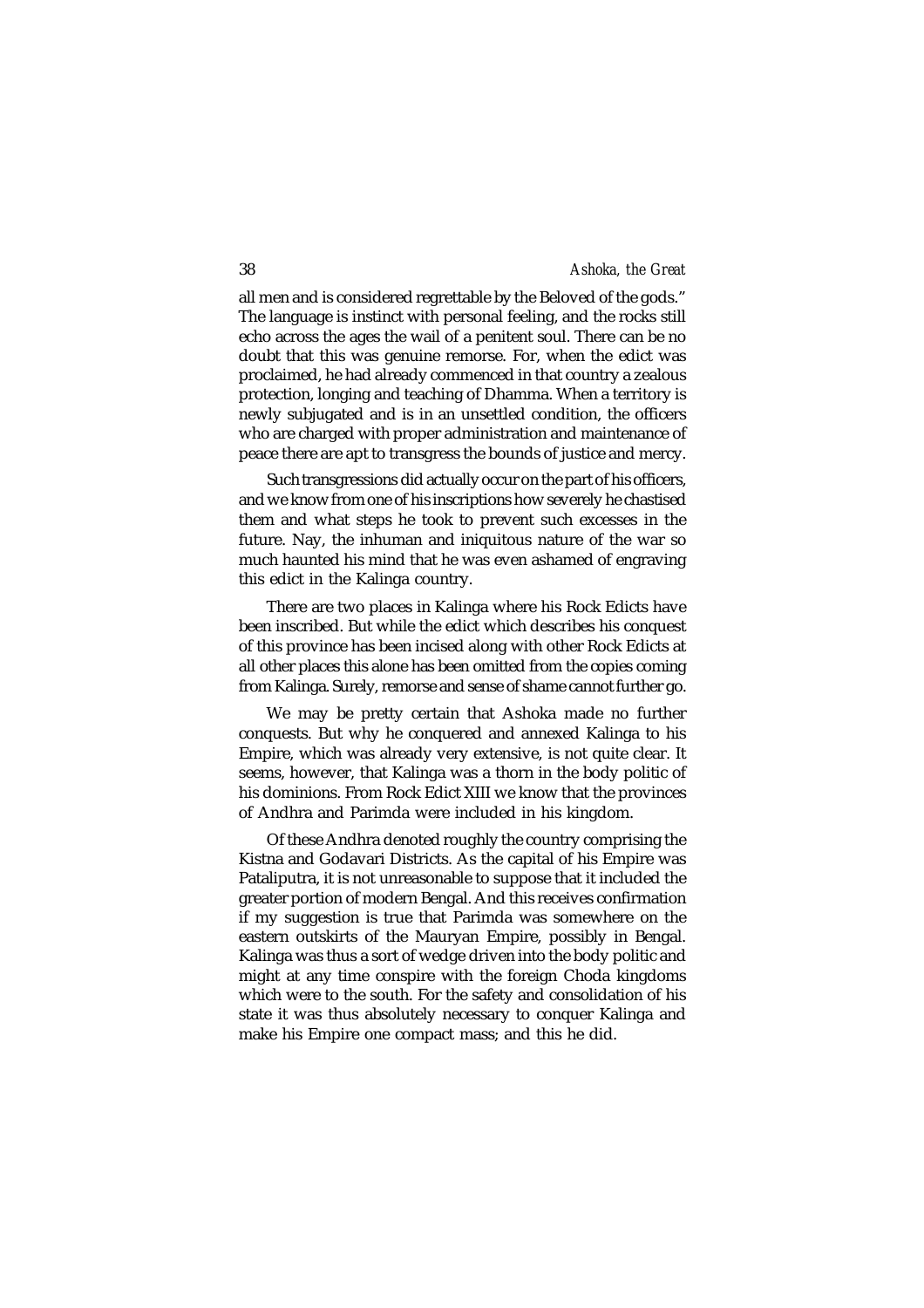A year after his conquest of Kalinga he became a Buddhist. For one year he was lukewarm, but thereafter he became very strenuous in his exertions for the Dhamma, and the idea of becoming a Chakravarti Dharmika Dharmaraja haunted his mind. Supreme ruler of the earth ideal stimulated him to promote the temporal and spiritual good not only of his people but of the subjects of his independent neighbours, and not only of the human race, but of the whole animate world. We will take note of all his manifold activities, but shall first see what he did for his people as a ruler. For this, however, it is necessary to find out what the extent of his Empire was.

#### **Physical Form and Personality**

The perfection of bodily form which goes into the make-up of kingly personality is regarded as another contributory factor. The ugly face with grim looks such as that of an owl is held as a positive disqualification. The Brahmans of India developed a popular science by the name of Mahapurusha-lakshanam or 'Characteristic bodily marks of a great man', and the Jainas-and Buddhists availed themselves of it in establishing the personal greatness of Mahavira and Buddha respectively. The Buddhist came to speak of the thirty-two major bodily marks and eighty minor characteristics. They were persuaded to believe along with the Brahman interpreters of the signs that a person endowed with these marks and characteristics is destined to become a righteous King overlord, if he remains in the world, or in the alternative, a perfect type of Buddha, if he renounces the world.

The inscriptions of Ashoka have, however, nothing to say about his complexion and other details of his bodily form. In the Divyavadhana and other Sanskrit legends he is described as an ugly person with a repulsive appearance. This delineation was due, as I sought to show, to confusion made between Ashoka the Pious and Ashoka the Blackie. The brightness and majesty of bodily form may shed lustre on man's personality but is not to be wholly identified with it. Buddha truly said to his disciple Vakkali, "What's the use looking at this rotten body! He who sees the doctrine, sees me, and he who sees me, sees the doctrine." A great man is indeed a great mind, which conceives and cherishes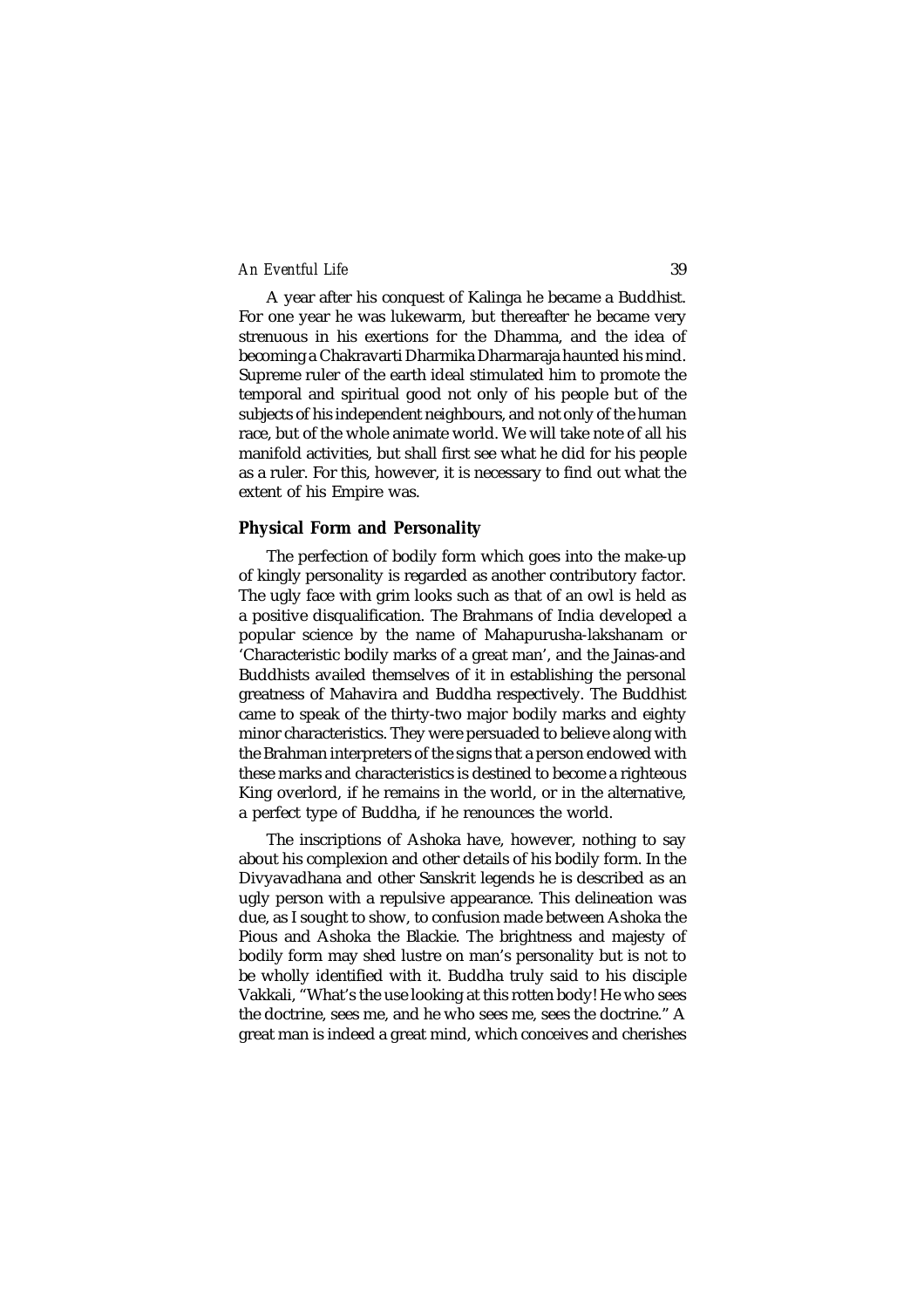a grand ideal. It is precisely in this light that one should evaluate the greatness of Ashoka the man as well as of Ashoka the King.

*Education and Association:* The Arthasastra expects the aspirant for kingship to be 'endowed with intelligence (buddhisampannah), possessed of intellect, talent, strong memory and keen mind (prajna-pragalbha-smriti-mati), trained in all sciences and arts (kritasilpah), and waiting upon the wise men of great experience (vriddhadarsi). In the vriddha-samyoga, the same text enjoins that a Prince shall study the sciences and arts and strictly obey the discipline and rules imposed by them under the authority of his teacher. Having undergone the ceremony of tonsure, he shall learn the alphabet (lipi) and arithmetic (samkhyana), and after investiture with sacred thread, he shall study Vedic system (Trayi), and speculative philosophies (Anvikshaki) under the teachers of acknowledged authority (sishtebhyah), the science of wealth (Varta) under the government superintendents (adhyakshebhyah), and the science of government (Dandaniti) under the theoretical as well as practical politicians (vaktriprayoktyibhyah). To increase his efficiency in learning he shall ever keep up his contact with the experienced professors of sciences (vidyavriddha-samyogah).

In the Lakkhana Suttanta, a righteous King overlord is expected to be a man of great wisdom, unsurpassed by others in the matter of knowledge, which is the ripe result of his waiting upon the eminent religious teachers with eagerness to learn from them the things that are conducive to human good. In the Singalovada Suttanta, every man as a learner is required to serve well his teachers (acharya) by properly receiving the knowledge of the sciences and arts from them.

In the case of King Kharavela, it is claimed in the Hathigumpha inscription that while a Prince, he had learnt the rules of writing, currency, accountancy, and law and become a master of sciences and arts (savavijavadata).

We need not dwell here at length on the education of Indian Princes, sufficient information about which may be gathered from the later prasastis and literary works of all schools of thought. It may suffice for our immediate purpose to observe that the inscriptions of Ashoka indirectly throw some lights on his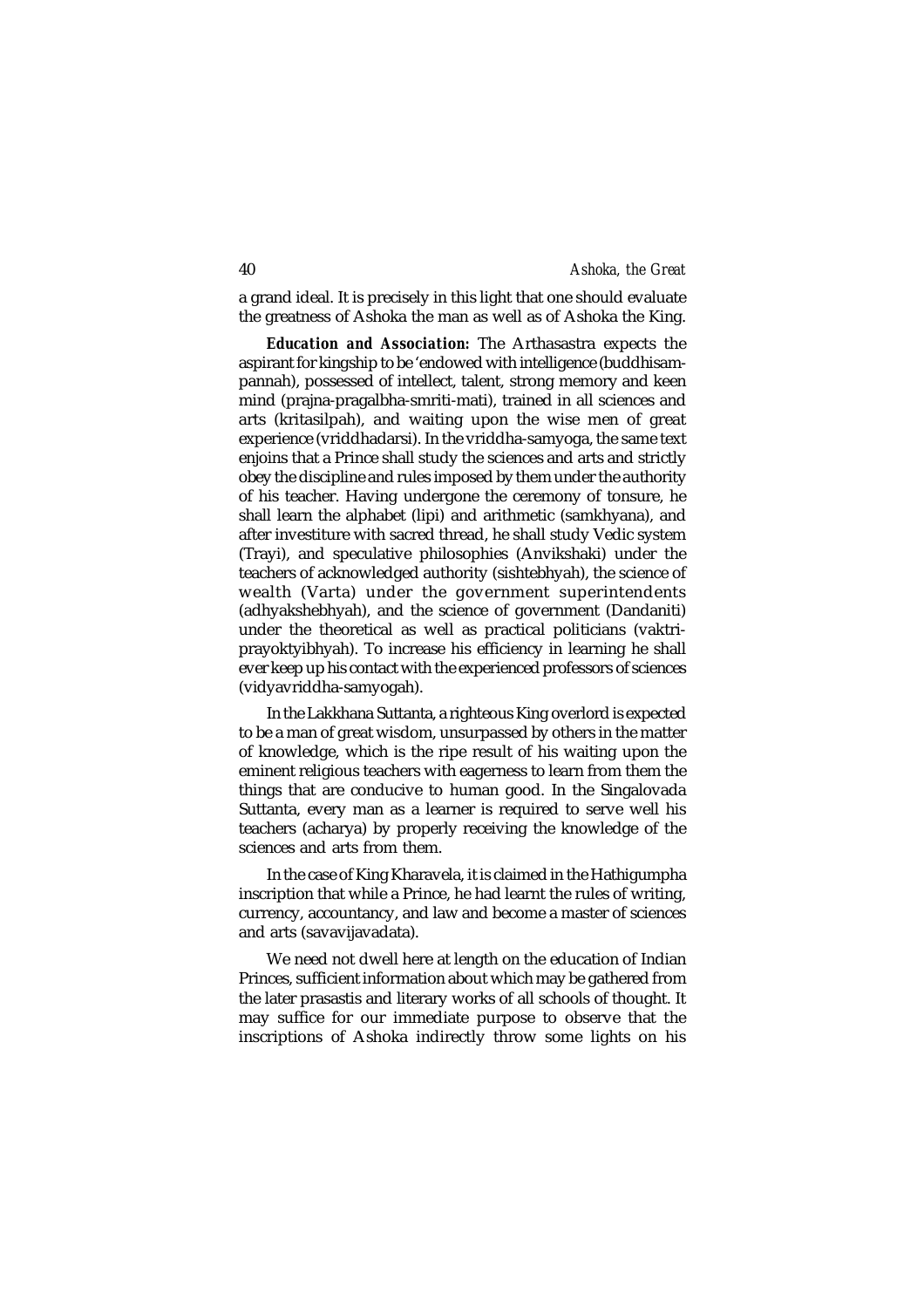education and association. That he was familiar with the two main alphabets then prevalent in India, namely, Brahmi and Kharoshthi, is evident not only from the instructions issued as to the places where and the materials on which his inscriptions were to be incised, but also from the fact that he was aware of the errors committed by his scribes. His acquaintance with different local dialects and command over language is borne out by the inscriptions written obviously to his dictation. His long stay in Western India and occasional mission to North Western India must have enabled him to be acquainted with the dialects of those places. From the forms of his inscriptions, it may be easily inferred that he was an adept also in the rules of royal writs.

The inscriptions bear ample evidence to his sound knowledge of the principles of government. These bear a clear testimony also to his first-hand knowledge of the sacred texts and religious views of different sects. E.E. XII goes to prove that he personally met from time to time the exponents of different faiths and discussed various problems with them. In P.E. VI, he has laid due stress on the importance of going personally to wait upon the representatives of all sects. Waiting upon men of experience and wisdom for instructions and discussions looms large in E.E. VIII. In E.E. XII, he figures as a great lover of learning, healthy discussions and helpful debates.

# **Wives and Children**

The Pali Chronicles and Samanta-pasadika tell us that while a Prince Ashoka married Devi, daughter of a banker, at Vidisha on his way to Ujjaini to join the office of the Viceroy (Uparaja) of Avanti. The Mahavamsa-tika describes her as a very handsome and accomplished lady and names her father Deva. It is quite possible that, like Pushyagupta of the Junagarh rock inscription, Deva was a Rashtriya or Rashtrapala. In the Mahabodhivamsa, she is honoured as Vedisa-mahadevi, and represented as a Shakya Princess. It is said that after her marriage, *she was taken to Ujjaini, where she bore him immediately a son called Mahendra, and two years later a daughter named Sanghamitra.* She is said to have built a vihara at Vidisha for her son when he came to see her back *en route* to the island of Tamraparni. Devi stayed back at Vidisha but her children accompanied their father when he came back to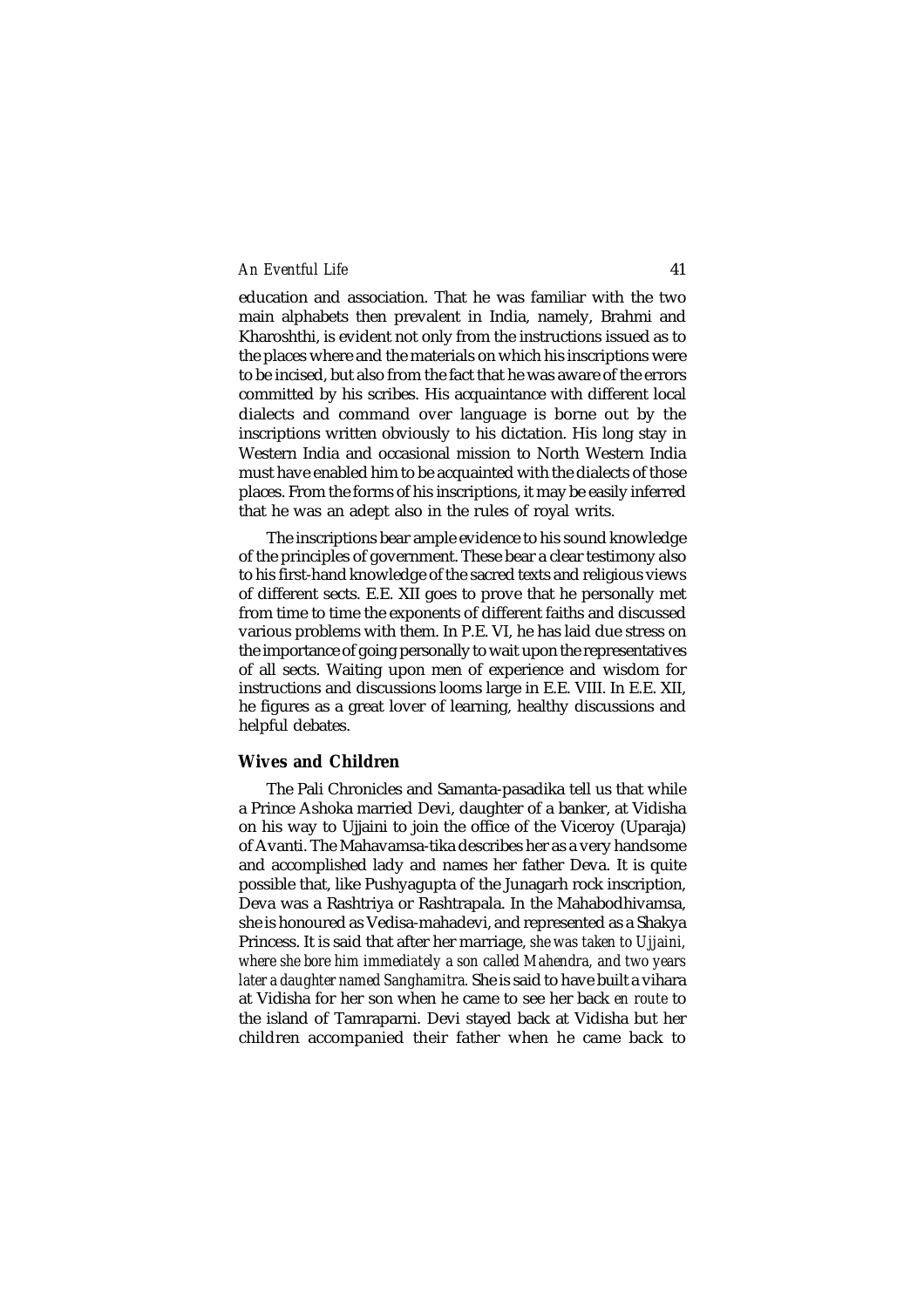Pataliputra and seized the throne. Sanghamitra was given in marriage to Prince Agnibrahma, a nephew of Ashoka, to whom she bore a son named Sumana. Agnibrahma, Sumana, Mahendra and Sanghamitra joined all the Buddhist Order. The above authorities offer us a systematic chronology of certain important events of Ashoka's reign in terms of the age of Mahendra. The Buddhist mission to Ceylon was led by Mahendra, and his sister, too, went over to the island when her services were needed for the "founding of an order of nuns there.

The story of Devi and her children is conspicuous by its absence from the Sanskrit legends, The inscriptions of Ashoka are lacking in confirmation of its truth. In the edicts promulgated up till the 14th year of Ashoka's abhisheka we have no mention of his sons, his daughters being altogether out of the question. In his R. E. V, promulgated not earlier than the 13th year of abhisheka, he speaks of charities from the households of his brothers, sisters and others ranking with him in family relationship. He speaks indeed also of his different family establishments at Pataliputra and outlying towns. On the other hand, in his P. E. VII, engraved in the 27th year of abhisheka, his brothers, sisters and other kinsmen ranking with him go out of the picture, and his own sons (dalaka) and other Princes of the blood ranking with them are expressly introduced instead. The way in which they are mentioned leave no room for doubt that his sons were then grown up enough to make charities out of their own funds, though not exactly from their own family establishments (orodhas).

His statement in P. E. VII is sufficiently explicit so as to make the meaning of that in E. E. V clear as to his own households. It goes to show that by his households or family establishments (to avoid the word harems) he chiefly meant his Queens (devis). The Queen's Edict contains his direction to the Mahamatras concerned as to how the donations and benefactions of his second Queen (dutiyaye deviye) Kaluvaki (Charuvaki or Kalavinka), mother of Tivala (Tivara), should be recorded or labelled with inscriptions,

Thus the Queen's Edict clearly proves that Ashoka had at least *two Queens at the time of its promulgation. Although the King's orders* were issued to the Mahamatras everywhere (savata mahamata), it was engraved only on the pillar at Kaushambi, a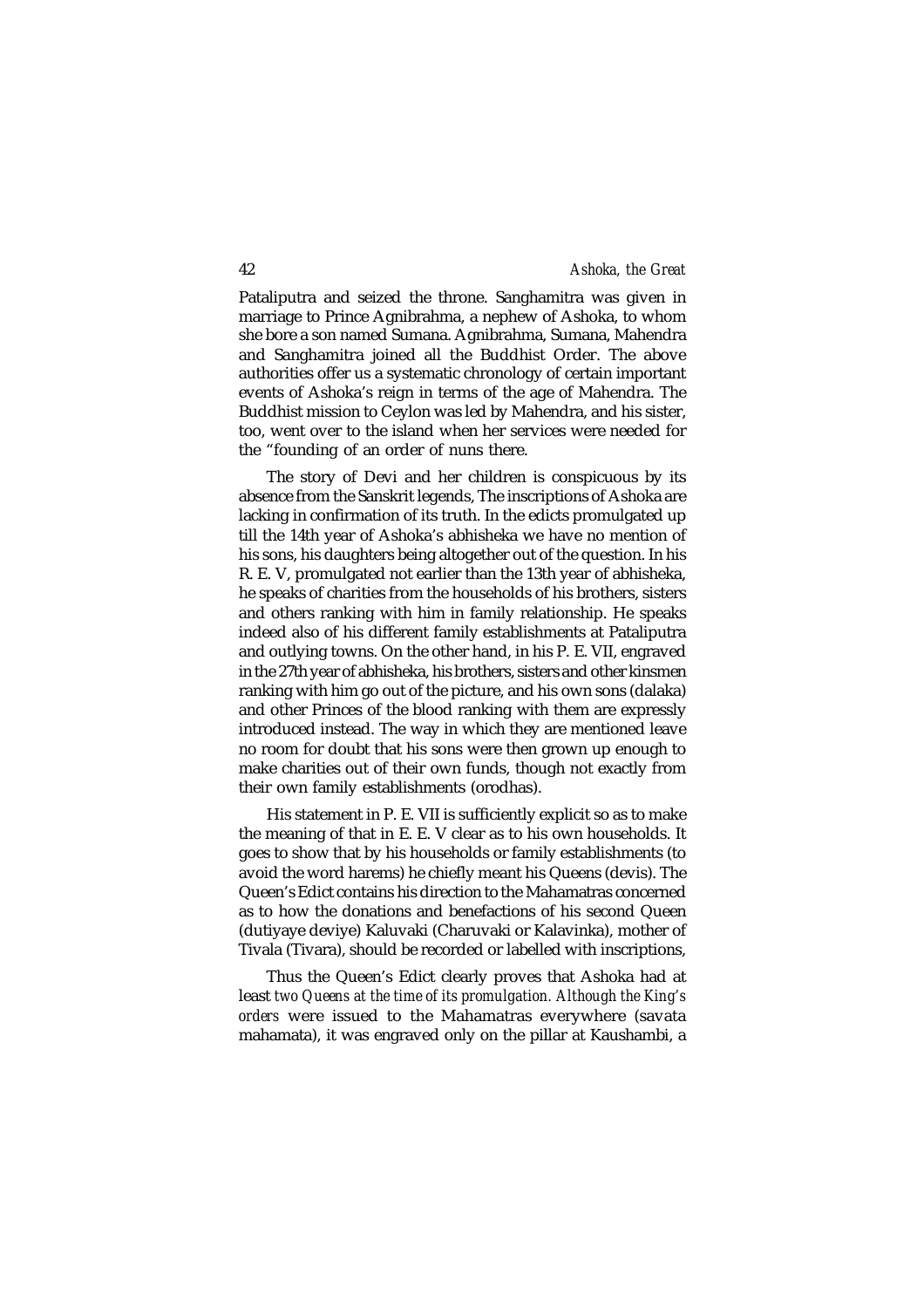fact which may lead us to think that her residence was at Kaushambi, an outlying town. But Ashoka speaks of outlying towns, and not of one town only. Are we to understand from this that his Queens were not kept in one place, say, in his palace at Pataliputra, but at different towns, each having her separate establishment?

The Pali tradition about the Vidisha residence of Devi favours the idea of there being separate family establishments for individual wives at different towns. But from Ashoka's statement, it does not necessarily follow that each establishment was allotted to one Queen.

If Kaluvaki was his second Queen, who was his first or chief Queen? According to the Pali tradition, his beloved first Queen consort (piya aggamahisi) was Asandhimitta, a name, better title, which I am inclined to equate with Sk. Asandimitra (consort at the time of ascending the throne). She died in the 26th year of Ashoka's abhisheka, and four years later Tishyaraksha was made his Queen consort. The Mahavamsa and Divyavadhana legends make her jealous of the Bo-tree on account of the King's fond attachment to it. The Divyavadhana legend which is unaware of her predecessor Asandimitra goes further to build up a most scandalous story of Tishyarakshita and her wrathful vengeance on Ashoka's favourite son, Kunala, when he was deputed to Takshashila to quell a revolt. The story of Tishyaraksha has no place in the Dipavamsa, nor even in the writings of Buddhaghosa. It must have grown up at a later period. Ashoka, as he appears in his inscriptions, could not have lost his sanity so much as to behave as a religious maniac with regard to the worship of the Bo tree as he has been represented to be.

It is more reasonable to think and say that his wife by his side at the time of his coronation was the wife who accompanied him from Ujjaini, and she may be no other than the Vedisa-mahadevi.

The Divyavadhana legend represents Ashoka's Queen Padmavati as mother of Kunala who was also known by the name of Dharmavardhana or Dharmavivardhana (the promoter of the cause of piety).

The identity of Padmavati and Kaluvaki rests on the identity of their sons, Kunala and Tivala. Both Kunala and Tivala (Tivara)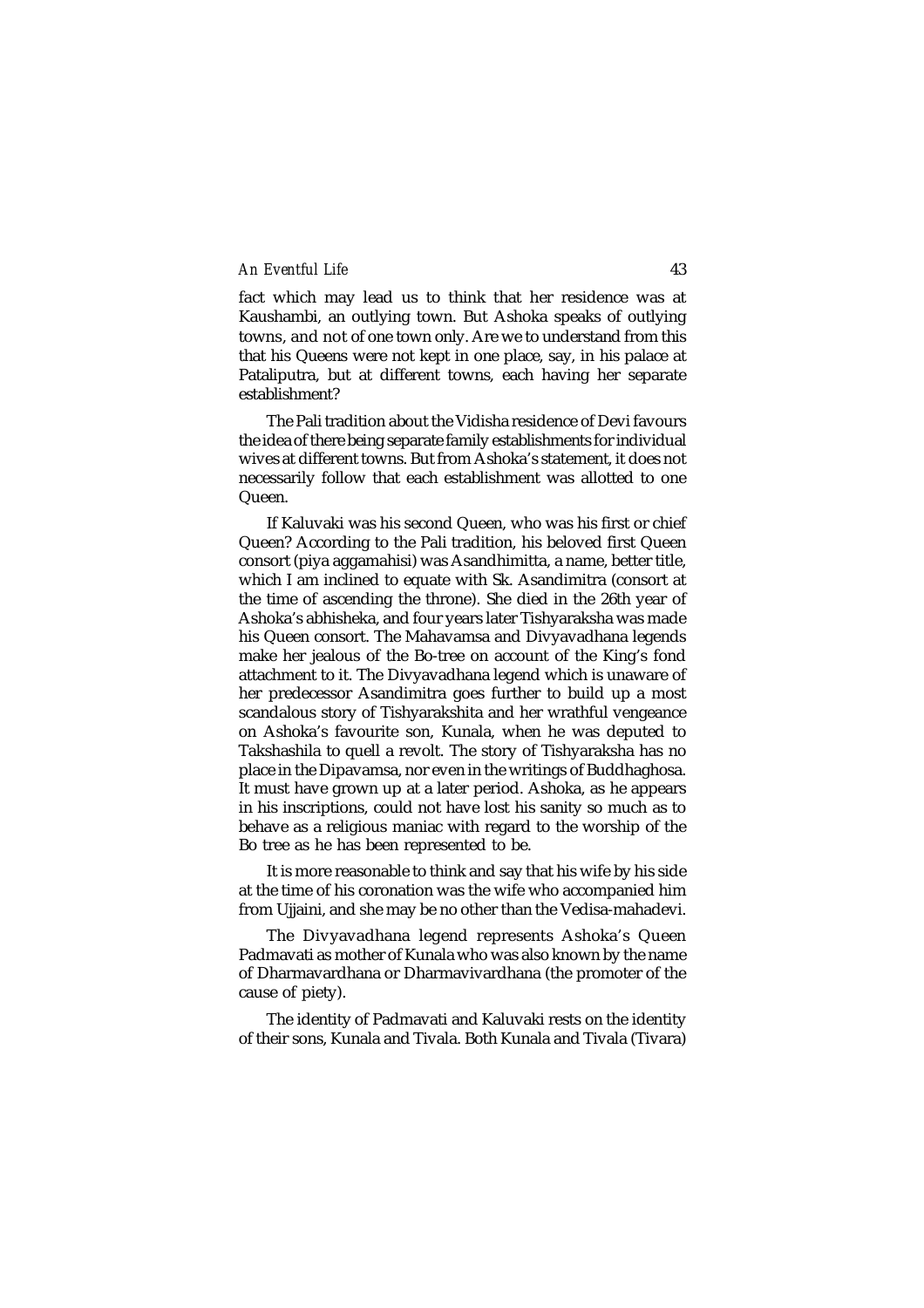were nicknames. As for the first, Mukherji rightly remarks that Ashoka first gave to Padmavati's newborn babe the name of Dharmavivardhana but on seeing the beauty of his eyes, as his amatyas, or ministers in attendance, pointed out were like those ' of the Himalayan bird Kunala, Ashoka nicknamed him as Kunala. He was called Dharmavivardhana because he was born when Ashoka had been reigning prosperously with righteousness. According to the Divyavadhana legend, he was born as soon as the 84,000 dharmarajikas were built, the 7th year of Ashoka's abhisheka being mentioned in the Pali Chronicles as the date of completion of the construction of the 84,000 viharas with chaityas. The name Tivala or Tivara, which is met with in a much later Indian inscription as the name of a King of Kosala, signifies a 'keen-eyed' hunter. Prince Tivala, too, was born when Ashoka had been prosperously reigning with righteousness.

*Successors:* The Pali Chronicles and Samanta-pasadika do not carry the Maurya history beyond Ashoka. They create rather the impression that the whole glory of the dynasty vanished with him. His uterine brother Tishya-Vitashoka, son and daughter Mahendra and Sanghamitra, son-in-law Agnibrahma, and daughter's son Sumana joined the Buddhist Order. Nothing but the Buddhist religious edifices which he had built and the *memory of other pious deeds performed by him remained to keep his name alive to* posterity.

According to the Divyavadhana legend, Ashoka was succeeded by his grandson Sampadi, son of Kunala who was found unfit for the throne. Sampadi's lineal successors were Brihaspati, Vrishasena, Pushya-dharma and Pushyamitra. The last King of the family who began his career as a reactionary in favour of Brahmanism brought an end to himself and the Maurya dynasty by his ruthless act of vandalism directed to the destruction of the Buddhist viharas and stupas built and the killing of the Buddhist monks and nuns entertained by Ashoka.

Jayaswal suggests that the Buddhist tradition of Pushyamitra is preserved also in the Mulakalpa account of the hostile action of Gomin who is said to have destroyed "monasteries with relics" and killed "monks of good conduct."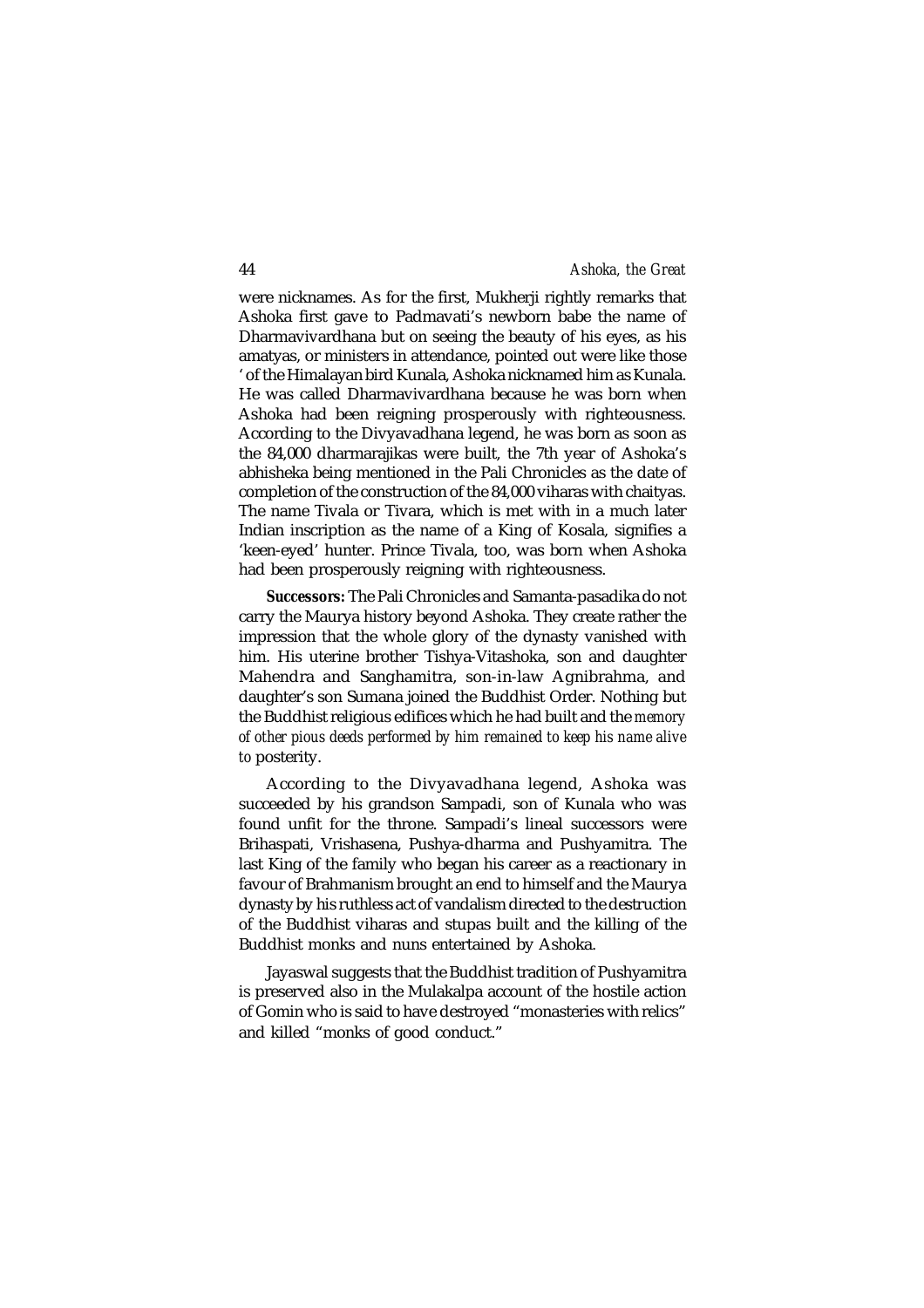The Buddhist tradition is misleading and inconclusive. Pushyamitra who, according to the Puranas, was the founder of the next dynasty, is represented as the last Maurya King and the lengths of the reign of Ashoka's successors are not given.

Raychaudhary's critical summary of the history of Ashoka's Maurya successors seeks to build up a cosmos out of a chaos. The Matsya Purana speaks of ten Mauryas whom it enumerates so clumsily as to make it uncertain whether by the" number ten it meant ten or seven successors of Ashoka. Some versions of the Vayu Purana definitely stand for nine successors, and try to reduce ten to the traditional number of nine Mauryas (nava Mauryah) by combining Bandhupalita and his son Indrapalita into one reign. The Vayu and Brahmanda Puranas speak of six successors who, together with the three first Mauryas, make up the traditional total of nine.

In the circumstances one may reasonably question the accuracy of Raychaudhary's statement when he says, "The Matsya Purana gives the following list of Ashoka's successors: Dasharatha, Samprati, Satadhanvan and Brihadratha", inasmuch as their number, even together with that of the first three Mauryas, does not come up to the given total of ten (dasa Mauryah). The lengths of reigns suggested in the Matsya Purana as well as in some versions of the Vayu do not, when joined together, fit in with the traditional total length of 137 years. Better in this respect is the position of the Brahmanda Purana as also of the Vayu, both of which give only 48 years as the total length of the reign of Ashoka's six successors.

The Vishnu Purana list of six successors, viz., Suyasas, Dasharatha, Sangata, Shalisuka, Somasarman Shatadhanvan and Brihadratha may be reconciled to a great extent, as suggested by Raychaudhary, with that in the Matsya, if Suyasas and Sangata of the one be identified with Kunala and Samprati respectively of the other. Other names do not call for comment as these are mere passing shadows without any historical importance so far.

The immediate successors of Ashoka was, according to the Divyavadhana legend, his grandson Sampadi (Samprati), and not his son Kunala, Kunala-Tivala or Kunala-Dharmavardhana whom Fa-hien distinctly mentions as the Viceroy of Gandhara. According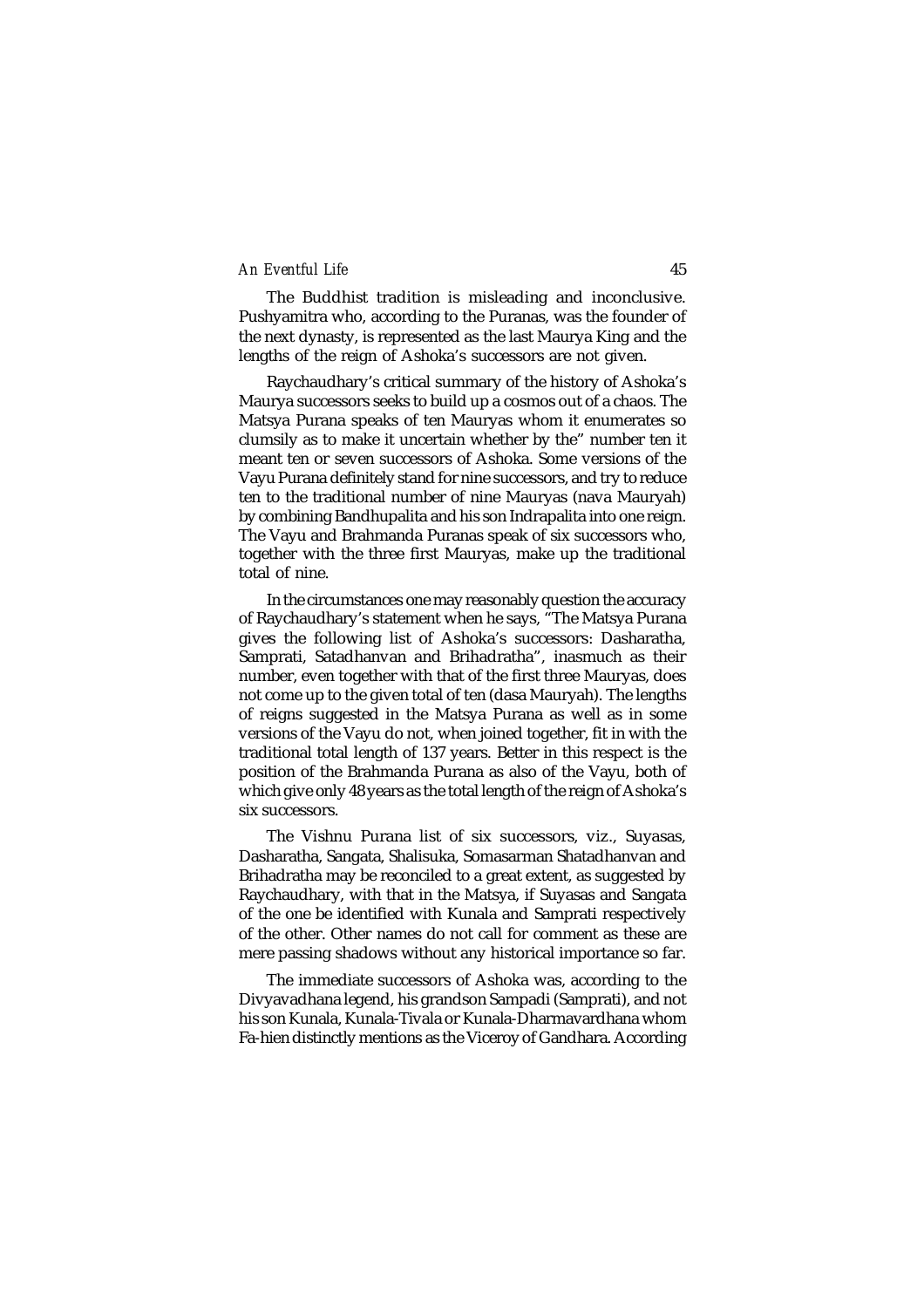to the Divyavadhana narrative, too, Kunala was deputed as his father's Vice-regent to Takshashila, the headquarters of the province of Gandhara. The Jaina author, Jinaprabhasuri claims Samprati, son of Kunala, as a great King who reigned in Pataliputra as an Emperor of India and founded viharas for the Jaina Shramanas 'even in non-Aryan countries.

Regarding Kunala and his immediate successor or successors, Raychaudhary observes: "Tradition is not unanimous regarding the accession of Kunala to the imperial throne. He is reputed to have been blind. His position was, therefore, probably like that of Dhritarashtra of the Great Epic and, though nominally regarded as the sovereign, he was physically unfit to carry on the work of government which was presumably entrusted to his favourite son Samprati, who is described by Jaina and Buddhist writers as the immediate successor of Ashoka. Kunala's son was Bandhupalita according to the Vayu Purana, Sampadi (Samprati) according to the Divyavadhana and the Pataliputra-kalpa of Jinaprabhasuri, and Vigatashoka according to Taranatha. Either these Princes were identical or they were brothers."

In the Gargi Samhita Salisuka is represented as a wicked King who had to abdicate the throne in favour of his virtuous elder brother, Vijaya.

In deciding on the question of Ashoka's successors, the 'flashes of light that may be obtained from the ancient Indian inscriptions are as follows:

- The Queen's Edict which was probably engraved during the second period of Ashoka's vigorous activity, 19th-21st year of abhisheka, mentions Tivala as his young son by his second Queen Kaluvaki.
- In P. E. VII engraved in the 27th year of abhisheka, Ashoka speaks of the charities of his sons.
- M. R. E. (Mysore copies), engraved probably in the 26th year of abhisheka, speaks of the Aryaputra Viceroy of Suvanagiri.
- S. R. E. I, engraved probably in the 32nd year of abhisheka, speaks of three Kumara Viceroys stationed at Tosali, Ujjain and Takasila respectively.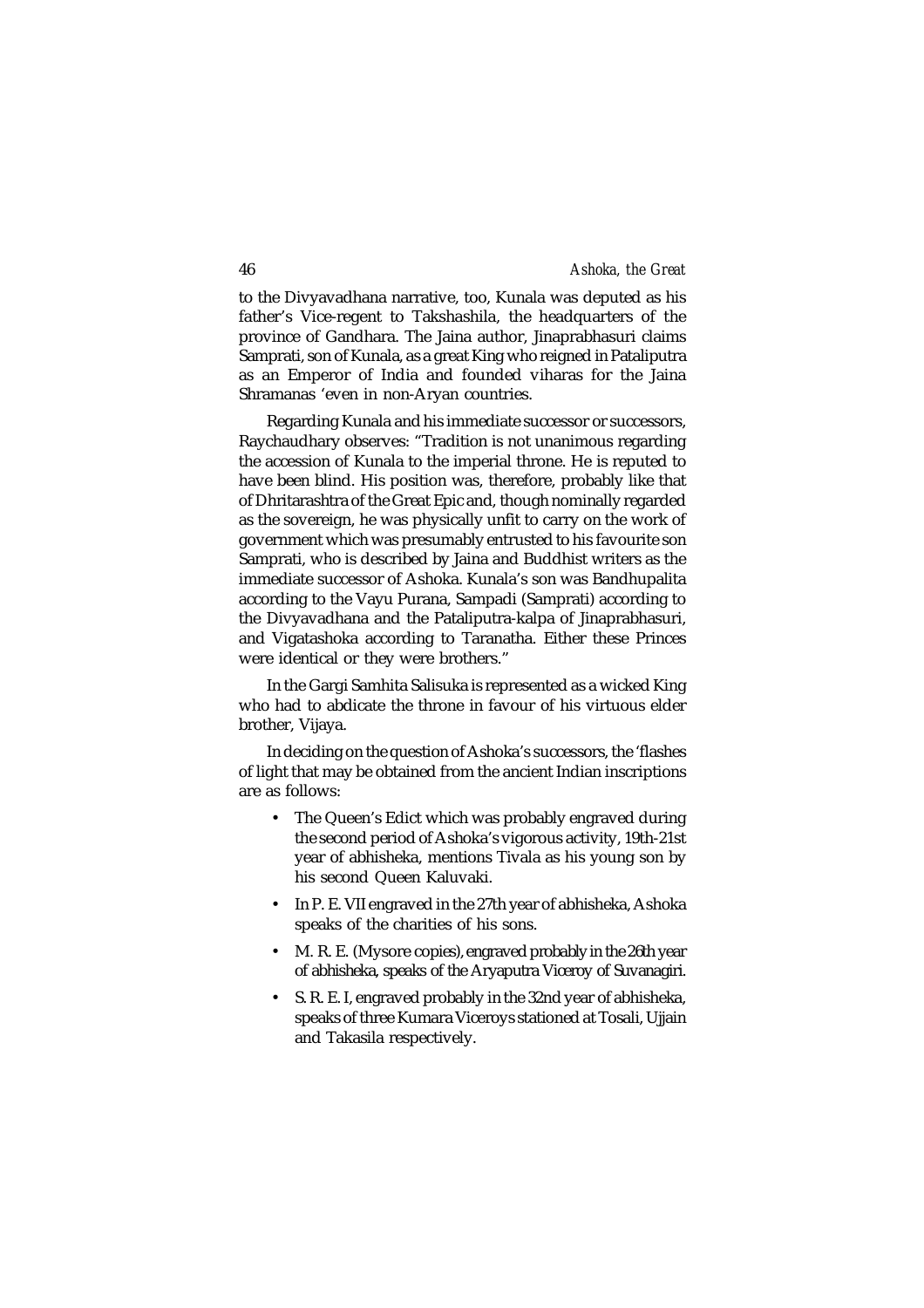- The Nagarjuni Hill-cave inscriptions record the three cavededications made by Dasharatha to the Ajivikas immediately after his consecration (anamtaliyam abhishitena).
- The form of Brahmi letters employed in Dasharatha's inscriptions indicates certain changes to account for which one must allow an interval of time, however short, between Ashoka and Dasharatha.

The question arises—what was the course of action followed by the four Viceroys immediately after Ashoka's death, if they had survived him as would seem most likely? The conflicting traditions, Buddhist, Jaina and Brahminical, serve to make confusion worse confounded instead of returning a satisfactory answer to this question.

According to the Nagarjuni Hill-cave inscriptions, Dasharatha was a duly anointed King. From the situation of the caves dedicated by him, it is easy to infer that he was the sovereign of Magadha, better of Anga-Magadha. Vincent Smith had strong reasons to believe that Samprati's dominions 'included Avanti and Western India. But, as Raychaudhary points out, the Jaina writers represent him 'as ruling over Pataliputra as well as Ujjaini'. The tradition recorded by Jinaprabhasuri, however, describes Samprati as an Emperor of India whose capital, like that of Ashoka, was Pataliputra. The hypothesis that Ashoka was succeeded by his two grandsons, Dasharatha and Samprati, by the first in respect of his eastern and by the second in that of his western dominions is 'little more than a guess' even on Vincent Smith's frank admission.

If at a future date the veil be properly lifted from the history of Ashoka's successors, it will most probably be seen that no sooner had Ashoka passed away, no sooner had his strong hand been withdrawn than his four Viceroys asserted their independence, parcelling out his Empire into as many as four, if not more, separate principalities.

# **Length of Reign and Last Days**

The length of Ashoka's reign since his abhisheka, which is evident from his dated inscriptions, consists of 27 years, while the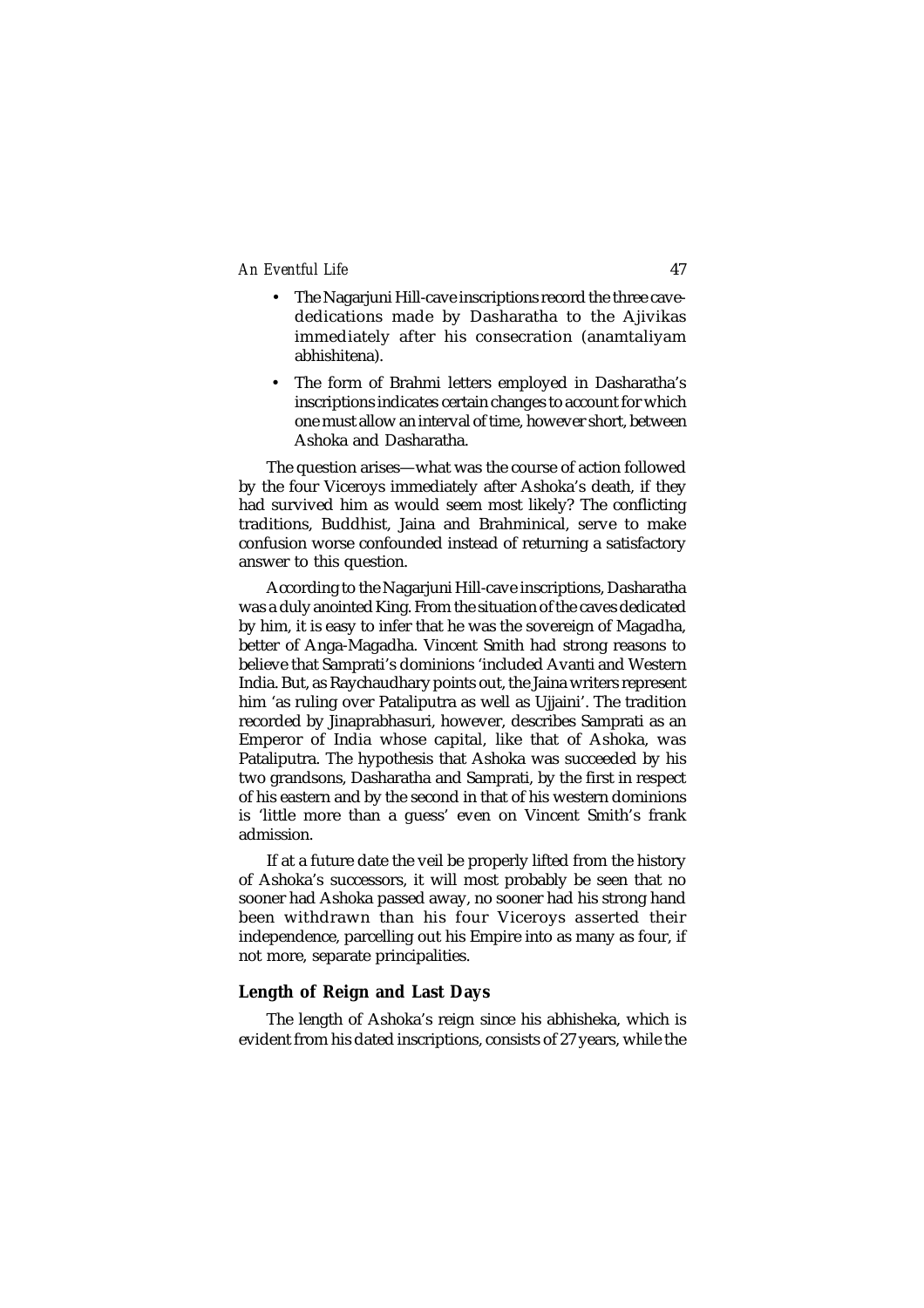same consists of 37 years according to the Pali Chronicles, and of 36 years according to the Puranas. Adding to the later 37 the earlier four years during which he reigned as an unanointed King since his accession according to the Pali tradition, we get the total length of his reign as comprising 41 years.

It may be noted here that the Pali Chronicles and the Puranas give the same length of reign, namely, 24 years, to Chandragupta but slightly differ as regards the length of reign of Bindusara which, according to the former, is 28, and, according to the latter, 25 years. Correcting the Purana figure 25 to 28 and adding up the lengths of the three first reigns we get the total of 89. This total being added to the total length of 48 years of the reign of Ashoka's six successors, yields the traditional Purana figure of 137 years representing the duration of the Maurya dynasty of Magadha. If so, one has to discard the tradition of Ashoka's reign of four years as an unanointed King since his accession. This tradition may be maintained if the duration of Bindusara's reign be accepted as 25 years and that of Ashoka's reign since coronation as 36 years, as suggested in the Puranas, in which case the required figure of 89 years may be obtained by adding up 24, 25, 4 and 36 years.

The S.R.E. I and S.R.E. II represent the set of Ashoka's edicts which may be supposed to have been promulgated and engraved in the closing period of his reign. If he had followed the quinquennial system, the date of their promulgation cannot be earlier than the 32nd year of his abhisheka.

S.R.E. I is addressed to the City-judiciaries of Tosali and Samapa. In it, they are taken to task for their failure in fully grasping the meaning and spirit of his instructions to them. They are urged not to cause oppression to his subjects by sudden arrest and coercion as well as summary trial. In it, he proposes to send forth every five years the Mahamatras under him on tours of inspection so as to check the miscarriage of justice. Here he modifies his quinquennial system and insists that the Kumara Viceroys at Tosali, Ujjain and Takasila should send forth on tours within every three years similar officials under them for the very same purpose.

Thus this edict goes to suggest that highhandedness and arbitrary action of the City-judiciaries, particularly in the outlying provinces, served to cause annoyance to the people.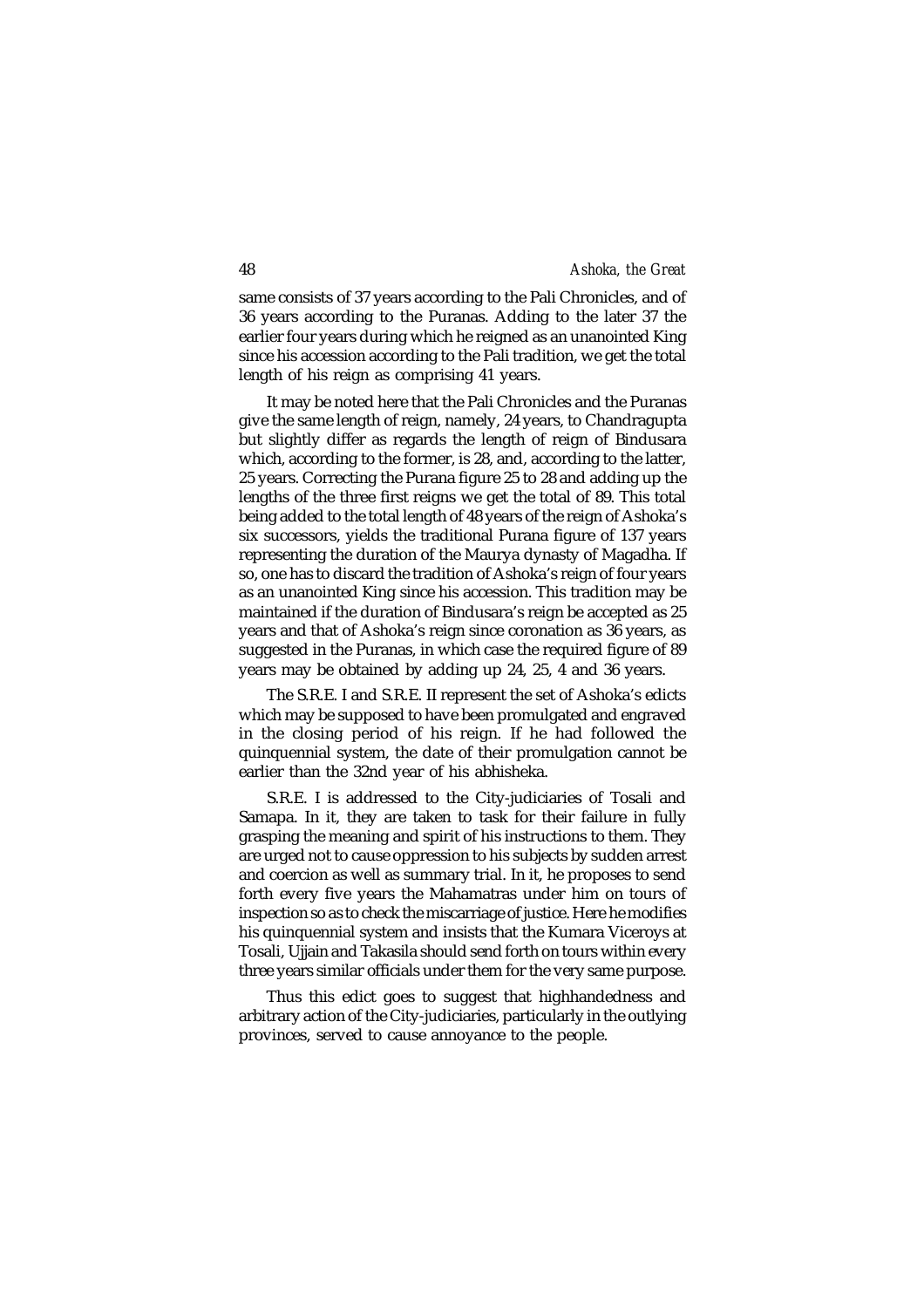Similarly S.R.E. II, which is addressed to the Viceroy-in-Council at Tosali and the Mahamatras who were Royal Commissioners at Samapa, presupposes hostile attitude and action of some of the 'frontagers' in violation of the terms of treaty or alliance. Whilst he wanted to assure them of his best intentions and friendliness, he did not omit to mention that he would tolerate them as long as their hostilities had not exceeded the limit of his patience.

The state of things as portrayed in these two edicts is faithfully represented in the Divyavadhana legend which, while giving an account of the last days of Ashoka, relates that the highhandedness and arbitrary action on the part of the officers in charge caused the citizens of the Uttarapatha to revolt (viruddha). On the arrival of the Kumara Viceroy, Kunala, at Takshashila, the citizens said, "We have revolted neither against the Kumara nor against King Ashoka, but the wicked ministers indeed come (here) and humiliate us."

The Mahavamsa describes the last days of Ashoka as unhappy, and the Divyavadhana as both unhappy and tragic. The causes of his unhappiness were, according to the Pali Chronicle, the death of his beloved Queen consort Asandimitra in the 26th year and the destruction of the Bo-tree out of jealousy by Tishyaraksha (rakshita) whom he appointed as Queen consort four years later. Over and above her attempt at the destruction of the Bo-tree, Tishyarakshita caused, according to the Divyavadhana legend, deep remorse to the King by her machination in getting the eyes of his beloved son Kunala plucked out after he had been deputed to Takshashila to quell a revolt in Uttarapatha. She is painted in the exaggerated Sanskrit story in the blackest of colours as a wily, passionate and revengeful woman of vilest character. Her story, which has happily no place in the earlier Pali Chronicle, Dipavamsa, was evidently developed, to heighten the glory of the Bo-tree as the living symbol of Buddha's enlightenment and Buddhism and the importance of its worship, as also to throw into bold relief the purity and magnanimity of the character of Kunala by a contrast with the vileness of the character of his stepmother.

The Sanskrit legend on the strength of which Jayaswal placed much reliance goes a step further and introduces a pathetic episode of the virtual abdication of the throne by Ashoka.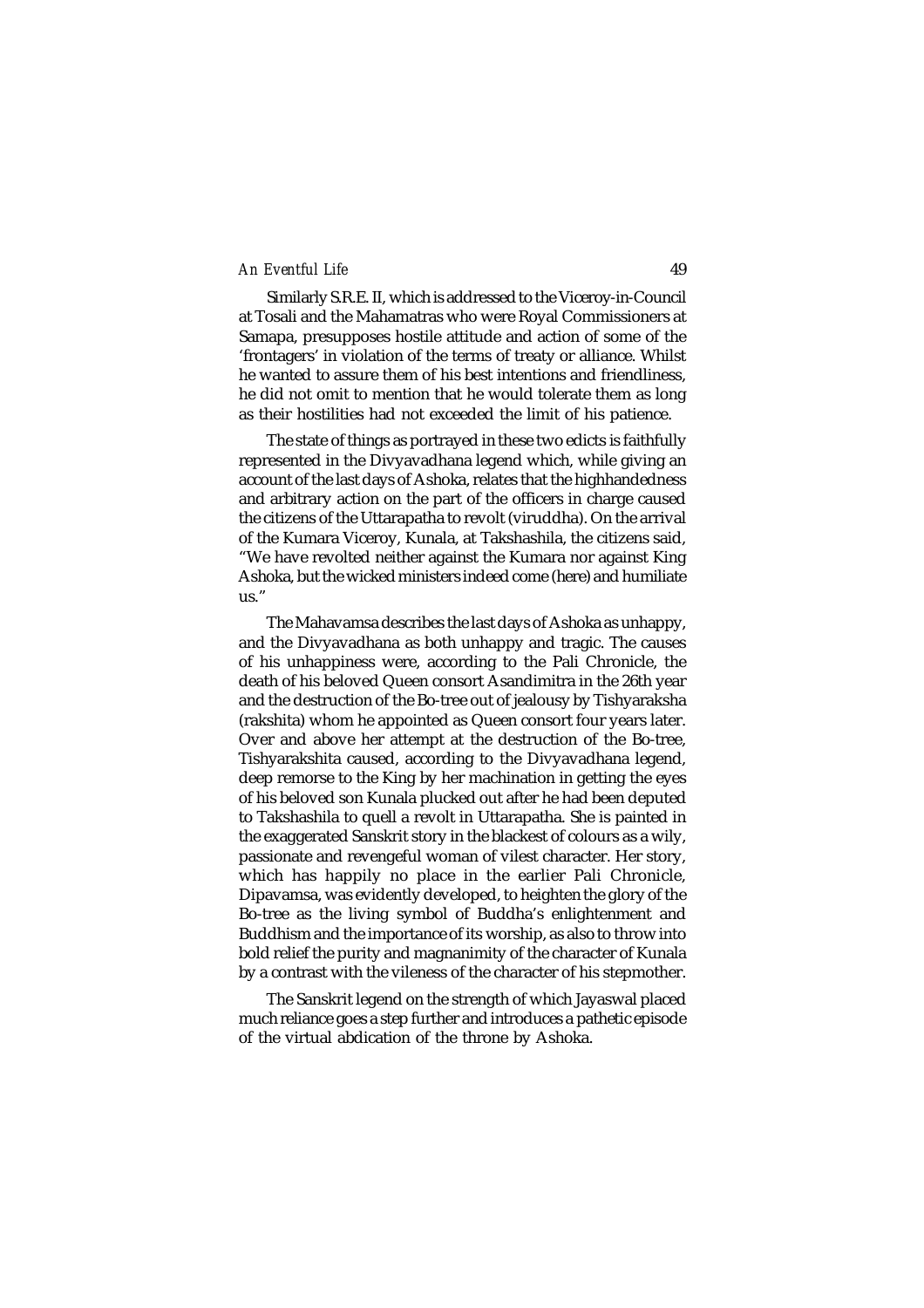It is said that when Ashoka was about to exhaust the royal treasury by his over-extravagant subsidies to the Aryasangha or Sthavira Church, his Amatyas determined to put a stop- to it approached Sampadi, the heir apparent, and said, "King Ashoka, O Prince! who will live for a very short time is sending on this wealth to the Kurkutarama, but the treasury is the real strength to the Kings, so this (wreckless ruinous action of the King) must be stopped." Thereupon the Crown-Prince prevented the Steward (Bhandagarikah) from letting out any money from the treasury on the King's demand and instructed him to exercise a gradually restraining authority on all goods of value, even including metal plates, that might be given away as gifts to the Sangha. Thus the King was reduced to the position of a nominal ruler, although the administration was being carried on in his name until his death. Neither the amatyas nor the citizens, when asked by him, denied that he was all the time the supreme lord of the earth (prithivyam isvarah).

Obviously this episode, too, was added to stress the significance of giving away everything, treasures, worldwide kingdom, wives and households, officers of the State, self and beloved son, by a powerful and benevolent monarch like Ashoka to the Buddhist Church for the sake of religion (kosham sthapayitva mahaprithivim antahpuramatya-ganam atmanam Kunalam charyasamghe niryatayitva). But Ashoka was not so foolishly extravagant in his charities as to behave like that.

Ashoka, however, speaks of his sons who were sufficiently grown up in the 27th year of his abhisheka to be able to distribute charities on their own account. From all the traditional sources, namely, the Pali Chronicles, the Divyavadhana, Kalhana's Rajatarangini and Taranatha's Tibetan history, one can collect names of just four sons of Ashoka, to wit, Mahendra who became a Buddhist monk, Kunala-Tivala who was deputed as a Viceroy to Takshashila, Jalauka who, as suggested in the Rajatarangini, was appointed the Viceroy or Governor of Kasmira, and Virasena who, according to Taranatha, "apparently wrested Gandhara from the hands of the feeble successor of the great Maurya at Pataliputra."

The inscriptions of Ashoka themselves corroborate none of the three traditions regarding Mahendra, Jalauka, and Virasena. The truth of the tradition about Kunala being his father's Viceroy